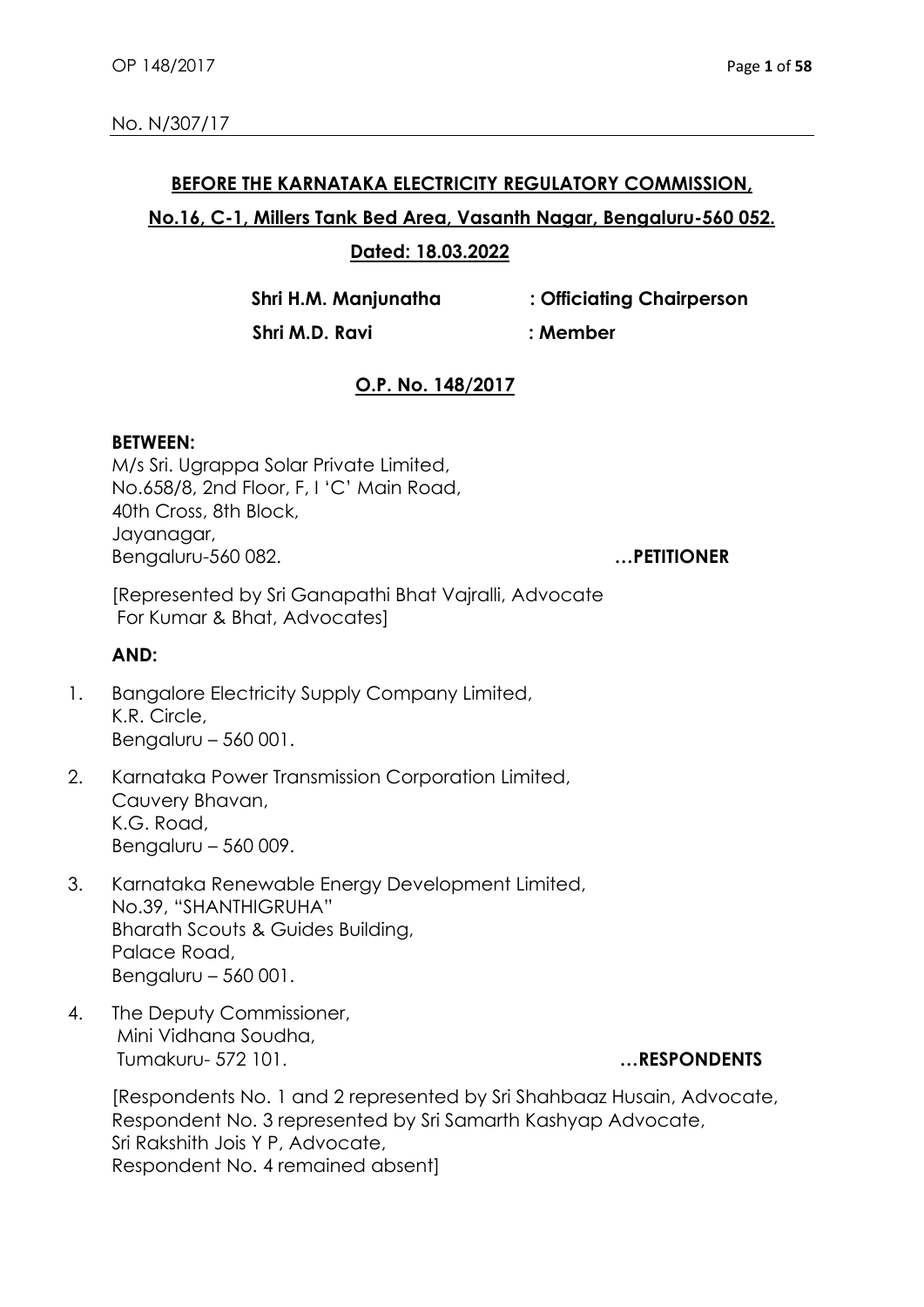#### **ORDERS**

This case is taken up for rehearing and disposal as per directions given by Hon'ble High Court of Karnataka in Writ Petition WP No. 52028/2018 (GM-KEB) C/W WP No. 12637/2020 (GM-KEB) (filed against the orders in OP No. 148/2017) & Others (Annexure-X to the Amended Petition).

- 1) The Petitioner had filed the Original Petition in OP No. 148/2017 on 06.09.2017 under Section 86(1)(b) of the Electricity Act, 2003. Upon notice, the Respondent No. 1 to 3 have appeared before the Commission through their respective Counsel and contested the Petition by filing written objections separately and after hearing the parties the Commission has passed orders on 29.05.2018 dismissing the Petition by holding that the Petitioner is not entitled for any reliefs as claimed, further held that, the Petitioner is entitled to a tariff of Rs. 4.36 only per unit as per Article 5.1 of the PPA and he is also liable to pay damages including liquidated damages as provided under Articles 2.2 and 2.5.7 of the PPA.
- 2) Aggrieved by the Commission order dated 29.05.2018, the Petitioner had approached the Hon'ble High Court of Karnataka, Bengaluru in Writ Petition bearing WP No. 12637/2020 (GM-KEB) challenging the orders of the Commission. After hearing both the parties the Hon'ble High Court of Karnataka has passed orders dated 20.09.2021 as hereunder: -
	- *(a) All the writ petitions are allowed, the impugned orders passed by the Commission in all these cases stand quashed.*
	- *(b) These matters are remitted back to the hands of the Commission for appropriate resolution of the dispute bearing in mind the observations made in*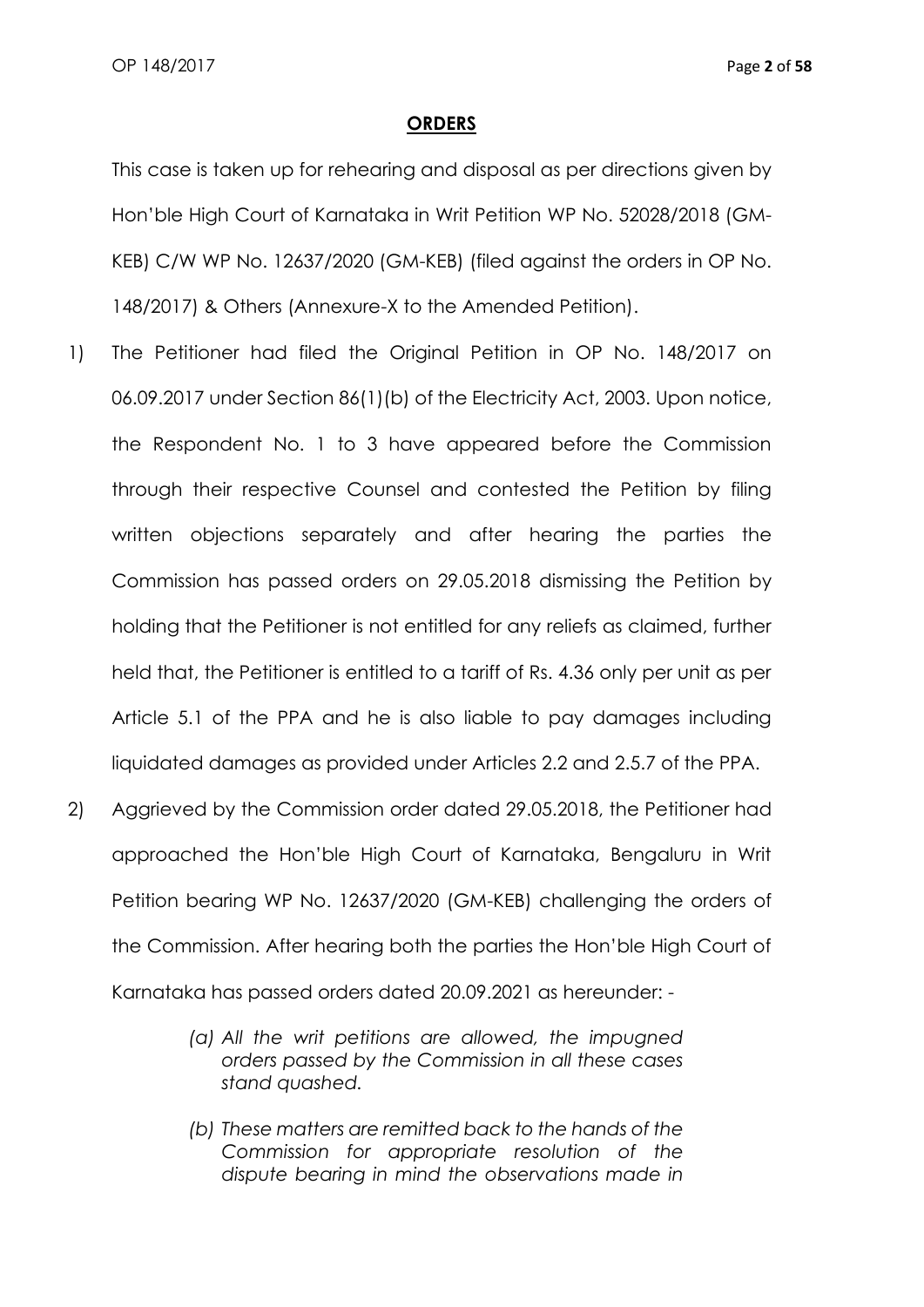*the course of the order with regard to the controversy brought before it.*

- *(c) The Commission shall also consider all subsequent events that have taken place after passage of the impugned orders, while passing orders afresh, in the case now remitted.*
- *(d) Parties to the lis are at liberty to place on record all such documents that would advance their cause.*
- *(e) The Commission shall consider the claims of the Petitioners and pass appropriate orders within six months from the date of receipt of a copy of this order.*
- *(f) Interim orders granted and subsisting, if any, in all these cases shall continue to operate till the Commission takes up the case for consideration of an interim prayer, if sought for by the Petitioners.*
- *(g) All the contentions, except the ones decided in this order, of both the parties are kept open.*
- 3) After the receipt of certified copy of the orders, this Commission has issued notice to the parties and they have appeared through their Counsels. The Petitioner Counsel filed Amended Petition dated 30.11.2021 and the 2nd Respondent Counsel filed objections on 28.01.2022 to the Amended Petition. This Commission has also passed an interim order on 18.11.2021 granting the Interim tariff of Rs. 4.36/unit till the disposal of the Petition. Thereafter, this Commission has taken up the case for fresh disposal as per the directions of the Hon'ble High Court of Karnataka, in WP as referred supra.
- 4) The Original Petition No. 148/2017 was filed under Section 86(1)(B) of the Electricity Act, 2003 in effect praying to: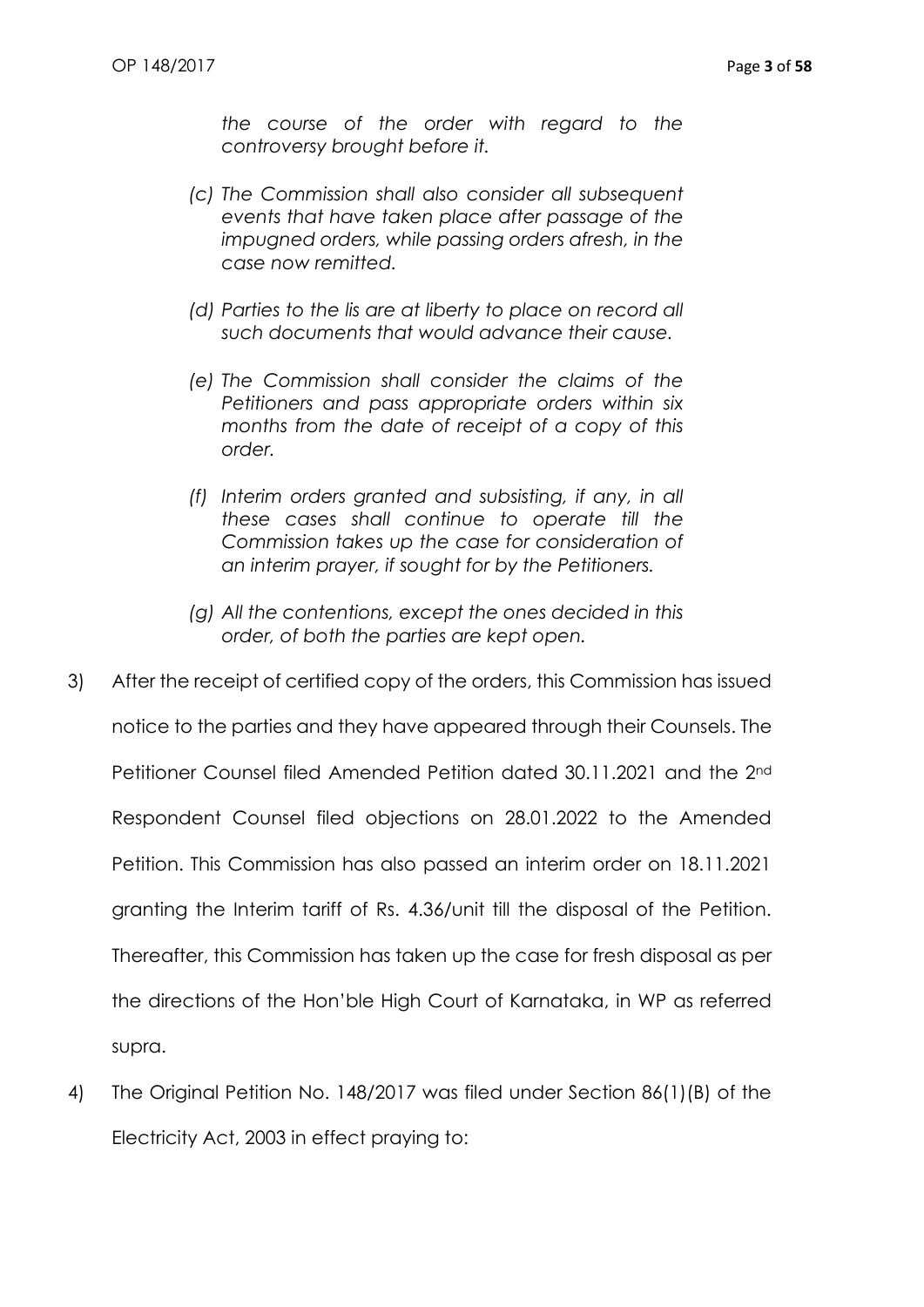- a) Direct Respondent No.1/BESCOM to comply with the original terms of the PPA dated 26.09.2015 and further provide the confirmation for time extension with original tariff under Article 8 i.e., force majeure event and direct the first Respondent to implement the extension time with original tariff in the interest of justice and equity.
- b) Direct the 1st Respondent/BESCOM to accept the original tariff agreed in the PPA i.e., an amount of Rs. 6.51 per kWh and remit the same to the petitioner.
- c) Declare that the Petitioner is entitled for the Force Majeure Condition as per Article-8 and consequently is eligible to seek extension of time as per Article-2 of PPA along with original tariff.
- d) Restrain the 1st Respondent/BESCOM not to deduct any liquidated damages from the petitioner as force majeure events have caused the delay.
- e) Declare that the petitioner is entitled to extension of time with original tariff as per Article 2 of the PPA dated 29.06.2017 without imposing or changing any conditions as enshrined in the PPA.
- f) To direct the Respondent No. 1/BESCOM to pay the Petitioner original tariff of Rs. 6.51 per unit in the terms of the PPA from the date of commissioning i.e., 07.08.2017 till the term of PPA.
- g) To direct the Respondent No. 1/BESCOM to pay the difference of the tariff paid per unit from the date of commissioning of the plant along with late payment surcharge in terms of Clause 6.4 of PPA within stipulated time frame.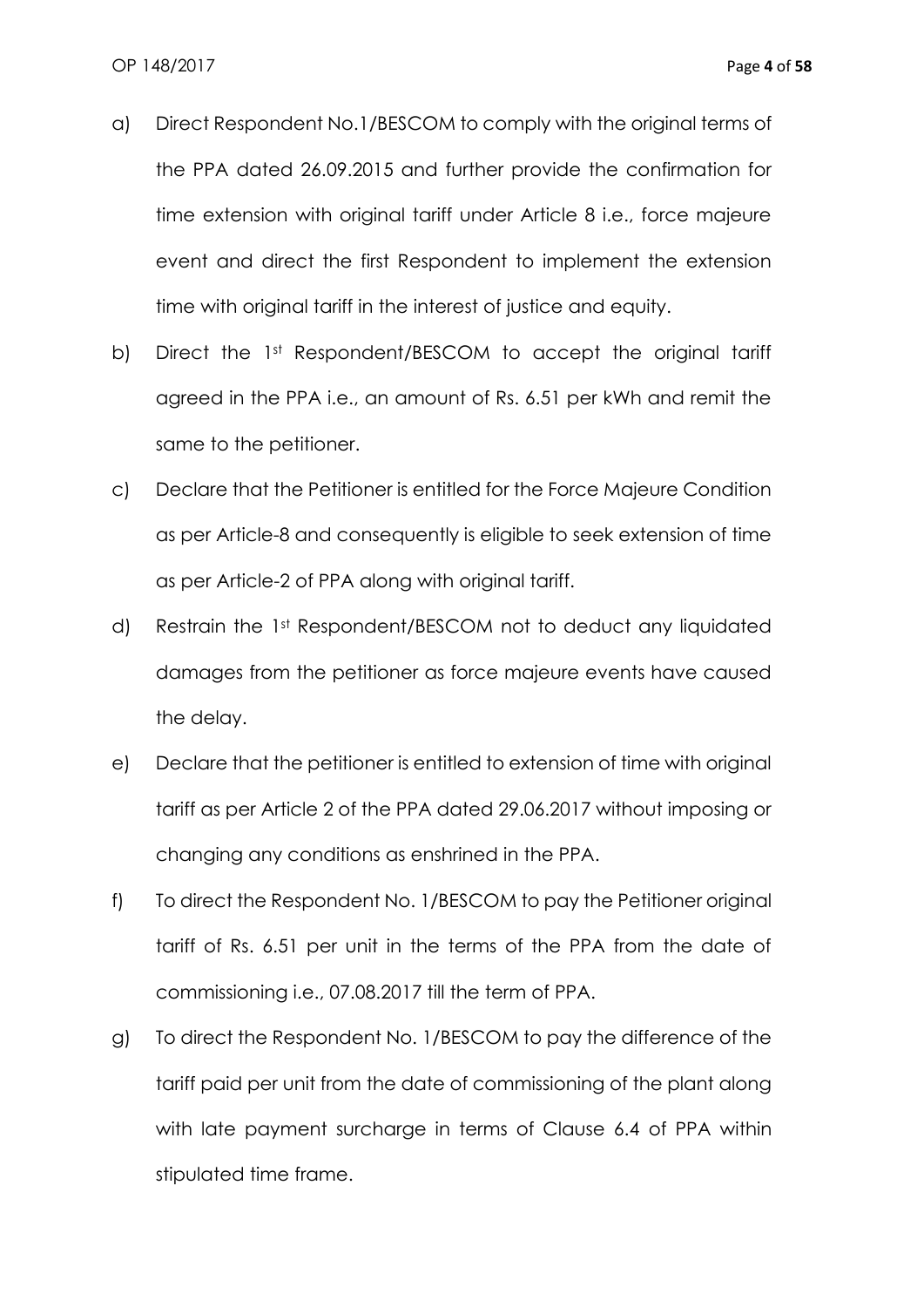h) To direct the Respondent No. 1/BESCOM to refund the liquidated damages and conditions precedent damages recovered along with late payment surcharge (Clause 6.4) in the terms of PPA, within stipulated time.

i) Grant such other reliefs to meet the ends of justice and equity.

- 5) The brief facts set out in this Petition are as under:
	- a) Pursuant to the Solar Policy of the Government of Karnataka, dated 22.05.2014 and the Government Order, dated 26.08.2014, the Karnataka Renewable Energy Development Limited (KREDL), the Nodal Agency of the Government of Karnataka for implementation of Solar Power Projects in the State, issued a letter dated 28.08 2015 (Annexure-B filed along with Amended Petition) in favour of a land owning farmer, Sri Balasimha Rao [the Solar Project Developer (SPD)] and allotted 3 MW capacity Solar Power Project to be commissioned at Sy.No.296/3, Kamanadurga Village, Nagalamadike Hobli, Pavagada Taluk, Tumakuru District, under 1-3 MW Farmers' Scheme, subject to certain terms and conditions.
	- b) The Petitioner has executed power purchase agreement (Annexure-C filed along with Petition) dated 26.09.2015 for SALE of power from 3 MW solar power plant at Kamanadurga Village, Tumkuru District as per letter of allotment dated 28.08.2015 to Sri Balasimha Rao and BESCOM Board has also consented for Power Purchase Agreement for purchase of solar power from this project. Thereafter, a Supplementary Power Purchase Agreement dated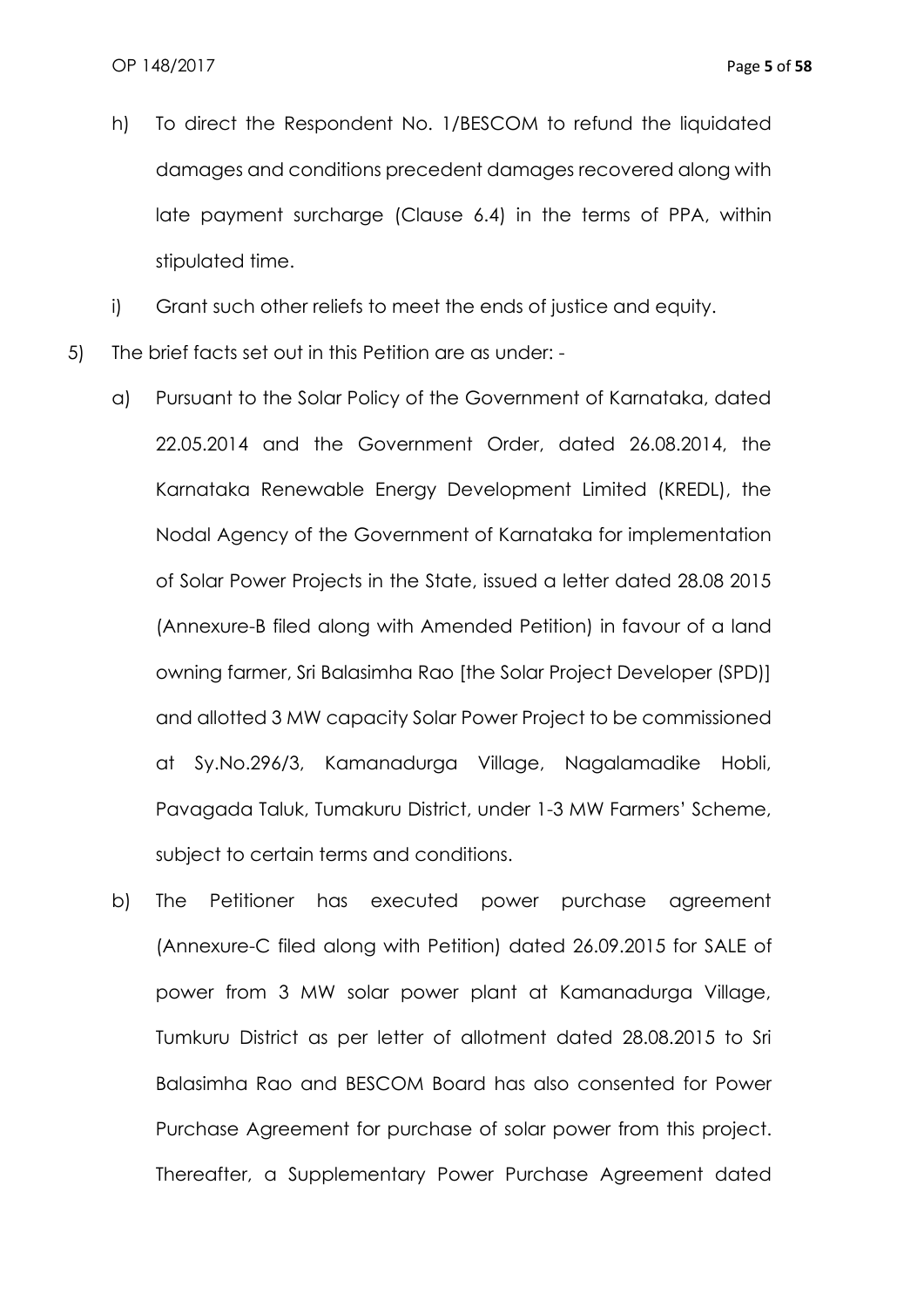23.01.2017 (Annexure-D filed along with Petition) was entered into between the BESCOM and Petitioner consequent on appointment of Petitioner as developer of the Project.

- c) Immediately after entering into SPPA the Petitioner has started project implementation work on the site, specifically allotted to the project, which include crucial works like land levelling, fencing, obtaining necessary approvals and sanctions such as conversion of land, Evacuation of power, mobilization funds etc., from the Authorities concerned and for getting the loan sanctioned from Banks for the establishment of a solar power plant. As per the Article 2 of the PPA dated 26.09.2015 the said project had to be completed on or before Scheduled Commissioning Date i.e., within 18 months from the effective date. Effective Date is defined as the date of signing the PPA which was signed on 26.09.2015. The Petitioner was supposed to achieve COD on or before 25.03.2017.
- d) It is stated that for completion of the project, the Petitioner had to obtain numerous approvals as per Clause 2.1.1 of Article 2 of PPA such as:
	- i. Land conversion from agricultural into non-agricultural for setting up from Solar Plant.
	- ii. Power evacuation approval from KPTCL.
	- iii. 11 KV work order and TAQC approval from BESCOM.
	- iv. Substation work order from KPTCL.
	- v. CEIG approval.
	- vi. Interconnection approval by KPTCL.
- e) Though the PPA was signed on 26.09.2015, the same was approved by the KERC 28.01.2016 and the BESCOM handed over the same to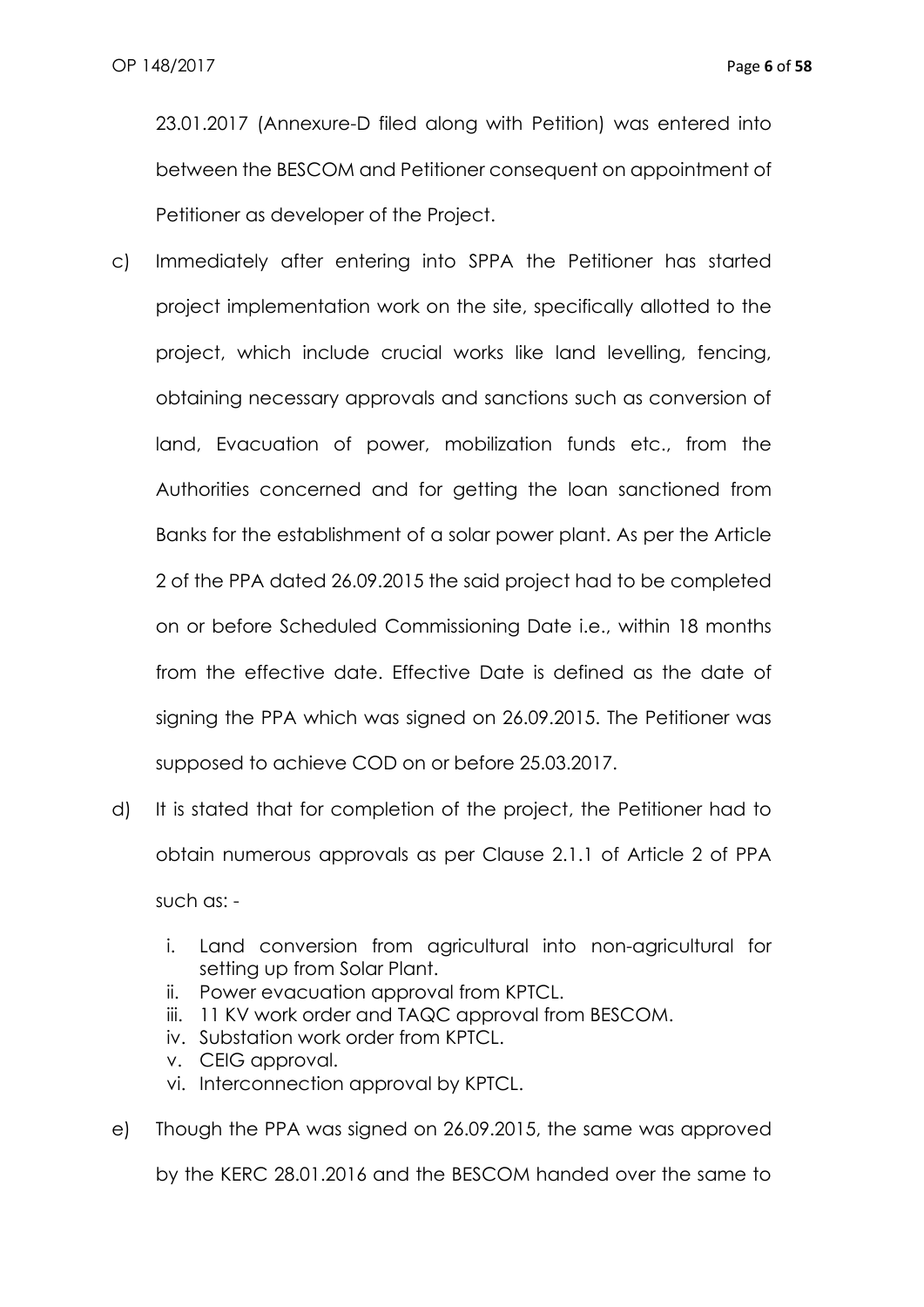the Petitioner only on 22.02.2016 after 5 months delay for which the Petitioner cannot be held responsible. The counting of the time for Scheduled Commissioning Date (SCD) starts from 26.09.2015. The Petitioner had lost about 5 months in receiving the PPA, which the Petitioner has requested to be treated as Force Majeure Event under Article 8.3. Therefore, the extension of time has to be granted along with the original tariff agreed as per PPA i.e., Rs. 6.51/ KW. The copy of the letter dated 28.01.2016 (Annexure-E to the Petition) and copy of the acknowledgement of the receipt of PPA (Annexure-F to the Petition) are produced by the Petitioner.

- f) Subsequent to the insertion of Sub-clause 10 of Section 95 of the Karnataka Land Revenue (Amended) Act 2015, the Government of Karnataka has issued circular RD69/01.12.2015 fixing the timeframe for grant of deemed conversion after 15 days of application. As per the Government circular the Petitioner has submitted all requisite documents like PPA, KREDL letter, RTC, PTCL, NOC and other relevant documents as on the date of filing of the application for conversion of land before the Deputy Commissioner (Annexure-H to the Petition) dated 08.07.2016. The Deputy Commissioner has passed order of conversion of land (Annexure-H1 to the Petition) on 03.10.2016, therefore, there was delay of about 3 months and requested for treating this delay as Force Majeure event with original tariff.
- g) The Petitioner has also applied for power evacuation approval before the KPTCL (Annexure-J1 to the Petition) on 28.03.2016, the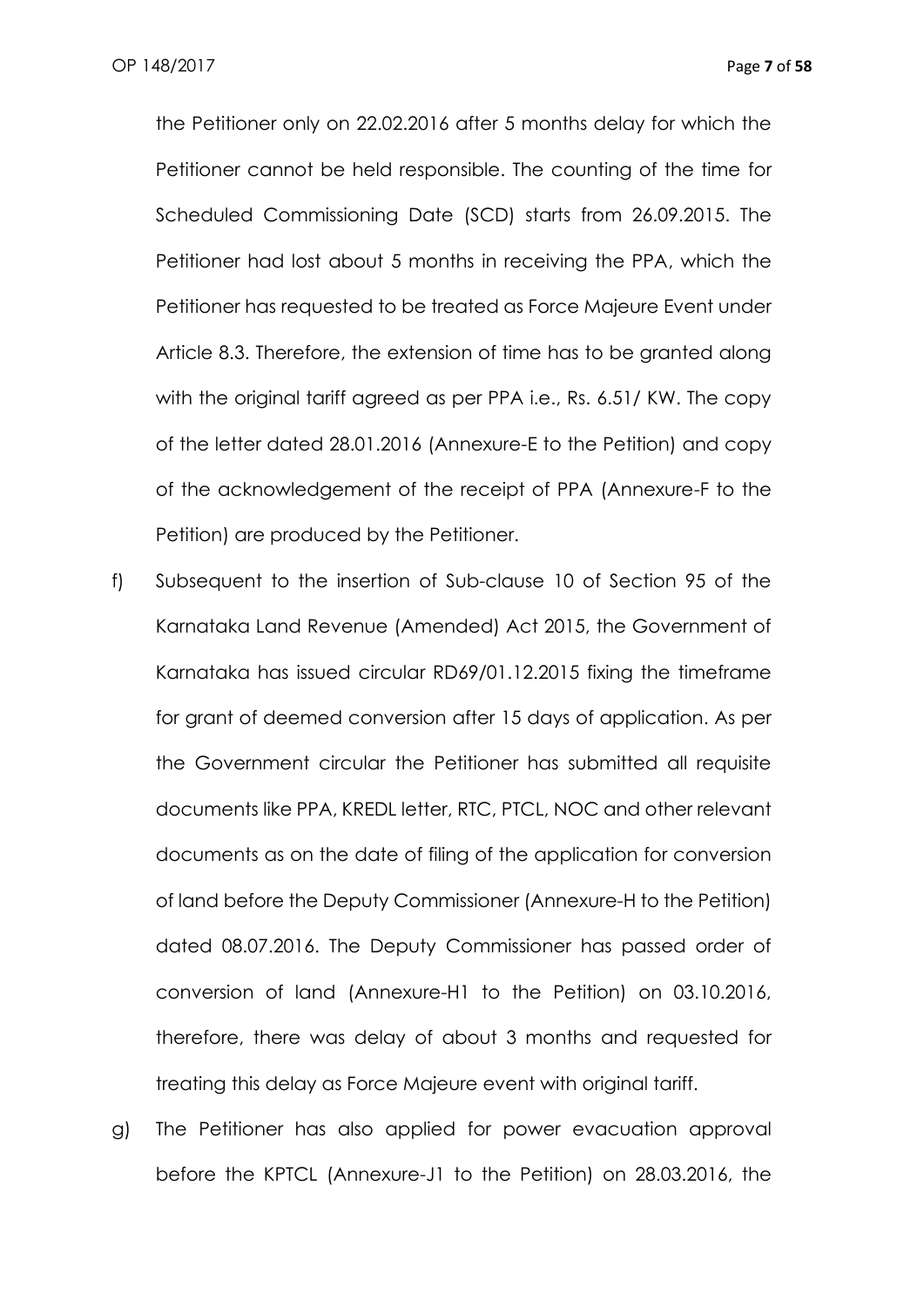same has been approved by the KPTCL (Annexure-J3 to the Petition) on 07.10.2016. There was a delay of 6 months 11 days from the KPTCL/2nd Respondent for power evacuation approval for which the Petitioner is not responsible. Therefore, requested to treat the delay as Force Majeure event under Article 8 of the PPA.

- h) Subsequent to the power evacuation approval, the 2<sup>nd</sup> Respondent has granted work order to carry out substation work (Annexure-K to the Petition) only on 04.01.2017 and there was 9 months 3 days delay by KPTCL as this can be obtained only after the approval of regular power evacuation scheme. Therefore, the delay caused by KPTCL is requested to be treated as Force Majeure event. Subsequent to the regular power evacuation approval the Petitioner could obtain 11 KV work order (Annexure-L to the Amended Petition) to construct 11 KV line only on 09.03.2017, there was delay of 11 months 5 days. Hence, the delay caused by the Respondent No. 1 & 2 and requested to treat the same as Force Majeure Event.
- i) It is stated by the Petitioner that request for extension of time (Annexure-M to the Petition) was sought from BESCOM on 13.02.2017 but same was received on 16.06.2017, after a delay of 4 months. Since, the above said approvals are valid for 18 months from the date of signing of PPA, the Petitioner could not carry out substation work as extension was not granted immediately on application, hence, there was delay of 4 months for granting extension of time and requested to treat the same as Force Majeure event.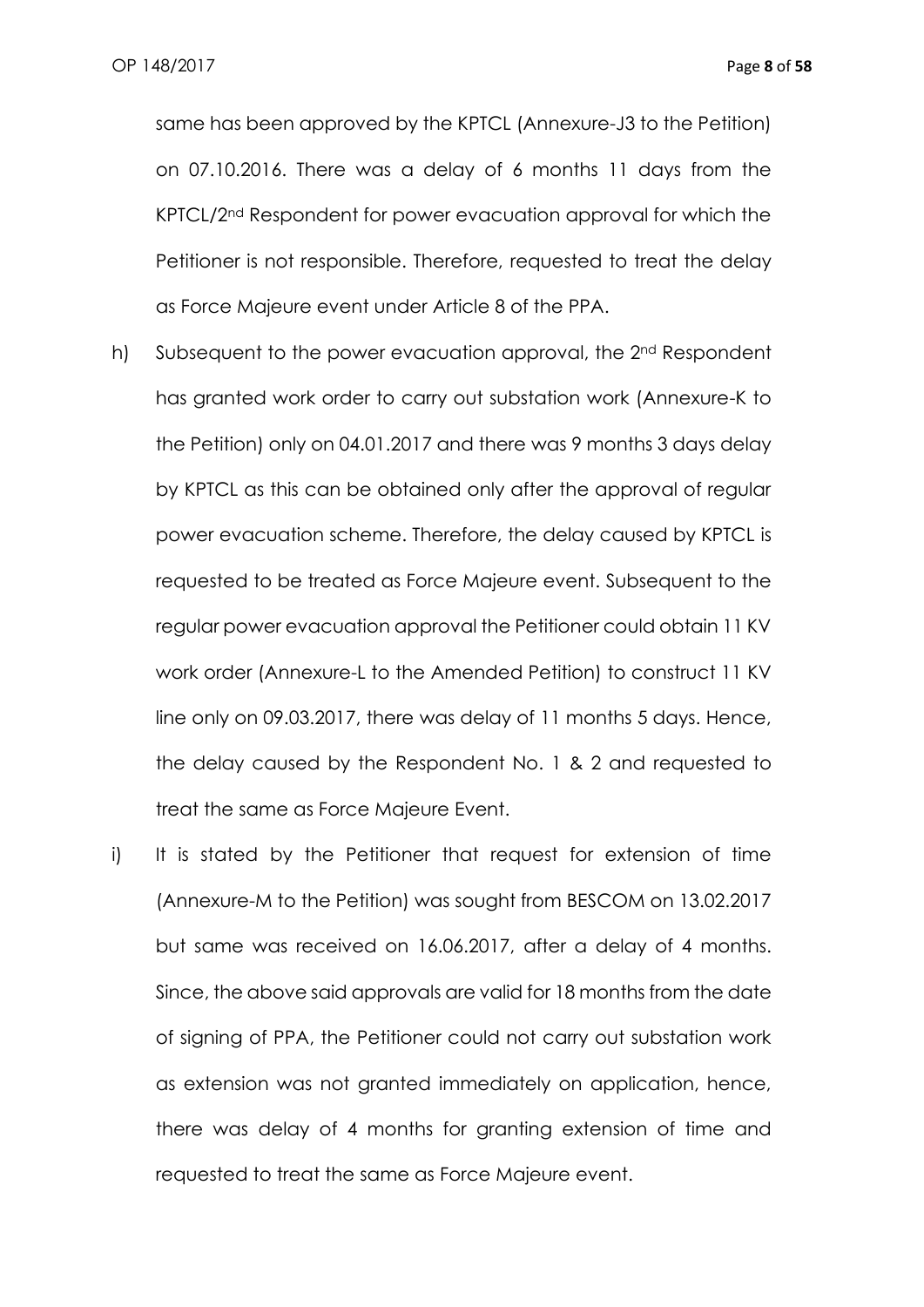- j) In the meanwhile, the Government of India on 09.11.2016 has taken extra ordinary step towards demonetization by banning 500 and 1000 notes and restricted for withdrawal of cash for a very small amount. The formal banking system was not available at the peak time and the cash withdrawal was not possible and as the Petitioner's work in the rural areas, unless there is a cash for labour work, tractors and other local men and materials, it was not possible to carry out these works for 3 months. There was a delay of 3 months and requested to treat the same as Force Majeure event.
- k) It is stated that the various sanctions and permissions would reveal that inspite of having applied for the requisite permissions and sanctions, Petitioner had suffered on account of inordinate delay in getting the approvals. These delays were beyond the control of the Petitioner as those were pre-requisite in securing the confidence of the financial institution suffered on account of the Government Authorities or Authorities in power who are required to facilitate the permissions and sanctions without any hitch and delays. In terms of Article 8.3 of the PPA, delays in executing the project would fall under Force Majeure events when neither of the parties to the PPA are responsible for events beyond their control. On account of delay in getting land conversions, delay in getting evacuation approvals, bay extension approvals, CEIG approval etc., delay due to demonetization of the Indian currency, delay in getting MIE switch gears etc., there was delay in execution of the project.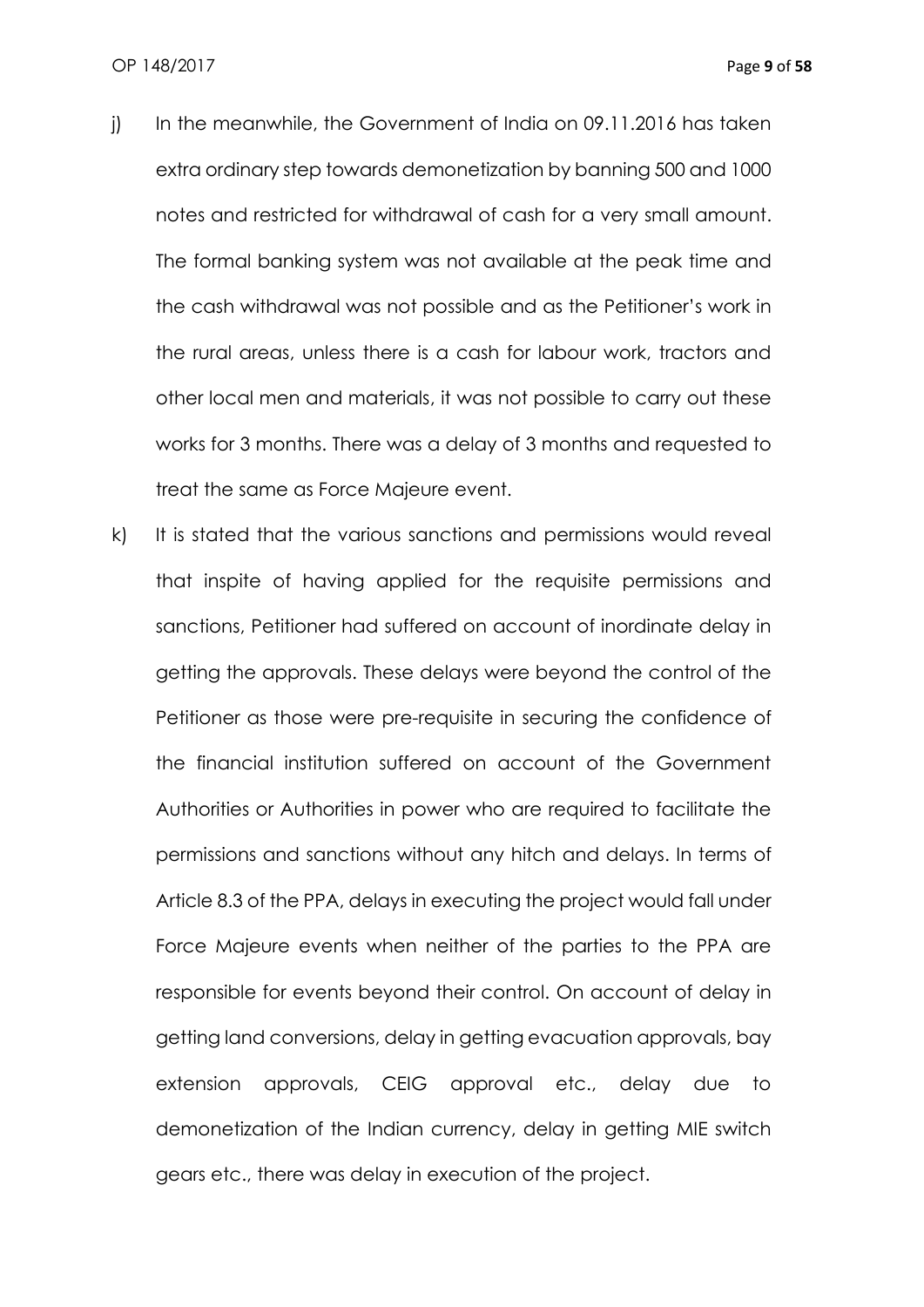- l) The Petitioner submitted that he is entitled for original tariff with extension of time for COD. Considering all those grounds stated above, the 1st Respondent/BESCOM has extended the commission date upto 25.09.2017 as per the letter Annexure-M (to the Petition) and subsequently GOK has conveyed its consent to the extension under Article 8 of PPA. However, the BESCOM directed the Petitioner to file the Petition before the Commission for extension of time with original tariff under Force Majeure Event by producing all relevant documents and hence the present Petition is filed.
- m) The Petitioner has approached the Commission under the following grounds:
	- i) The Respondents ought to have considered that the delay was not on account of Petitioner but due to the Respondents fault. The Petitioner has made application in time before all the Government Authorities for requisite permissions, but the same was not been granted in time. Hence, the application for extension to be considered by the BESCOM and requested to treat the same as Force Majeure Event and to approve the extension of time for SCD.
	- ii) That there was a delay of 5 months in handing over the signed PPA dated 26.09.2015 and after approval from the Commission the same was delivered on 22.02.2016. There was a delay of 5 months and unless the PPA documents was on hand, the Petitioner could not take any steps for project implementation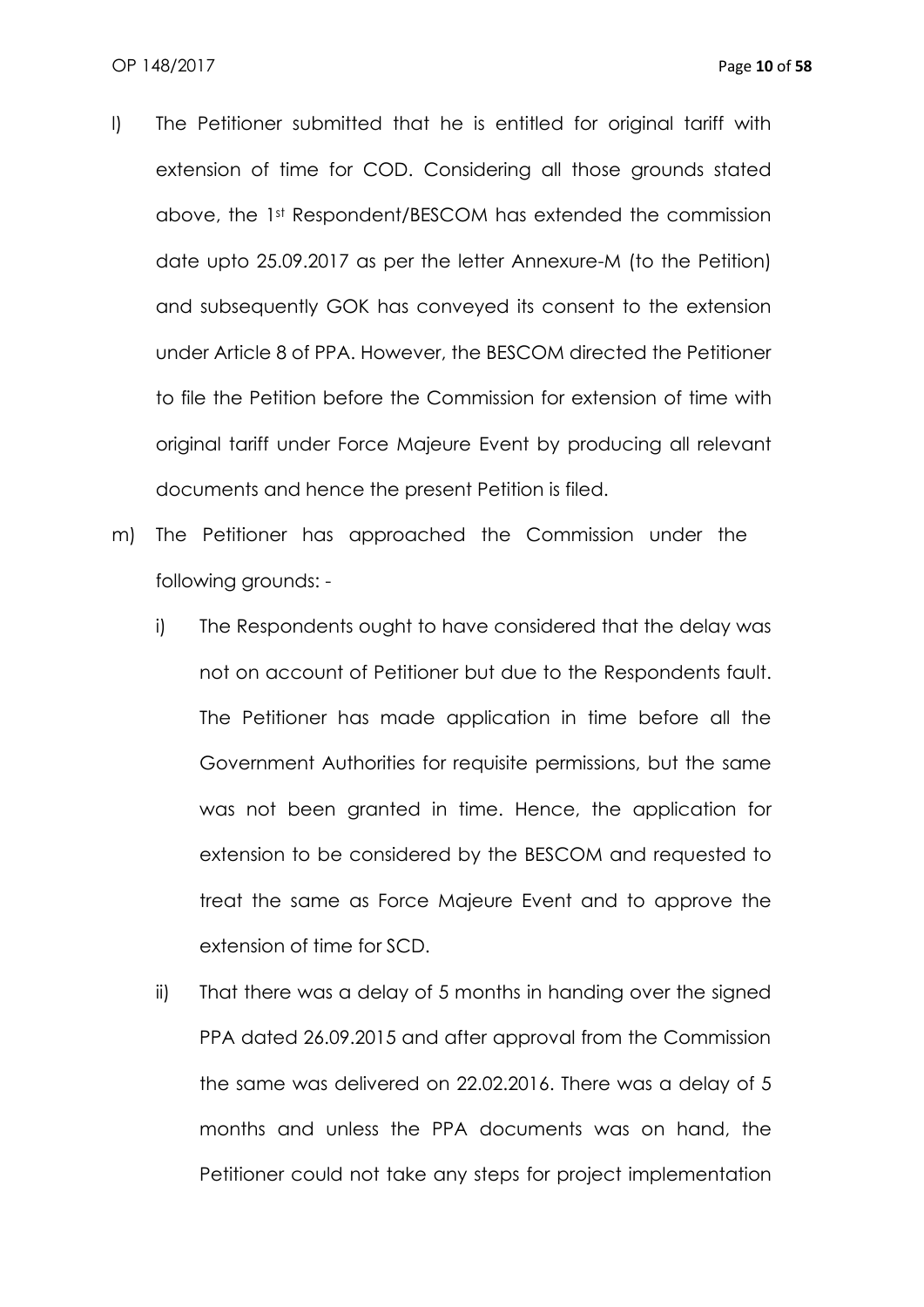and therefore, the 18 months time stipulated in the PPA actually commenced from date of delivery of PPA i.e., on 22.02.2016. Therefore, extension of time required to be considered by the Commission along with original tariff of Rs. 6.51/KWH.

- iii) As per the Government letter dated 24.11.2016 issued to the 1st Respondent for extension of 6 months time under Article 2.5 of the PPA, BESCOM constituted a committee for verifying the applications including that the Petitioner application and thereafter the 1st Respondent extended the time by 6 months for achieving the SCD and thereafter, the Government also written a letter dated 23.06.2017 to the Commission and the Commission had granted the extension of time under Force Majeure Event. Therefore, the Petitioner requested the Commission for extension of time along with original tariff as agreed in the PPA.
- iv) The extension of time was sought by the Petitioner from BESCOM on 13.02.2017 and 04.03.2017 but the same was granted on 16.06.2017 after lapse of 4 months. There was a delay of 4 months in granting extension of time. Similarly, the power evacuation approval was granted by KPTCL after a delay of 6 months and approval for substation granted after 9 months, that the line work was approved after delay of 11 months and hence Petitioner could not do execute the works including 11 KV line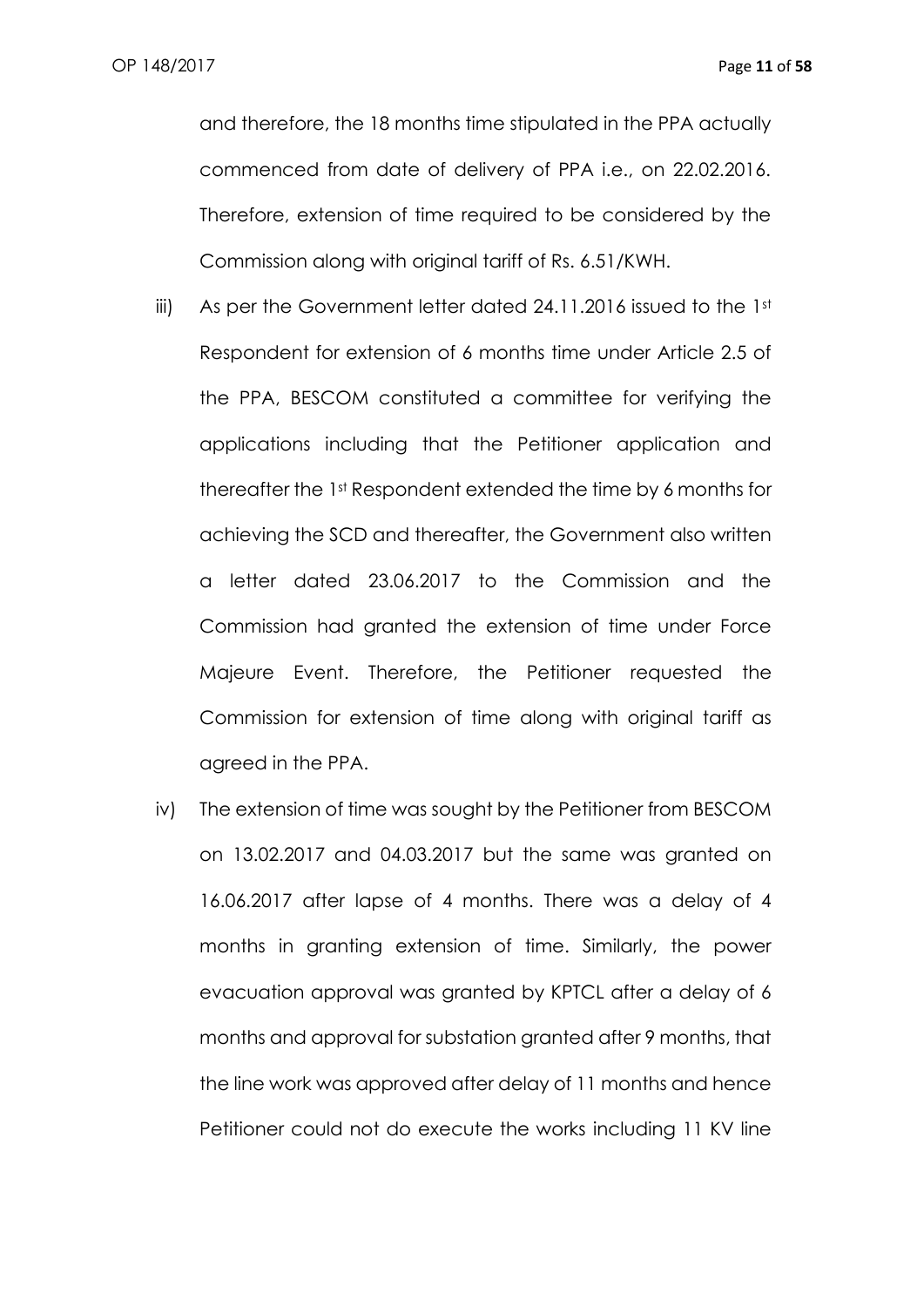and substation works and sought for approval of time extension with original PPA tariff.

- v) The Respondents ought to have noticed that the State Government for promoting solar power generation, has issued solar policy 2014-21 with the object of encouraging Green Power Generation. In furtherance of the solar policy, the Government of Karnataka amended the Karnataka Land Revenue Act by incorporating Section 95(10) providing for deemed conversion of land for the purpose of promoting Solar Power Generation. However, there was inordinate delay in issuance of various permissions and sanctions including conversion order and the Petitioner could not achieve COD within SCOD as per time schedule under the PPA and the Petitioner has sought for extension of time.
- vi) The Petitioner has invested Rs. 19.50 Crores and committed revenue sharing with farmer assuming the original tariff. If any change to the original tariff granted in the PPA the same is in violation of original PPA conditions and also causes heavy loses to the Petitioner and livelihood of the farmers since, he has surrendered entire farmer land for the project.
- vii) The varied tariff stipulated under 5.1 clause is subject to the clause 2.5 of the PPA that provides for extension upto 6 months in the case of various events of default affecting the Solar Power Developers. In the case the extension was granted by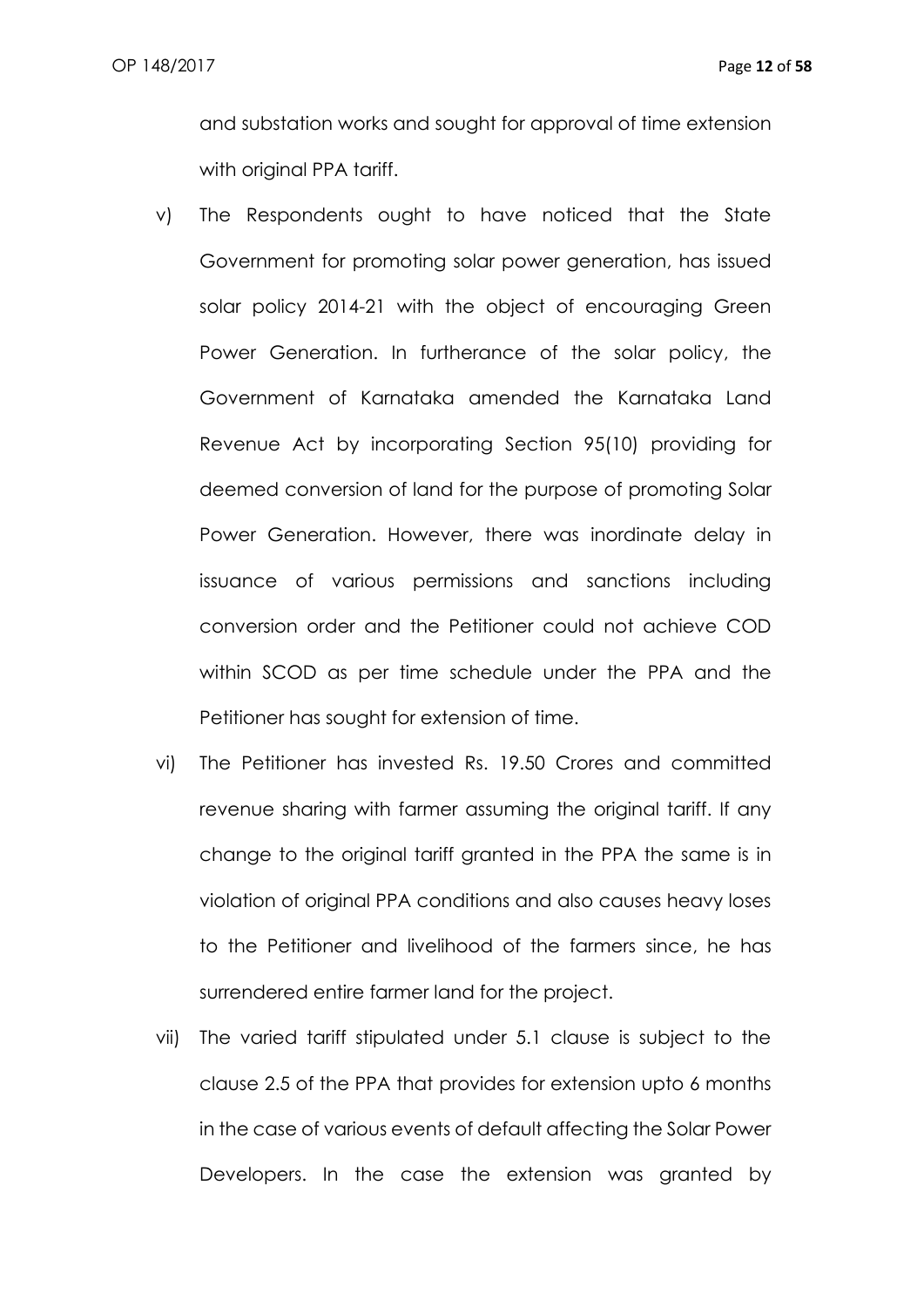Respondent considering the delays caused in PPA approval, NA approval, Power Evacuation approval, substation work order, 11KV line work order, delay by various Government agencies and all these events are beyond the control of the Petitioner and requested for treating the same as Force Majeure and for extension of time with original PPA tariff.

- viii) The Petitioner claimed that the delays were due to reasons beyond the control of the Petitioner and the commissioning was achieved within the extended SCOD, the Petitioner is eligible to get the original tariff of Rs. 6.51/unit from the date of commissioning to the entire PPA term. Since, the payment is due as per original tariff from the commissioning date, the Petitioner is also eligible to receive late payment surcharge as per the clause 6.4 of the agreed PPA. That the Petitioner is not liable to pay liquidated damages and the amount deducted in the bills by the BESCOM towards liquidated damages have to be refunded along with the late payment surcharges and in view of the above, the Petitioner prays to allow the Petition as prayed for in the interest of justice and equity.
- 6) Upon notice, the Respondent No. 1 to 3 appeared through their Learned counsel, and filed statement of objections separately and Respondent No. 4 who is formal party, remained absent.
	- a) The 1st Respondent has filed objections to the Petition stating that as per the terms of the PPA, the Developer/Generator was required to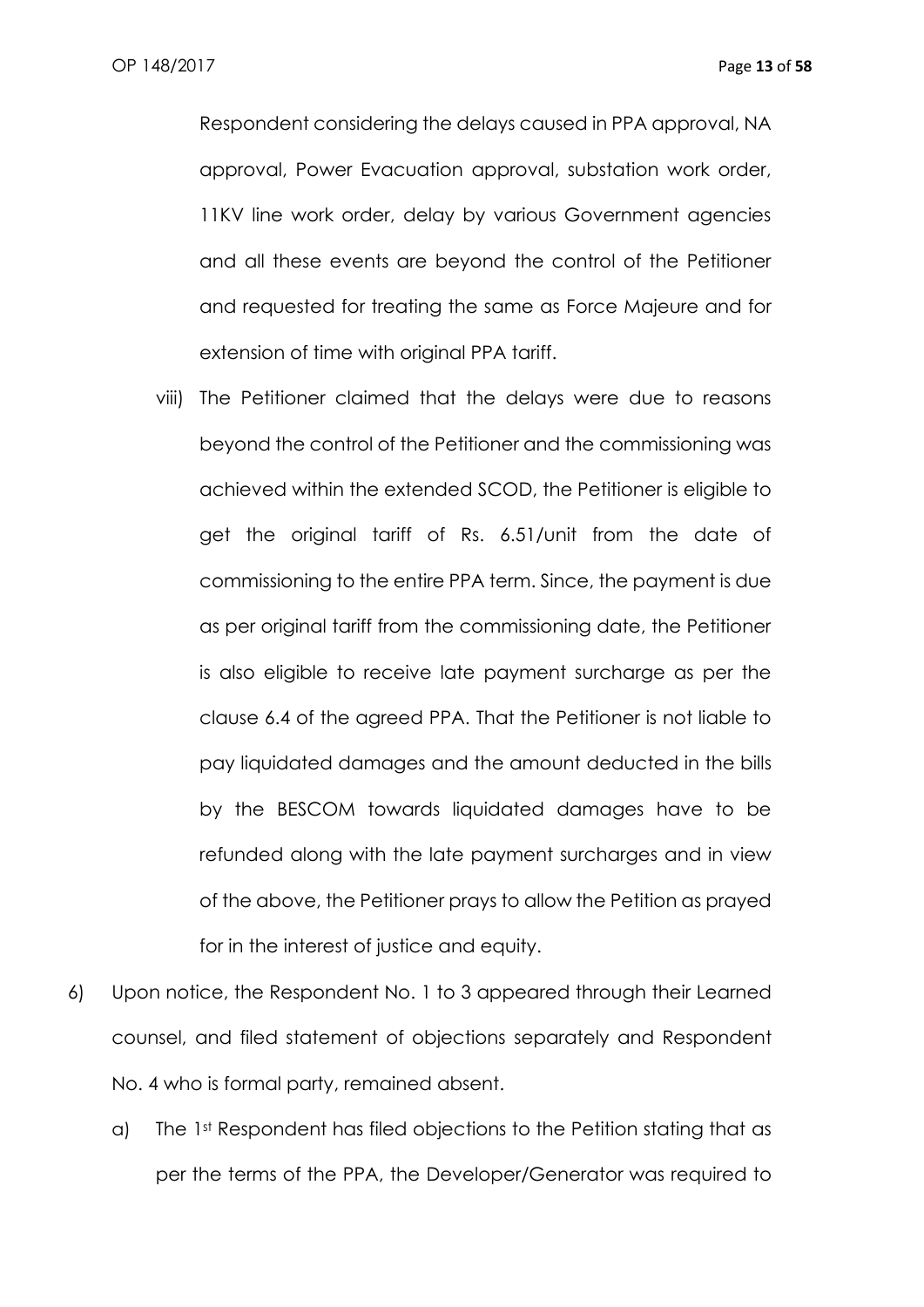commission the plant within 18 months from the date of execution of the PPA. Accordingly, the Petitioner was supposed to commission the project by 25.03.2017.

- b) As the Petitioner was unable to execute the project within the stipulated time, the Petitioner sought extension of time by 6 months to commission the project, under force majeure conditions.
- c) As several requests for extension of scheduled commissioning date were received from solar developers, the Government of Karnataka issued an Order (Annexure-R1 filed along with Statement of Objections by the 1st Respondent) dated 24.11.2016 directing all the ESCOMs to constitute a 3-member Committee to consider and dispose of the requests of farmers/developers. Accordingly, a committee was constituted by the Respondent-1 and the Committee in its meeting held on 25.03.2017, considered requests of 9 (nine) generators, including the Petitioner. The copy of the minutes of the meeting is produced as Annexure-R2 (filed along with Statement of Objections by the 1st Respondent). The Petitioner had cited the following reasons for the delayed execution of the project:

#### **Land Conversion:**

Date of Submission of application: 10.07.2016 Date of Conversion: 03.10.2016 Delay in getting approval: 3 months KPTCL

#### **Evacuation Approval (Regular):**

Date of Submission of application: 18.05.2016 Date of Approval: 07.10.2016 Delay in getting approval: 5 months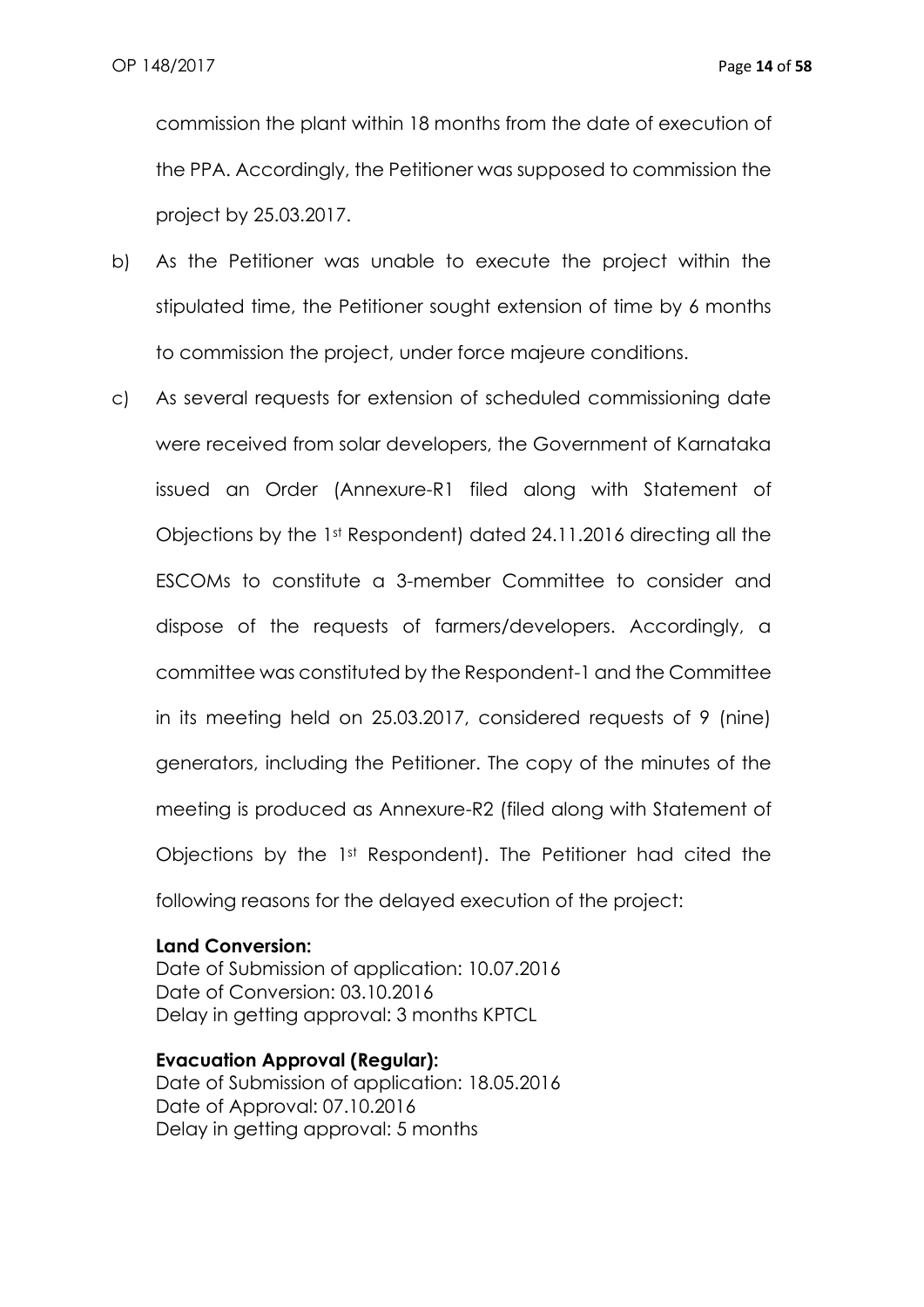The Committee, after detailed discussions and scrutiny of all the documents, opined that approval may be accorded for extension of SCOD by upto 6 (six) months under Article 2.5 of the PPA as there was delay in issue of approvals by various Government entities.

- d) The Respondent No. 1 in its letter dated 16.06.2017 informed the Petitioner about the extension of time for achieving scheduled commercial operation of the Project.
- e) The Commission in its letter dated 16.03.2017 informed all the ESCOMs of the State, not to allow any extension of time to solar generators beyond the scheduled commissioning date as per the PPA, without obtaining prior opinion of the Commission. Further, vide letter dated 05.04.2017, the ESCOMs were directed by the Commission to advise all land owner solar developers/SPVs to approach the Commission and seek approval of the extension of time. In furtherance to the same, the Petitioner has filed this Petition.
- f) The Energy Department, vide its letter (Annexure-R3 filed along with Statement of Objections by the 1st Respondent) has stated that it is acceptable to the Government the 6 (six) month's extension of the SCOD granted by the BESCOM as per Clause 2.5 and Article 8 of PPA and recommended for approval of the same by the Commission. That the subject was placed before the 82nd Meeting of the Board of Directors of the BESCOM, held on 08.06.2017 and the Board ratified the actions taken on the extensions issued by the BESCOM subject to approval of the Commission.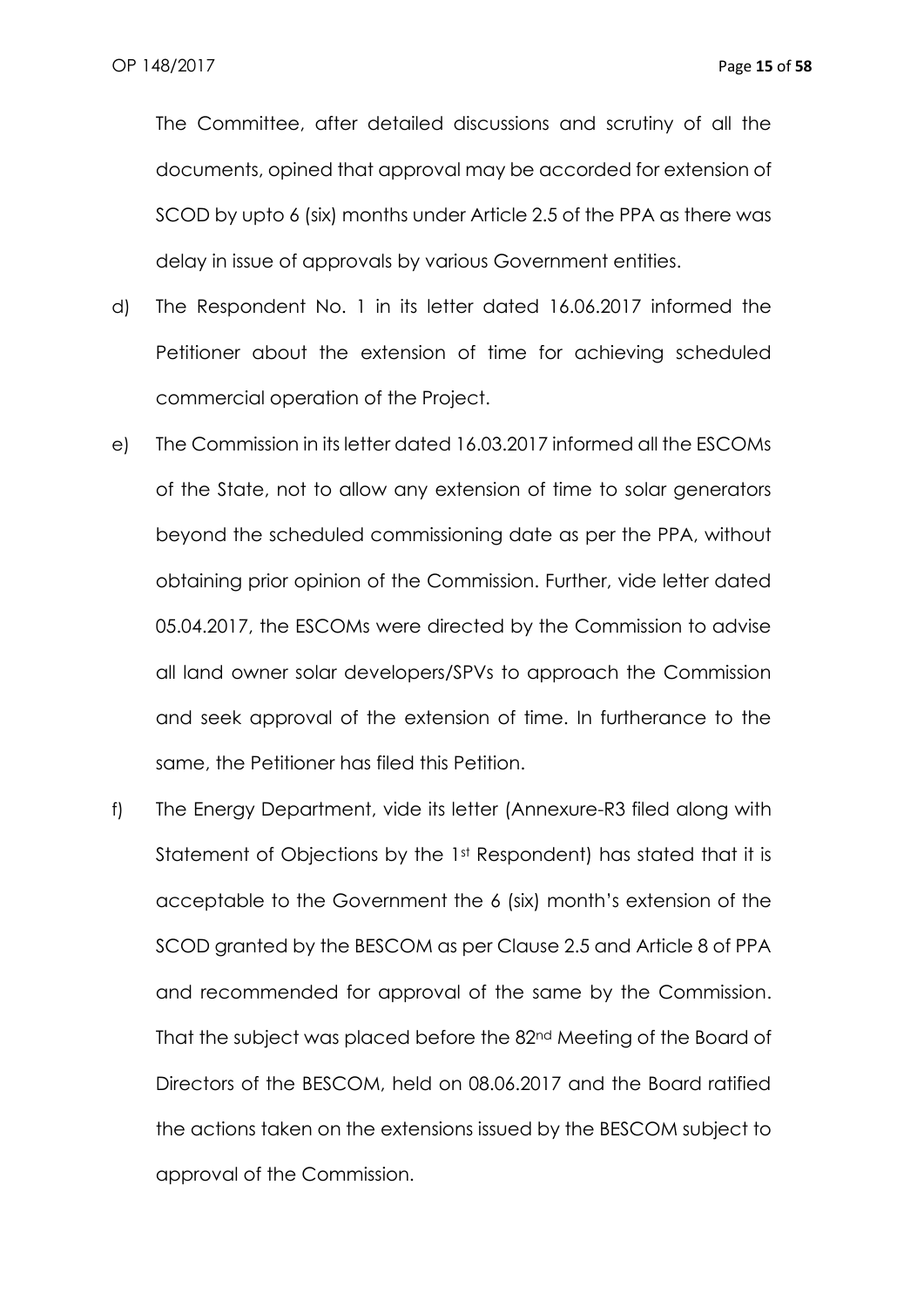g) In respect of extensions of the project duration of already awarded

solar power projects, the Ministry of New and Renewable Energy in its

letter dated 28.07.2017, addressed to the Principal Secretaries

(Power/Energy) of the State Governments, has stated as below: -

*"Ministry had requested not to give time extension if all the obligations are fulfilled by the concerned State Government Authorities/PSUs etc. in a project. However, if there are delays of any kind on the part of State Government Authorities/PSUs like land allotment, transmission/ evacuation facilities, connectivity permission or force majeure, the competent Authority in the State/SECI/NTPC etc. may consider providing extension of the time duration strictly as per the Contractual Agreement.*

*It is also to be clarified that if in a project equipment/material have been purchased/ ordered and substantial advances paid as per original completion date, and there is a delay on part of the state organizations regarding land, transmission or any such reasons, the extension of the project may be allowed."*

The Respondent No. 1 has, therefore, prayed for issue of appropriate directions in the matter.

h) The 1st Respondent has also filed additional objections to the Amended Petition dated 10.01.2022 reiterating the contents of the objections and further stated that the Petitioner has challenged the orders passed by the Commission before the Hon'ble High Court of Karnataka in WP No. 12637/2020. The Hon'ble High Court on 20.09.2021 pronounced orders directing the Commission to reconsider the matter afresh.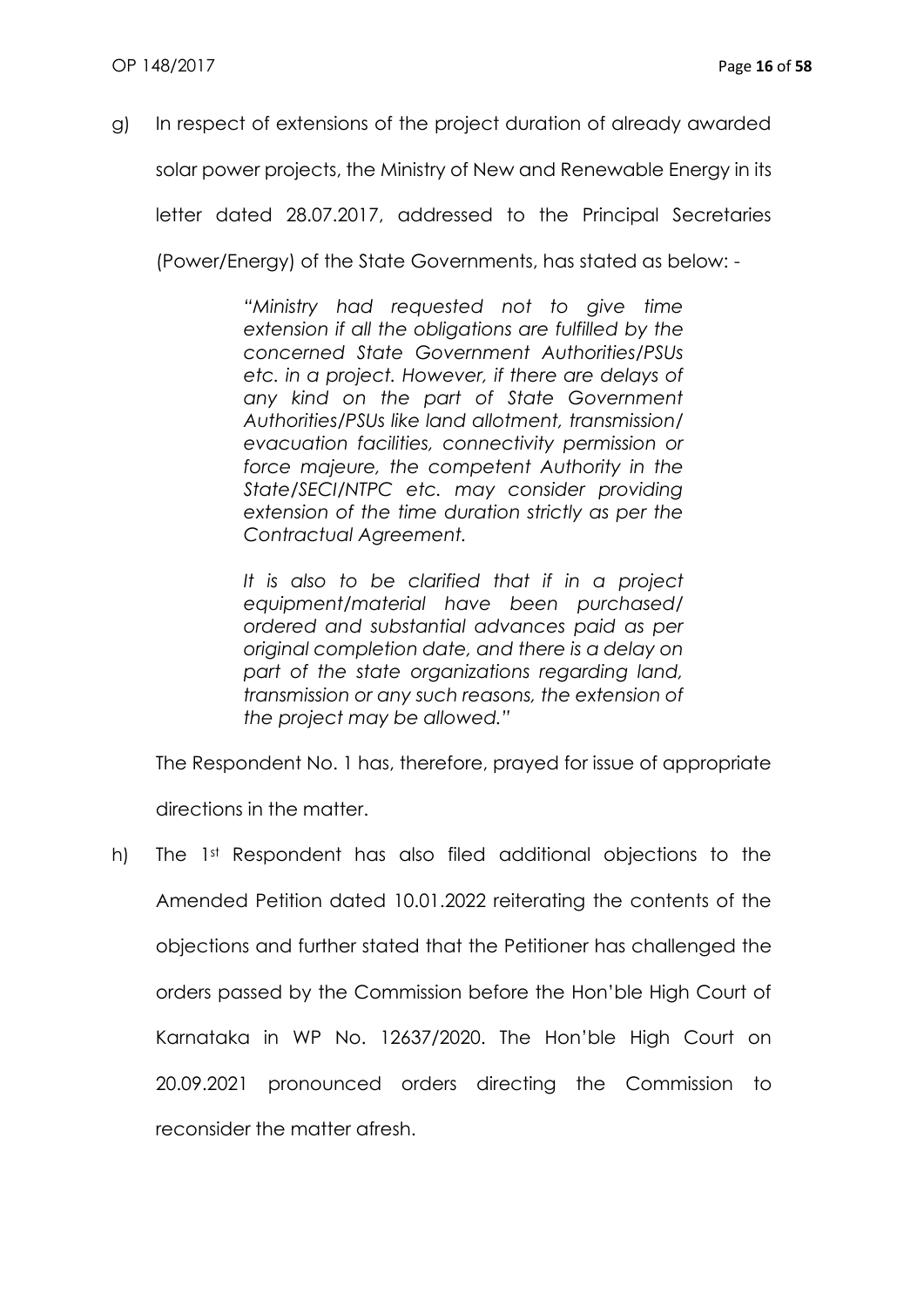- i) The Petitioner vide its Amended Petition has placed on record the judgements passed by the Hon'ble APTEL in several other extension of time matters, but the Petitioner has not elaborated, how the facts of the said cases are applicable to the present case. The Petitioner has not attempted to explain the delays in applying for regulatory approvals. The Petitioner approached the Commission in OP 148/2017 for extension of time. The Commission has rightly denied the request of the Petitioner for any extension to commission the project and had granted a lower tariff of Rs. 4.36/unit under Article 5.1 and further held that he is liable to pay damages to the Respondent as per Article 2.2 and 2.5.7 of the PPA.
- j) The Petitioner has falsely averred that the delay in commissioning the project is attributable to the actions of the Government agencies. He conveniently shifted the blame on the Government Authorities and failed to show cause to its own delays. The Petitioner has belatedly and negligently applied for requisite approvals/clearances, which can be made out from the following table: -

| Particulars | Date of     | <b>Effective Date</b> | Delay    |
|-------------|-------------|-----------------------|----------|
|             | Application | of PPA                |          |
| Land        | 08.07.2016  | 26.09.2015            | 9 months |
| Conversion  |             |                       |          |
| Application |             |                       |          |
| Power       | 11.07.2016  | 26.09.2015            | 6 moths  |
| Evacuation  |             |                       |          |
| Approval    |             |                       |          |

The table produced above clearly shows the delays on the part of the Petitioner that have resulted in delayed commissioning of the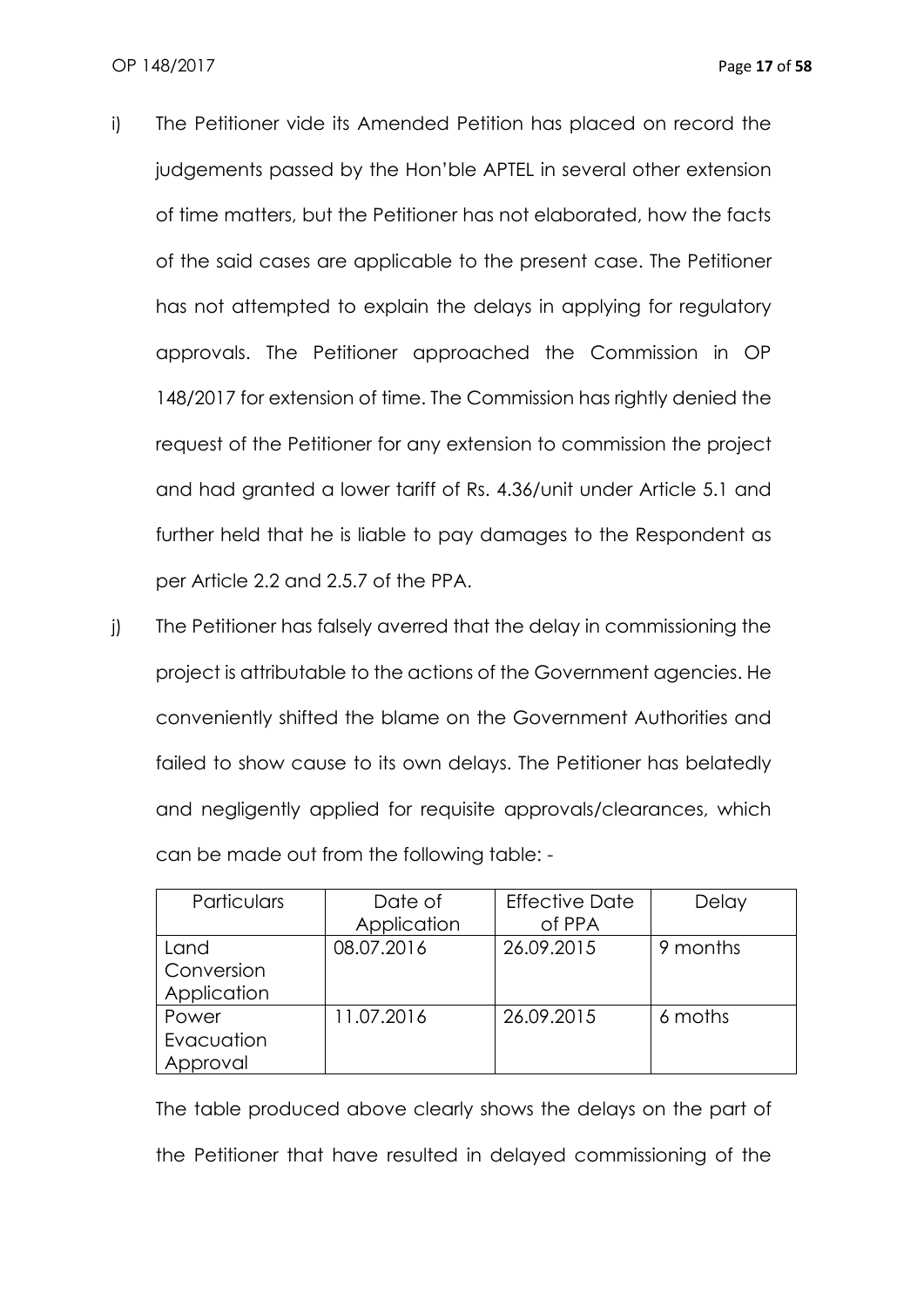project. A period of 18 months is provided to the Petitioner while considering the time taken in receiving approvals from the Government Authorities, as the Government Authorities have to undertake strict scrutiny and grant approvals at several stages, it is incumbent on the part of the Petitioner to apply before the Authorities in a timely manner to avoid any delays in commissioning of the project but has not placed any explanation for the delay on his part.

- k) The Petitioner has exhibited considerable delay of 9 months in applying for land conversion and has not provided any reasons explaining the delay. Furthermore, the land conversion charges were only paid on 22.09.2016. It is relevant to note that land conversion Order was passed on 03.10.2016, in about 11 days from the date of the payment of charges.
- l) The application for power evacuation was made after a delay of nearby 6 months from the date of PPA on 18.05.2016 and has provided no reasons explaining the delay. As was observed by the Commission in the impugned Order 148/2017, regular evacuation approval could be given only on 07.10.2016 after the SPD produced the land conversion Order dated 03.10.2016 and had the Petitioner applied for land conversion earlier, this period of delay could have been avoided.
- m) The Petitioner has claimed that KPTCL has caused delay of 9 months in the grant of the Work Order to carry out the Station Work. However,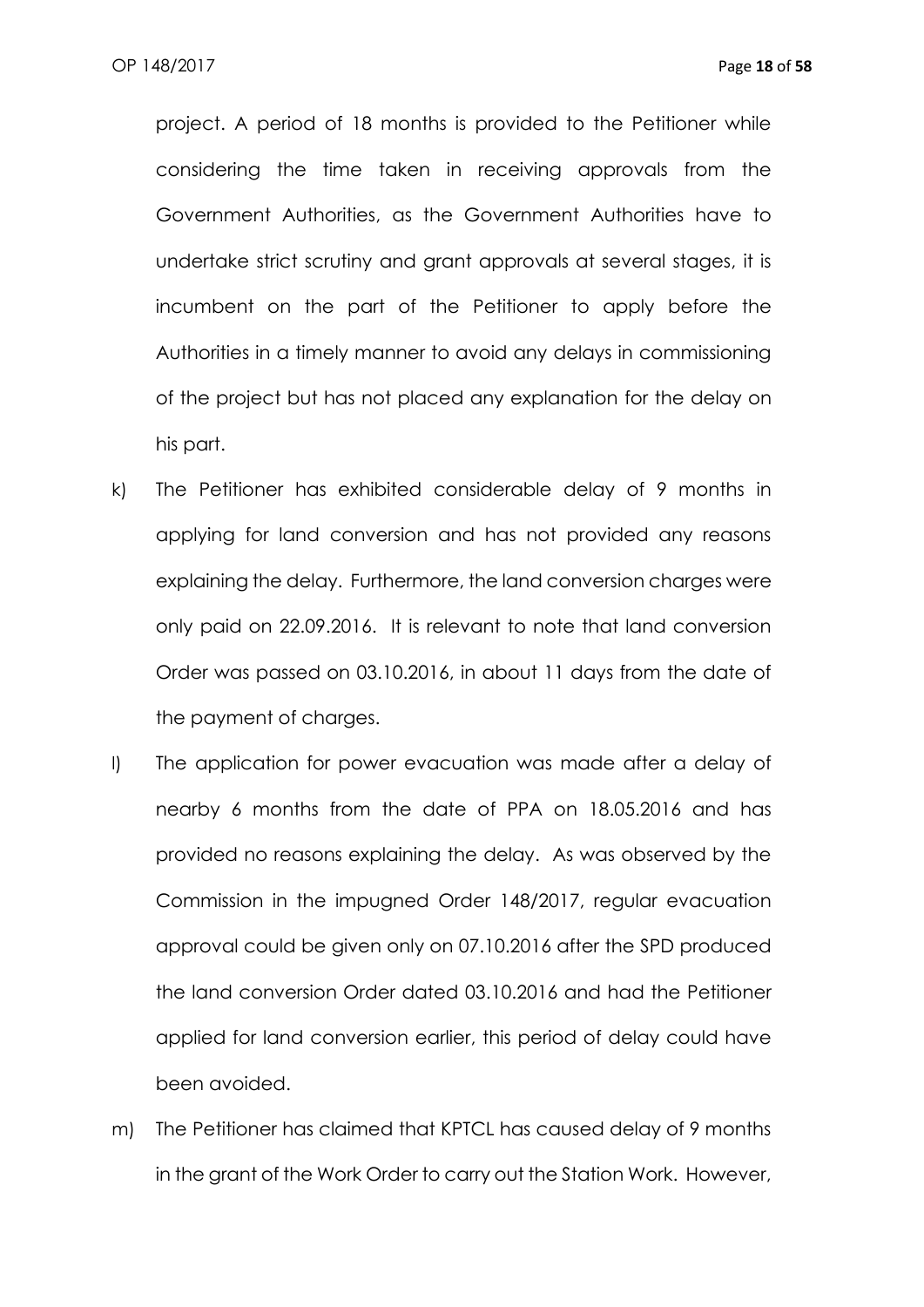the Petitioner had caused delay in the grant of Work Order due to the delay in paying the requisite charges from 07.11.2016 to 17.12.2016 and the Work Order was granted in 2 (two) months from the date of evacuation approval. Furthermore, as the Work Order can only be sanctioned after approval of power evacuation, for delayed sanction of PE the Petitioner is responsible.

- n) The Petitioner falsely contends that the delay in achieving SCOD is on account of force majeure events and hence the same shall be condoned by extending the SCOD. Actually, the Petitioner has grossly violated the Article 8 of the PPA. Because Article 8 of the PPA reveals that the Petitioner had to give notice of force majeure events immediately upon the occurrence. In the instant case, no such notice is forthcoming upon the occurrence of any of the purported/alleged Force Majeure Event.
- o) The Force Majeure clause in no way excuses the obligations of a party that are prior to the occurrence of Force Majeure Events. In the instant case, the Petitioner admittedly has horribly failed in reasoning the delay in filing various applications before the Government Authorities, which delay, as provided in the above clause, cannot be excused. Wherefore, the Petitioner's delay in execution of the project cannot be condoned.
- p) The Petitioner has averred that the Respondent, has accorded extension of 6 months to commission only after scrutinizing the Application of the Petitioner and such decision of the Respondent is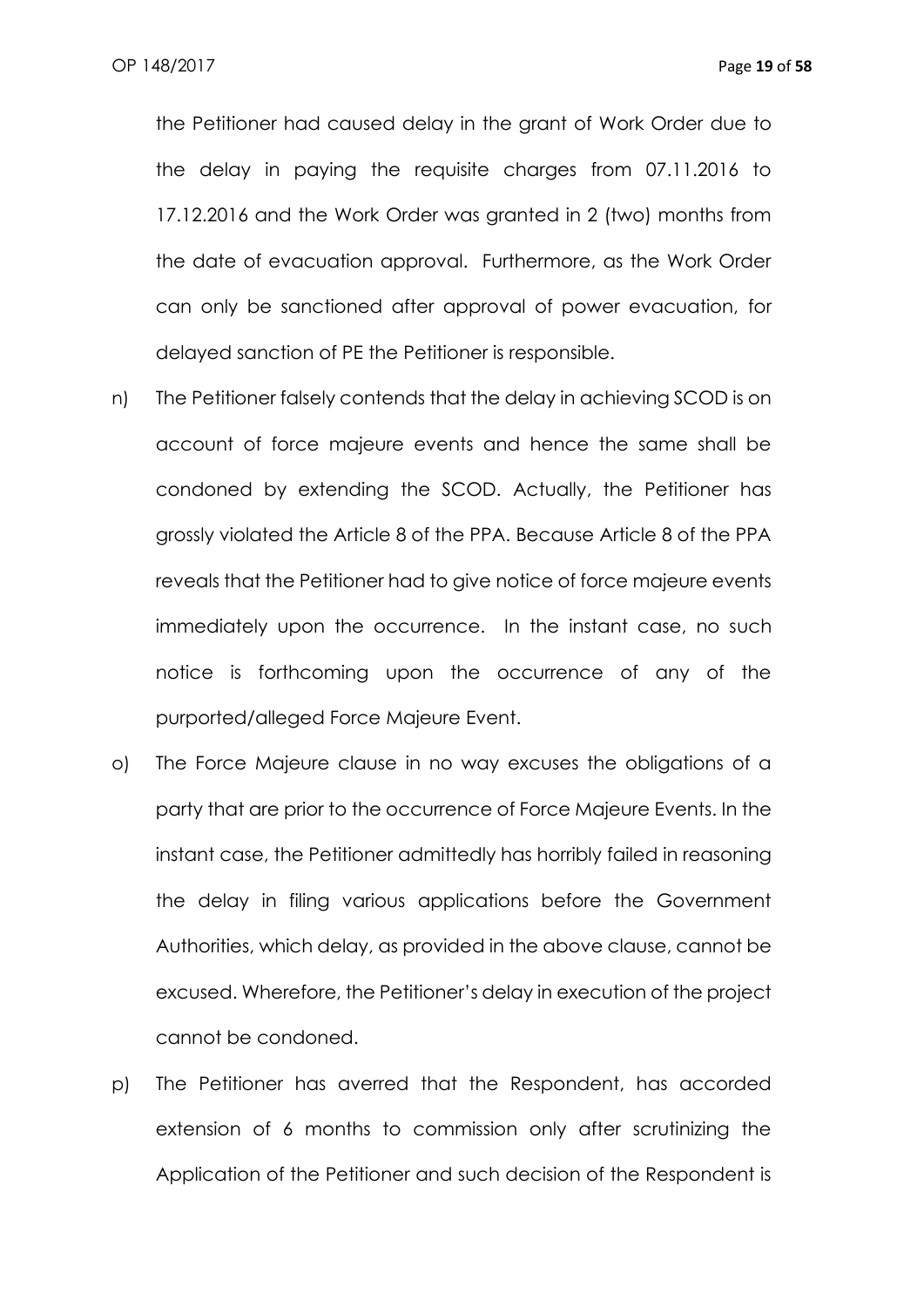binding. It is further stated that when the Committee was formed to approve the extension of time request, several developers were before the Respondent. On account of requests from many developers, each and every application could not be scrutinized individually. These applications for extension of time inevitably have tremendous implications on the tariff and consequently would impact the consumers. Wherefore, the decisions ought to have been taken with more care and the Respondent did not have the benefit of time nor man power to sufficiently analyse the applications.

- q) It is imperative to note that the Commission has decided to lower tariff of the Petitioner project on account Capital cost incurred by the Petitioner was lower than what was anticipated at the time of deciding upon the tariff. Such benefit ought to be passed onto the consumers in the form of a lower tariff. The Petitioner has not produced any documents to prove that lower capital costs were incurred.
- r) It is stated that the Petitioner had relied upon the order of Hon'ble Tribunal in appeal No. 351/2018 in the case of Chennammagathihalli Vs BESCOM and stated that, in that case the Commission was unjustified in lowering the tariff, but this contention of the Petitioner cannot be accepted, because he has not placed sufficient documents before the Commission proving the date of investments. Thereby, the Petitioner cannot seek the benefit of the decisions of the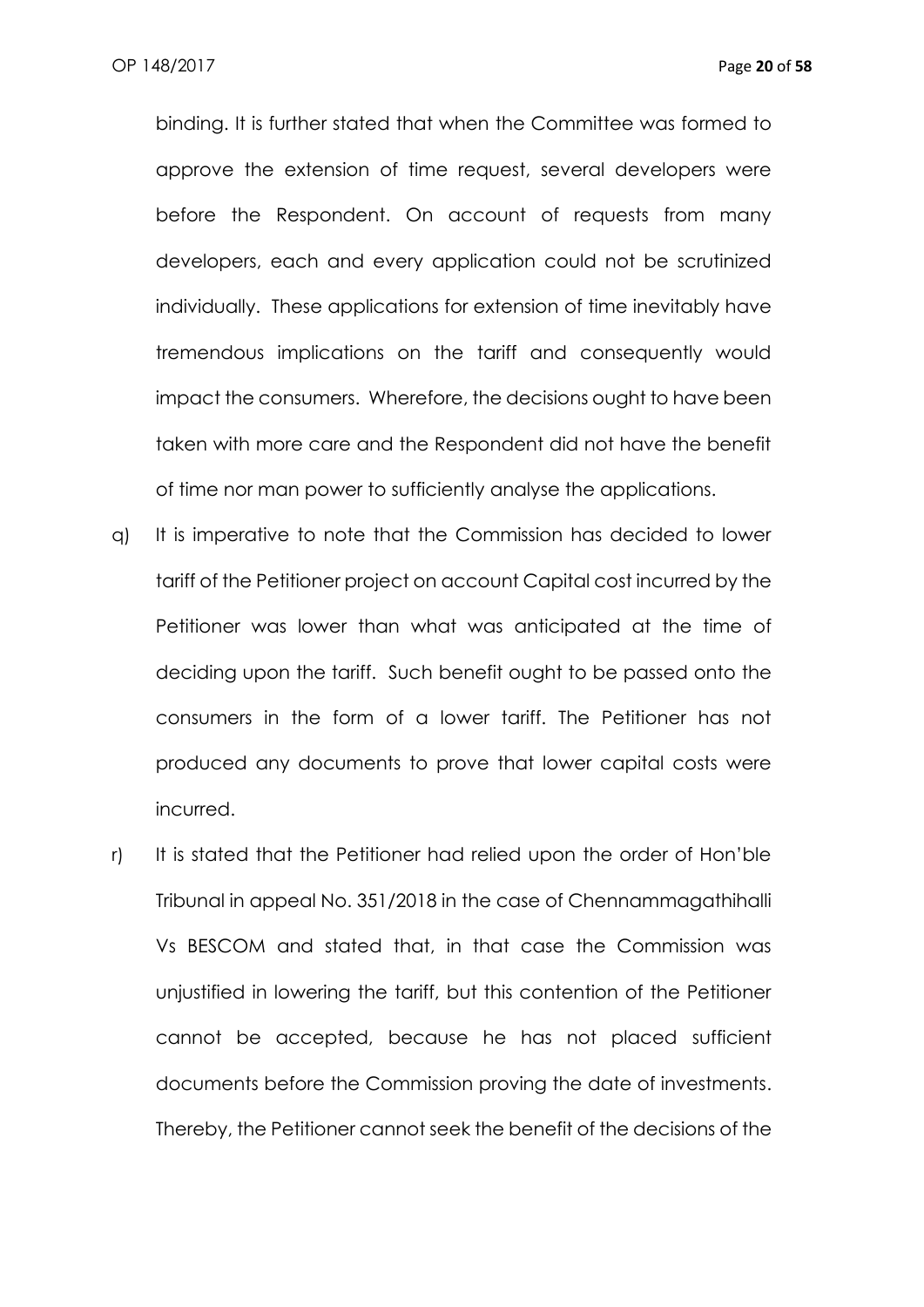Hon'ble Tribunal. The tariff of Rs. 4.36/- is applicable to the Petitioner project.

- s) The Petitioner has averred that delay in handing over the approved copy of the PPA has a consequence on the timeline to commission the project. At the outset it is hereby clarified that a copy of the signed PPA was handed over on the day of its execution as can be seen from the recitals of the PPA.
- t) Even for the sake of argument, if it is assumed without admission that PPA was handed over with some delay, it is submitted that the Respondent is not responsible for the delay or any pending approval by the Commission. Moreover, the non-receipt of the PPA did not prevent the Petitioner from taking bona fide steps towards effective implementation of the project. The Petitioner has provided no substantial evidence that the concerned authorities had denied approvals solely on the ground on non-availability of the approved copy of PPA.
- u) It is further stated that the Commission could dismiss the instant Petition in light of the facts and circumstances placed before it. The Petitioner in the original proceedings before this Commission and before the Hon'ble High Court had not prayed for late payment surcharge.
- v) The Petitioner cannot pray for LPS when the Hon'ble High Court in its Order does not permit the amendment of the prayer in Original Petition. The Hon'ble High Court has remitted the matter only to bring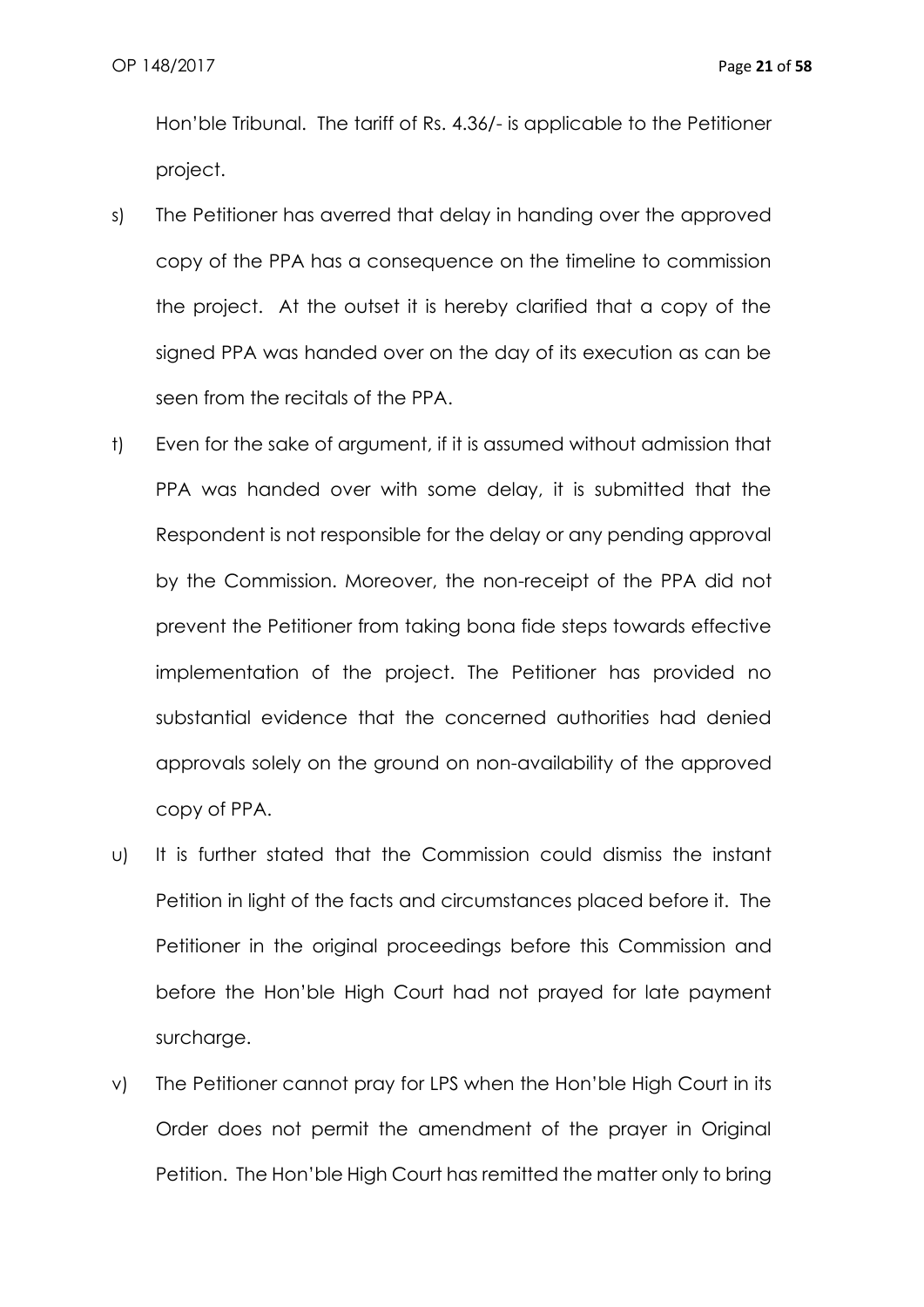the fresh facts and circumstances to the Commission's notice, Furthermore, the matters remitted back for resolution of the dispute keeping in mind the observations made by the High Court in its Order. At no point has the Hon'ble High Court opined about LPS and neither has the Petitioner brought the same to the notice of the Hon'ble High Court. The Petitioner cannot at this point as an afterthought pray for LPS. Such contention of the Petitioner must be denied at the very outset.

- w) As per the PPA, the late payment surcharge is payable only when the Respondent has delayed in making payments to the Petitioner. However, at no point in time has the Respondent delayed in making payments to the Petitioner. The payments to the Petitioner are being made as per the final Orders of the Commission and there is no question of paying the difference amount along with the late payment surcharge when there was no direction of the Commission nor the Hon'ble High Court to pay the Petitioner a higher tariff and LPS. In light of the facts and submissions made by the Respondent, it is prayed that the Petition filed by the Petitioner is to be dismissed with costs in the interest of justice and equity.
- x) The 2nd Respondent has filed objections to the Petition stating that, the allegation that, there was a delay of 6 (six) months 11 (eleven) days by the Respondent-2 in granting the power evacuation approval, is denied. The Respondent-2 submits that, the application was received on 28.03.2016 and on 01.04.2016 the Petitioner was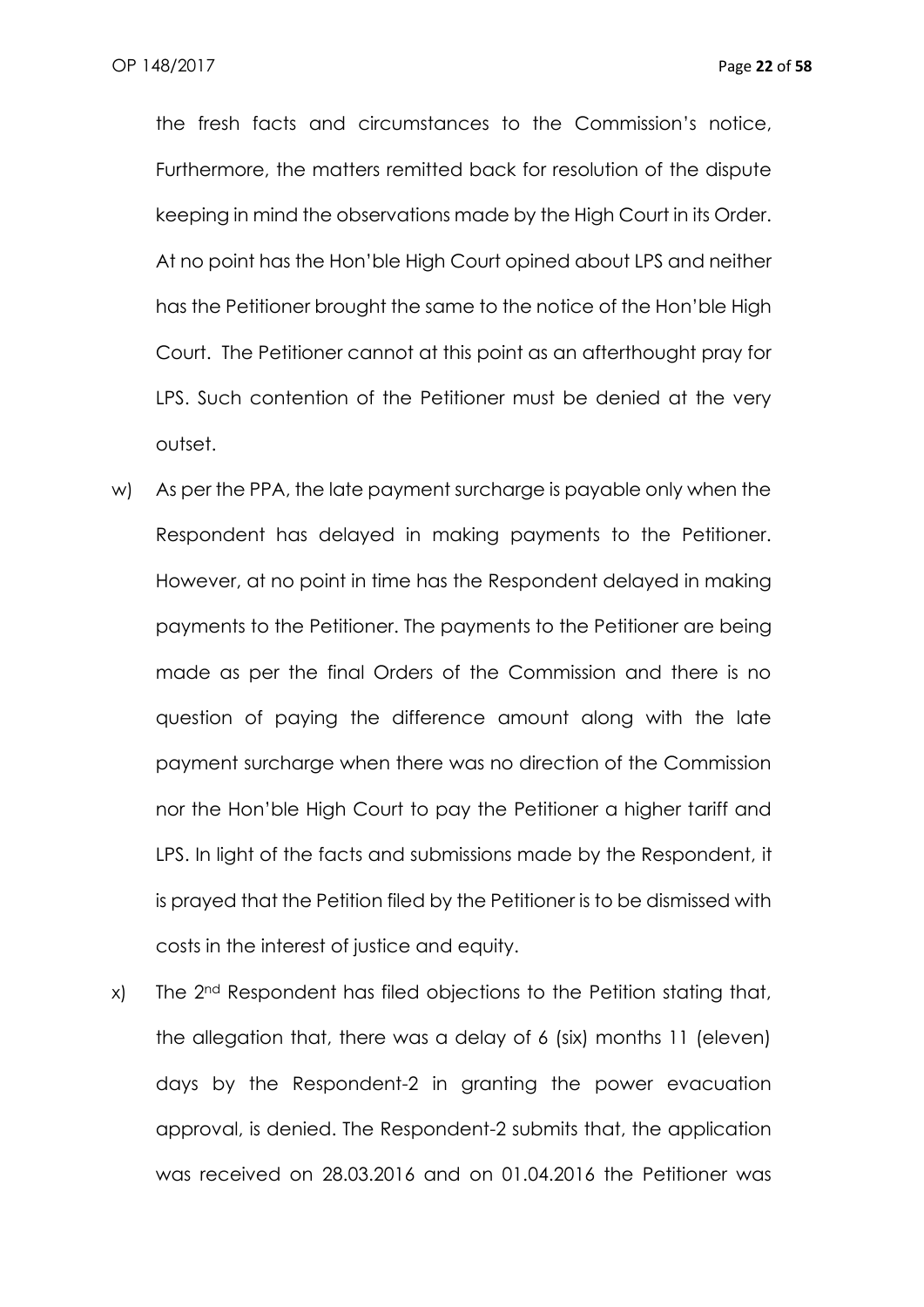requested to pay the processing fee and produce the feasibility report. On 29.04.2016 the Petitioner requested for allotment of two (2) terminal bays and approval for construction of 11 kV double circuit line. After holding discussions with the field staff, in its letter dated 18.05.2016, it was suggested to the Petitioner to construct higher capacity line and reduce the number of bays to one (1) so that the space and transmission losses can be reduced. The Petitioner accepted the proposal on 18.05.2016 and tentative evacuation approval was given on 24.05.2016. That after obtaining report from the concerned officers and holding discussion in the 64th TB Meeting on 27.06.2016, approval was accorded to utilise the space available in the substation for construction of the terminal bay. Also, that after production of land conversion Order dated 03.10.2016, the regular evacuation approval was issued on 07.10.2016.

y) The allegation that there was a delay of 9 (nine) months 3 (three) days by Respondent-2, in granting the work order to carry out the sub-station work, is denied. The Respondent-2 submits that the work order can be granted only after the evacuation approval is given. That the Work Order was granted on 04.01.2017, in about 2 months from the date of evacuation approval (07.10.2016). That the estimate for the work was received on 21.10.2016 and on 07.11.2016 the Petitioner was informed to pay the necessary charges. That the Petitioner paid the charges on 17.12.2016. That after issuance of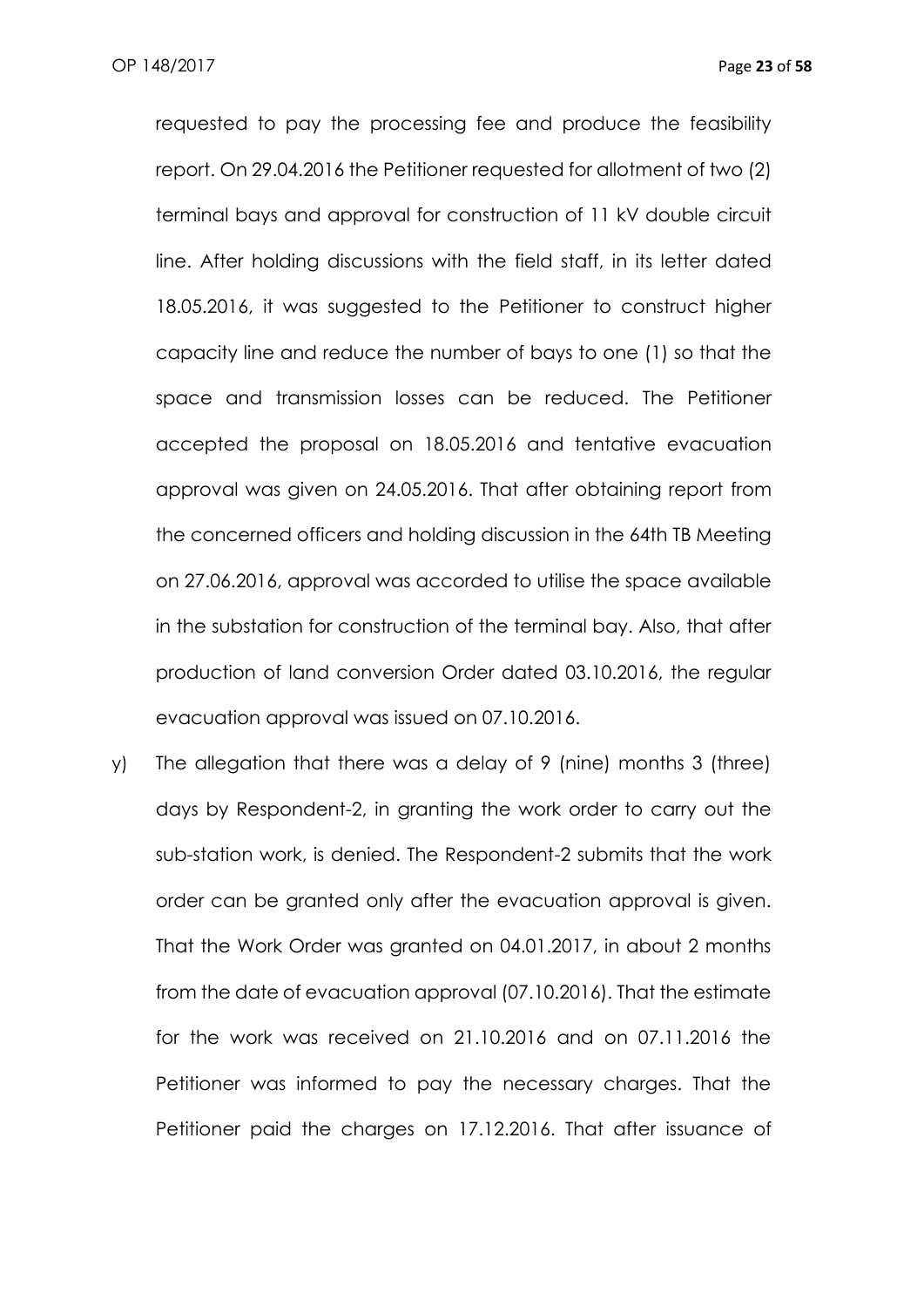technical sanction, the work order was issued on 04.01.2017. That, therefore, the allegations of delay by the Respondent-2 are denied.

- z) The 2<sup>nd</sup> Respondent has also filed additional objections to the Amended Petition on 28.01.2022 and has stated in the objections that pursuant to the grant of letter of award the 2nd Respondent entered into a PPA with the Petitioner on 26.09.2015. The commission accorded approval to the PPA on 28.01.2016. As per Article 2.1 of the PPA the Conditions Precedent ought to be fulfilled within 365 days from the effective date of the agreement. As per the Article 1.1(xii) the effective date of the agreement is the date of signing the agreement i.e., 26.09.2015. Article 1.1 (xxviii) mandates that the project be commissioned within 18 months from the effective date i.e., by 25.03.2017. But the project was negligently commissioned only on 07.08.2017 which date is well beyond the scheduled commercial operation date as per the PPA.
- aa) Further stated that a request for extension of time to commission the plant was made before the Respondent No. 1 under Article 2.5 of the PPA on 13.02.2016 and on 04.03.2017 and the Respondent No. 1 vide its letter dated 16.06.2017 granted an extension of 6 months from the SCOD without altering the provisions of the PPA subject to approval by KERC/GOK. Wherefore, although an extension was granted it was subject to the approval of the Commission and the terms and conditions stipulating the payment of damages in the PPA remained enforceable regardless of the extension.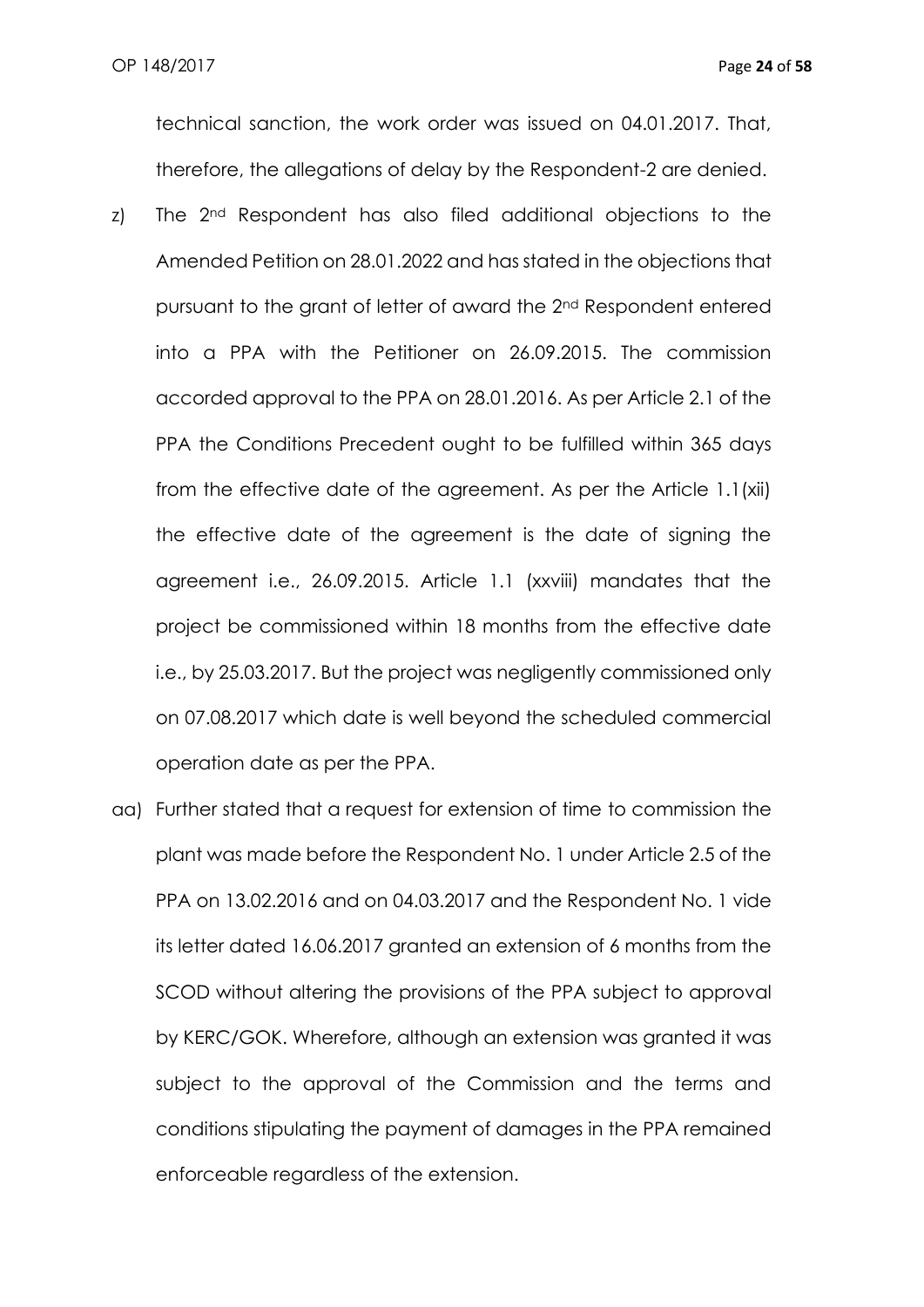- bb) It is stated on 16.03.2017 the Commission addressed a letter instructing all the distribution licensees to not allow any extension of time beyond the Scheduled Commissioning without obtaining prior opinion of the Commission. Further vide letter dated 05.04.2017 the Distribution Licensees in Karnataka were directed by the Commission to advise all land-owning solar developers/SPVS, to approach the Commission for approval on extension of time. In pursuance thereof the Petitioner approached the Commission through a Petition in OP No. 148/2017 and the Petitioner was rightly denied of any extension to commission the project and was further granted a lower tariff of Rs. 4.36/unit on account of the Petitioner's negligent attitude in commissioning the project vide order dated 24.05.2018. Further the Petitioner was held liable to pay damages to the Respondent as per Article 2.2 and 2.5.7 of the PPA. The Petitioner challenged the order of the Commission before Hon'ble High Court of Karnataka in WP No. 12637/2020. The Hon'ble High Court on 20.09.2021 passed orders directing the Commission to reconsider the matter in the light of the fresh facts and circumstances developed post the passage of the impugned order.
- cc) Further stated that the instant Petition ought to be dismissed in view of the grounds elaborated herein under:
	- i) The application for power evacuation approval (Annexure-A filed along with Statement of objections by the 2nd Respondent dated 28.01.2022) was made on 28.03.2016 after about 6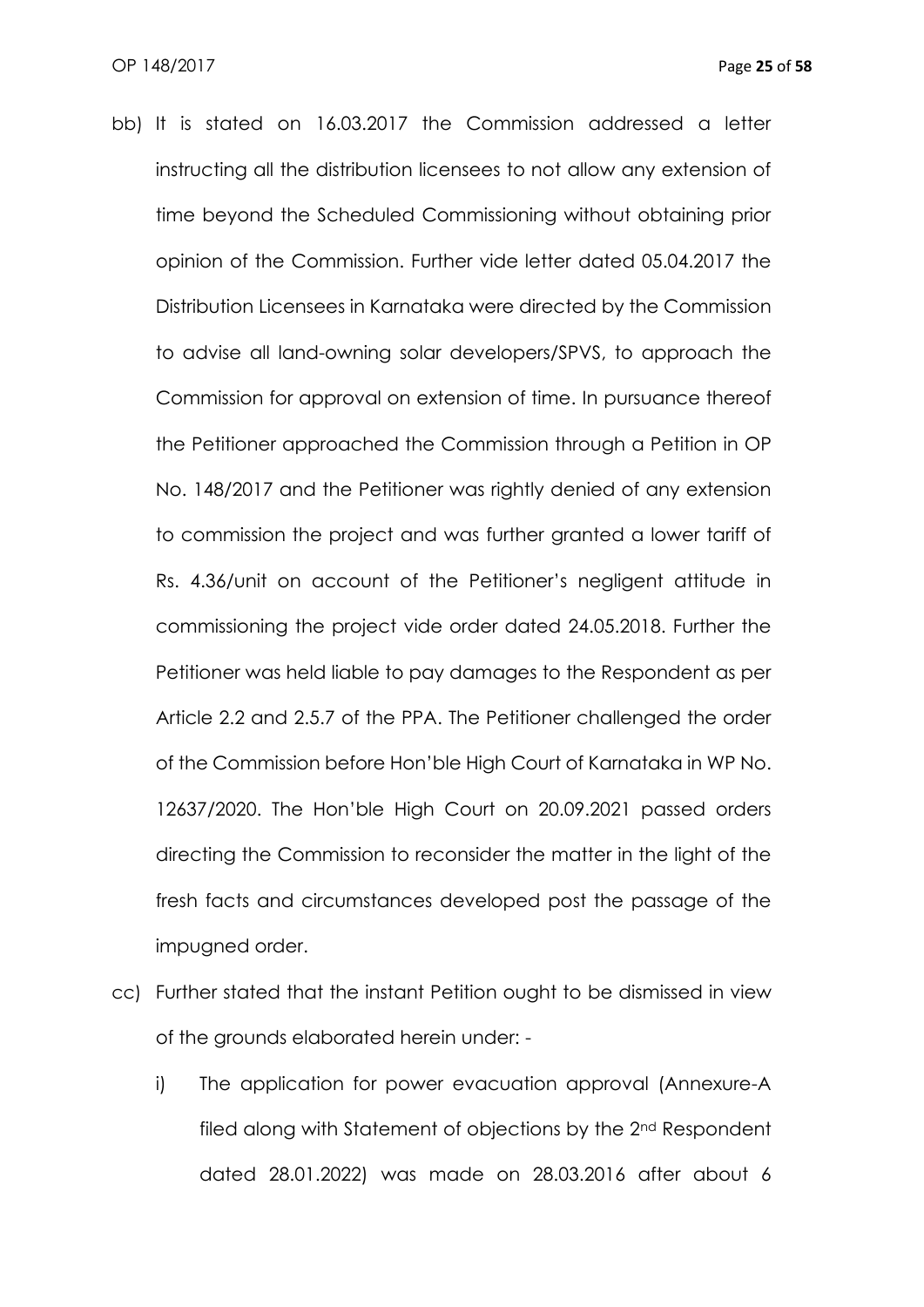months from the date of signing of the PPA. No explanation is forth coming by the Petitioner in this regard. The Petitioner has stated in this Petition that immediately after entering into the PPA work pertaining to land levelling, fencing, obtaining necessary approvals and sanctions had commenced. That contrary to this contention of the Petitioner he has stated that, he could not apply for necessary approvals to commence the project because of delay in handing over the PPA. The Petitioner on one hand claims to have started working on the project immediately on signing the PPA, on the other hand it states that the purported delay in handing over the PPA hindered the Petitioner from applying to the concerned Authorities. Such contrary claims placed by the Petitioner are a clear indication of its attempt to supress its negligence and such statements ought to be dismissed at very outset.

ii) The Respondent No. 2 without any delay intimated the Petitioner to pay the charges on 01.04.2016, that the Petitioner thereafter requested for two terminal bays and the Respondent suggested construction of one terminal bay through a letter (Annexure-B filed along with Statement of objections by the 2<sup>nd</sup> Respondent dated 28.01.2022) on 18.05.2016 which was then accepted by the SPD. The tentative evacuation approval was immediately granted through a letter (Annexure-C filed along with Statement of objections by the 2nd Respondent dated 28.01.2022) on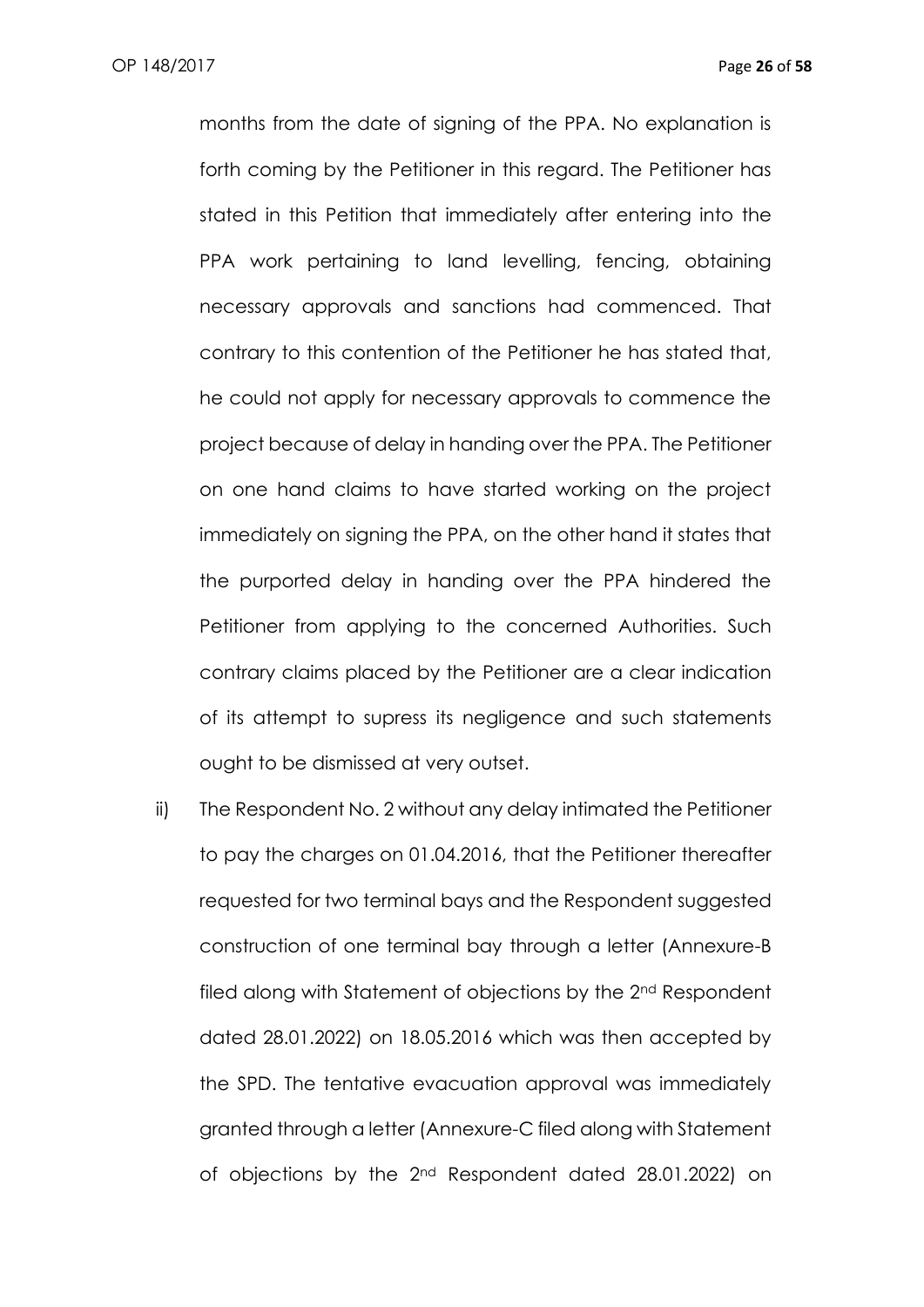24.05.2016. On 03.06.2016 (Annexure-D filed along with Statement of objections by the 2<sup>nd</sup> Respondent dated 28.01.2022) Field Officers were requested to submit a field report regarding the availability of spare space to accommodate 11 KV terminal bay. On 14.06.2016 field report was received and sent to CEE P & C for administrative approval. On 27.06.2016 (Annexure-E filed along with Statement of objections by the 2nd Respondent dated 28.01.2022) approval was granted for utilization of space available in the substation for construction of Terminal Bay. The regular evacuation approval was issued on 07.10.2016 to the Petitioner. The delay in grant of work order can also be attributed to the Petitioner, as the Petitioner failed to make payment of charges from 07.11.2016 to 17.12.2016. The estimate for the subject work was received on 21.10.2016 and the intimation for payment of charges was made on 07.11.2016 the charges were paid after a months delay on 17.12.2016 by the Petitioner.

iii) The work order can be sanctioned only subsequent to approval of power evacuation and evacuation approval was granted on 07.10.2016. The work order to carry out substation work was granted on 04.01.2017, whereas the Petitioner has averred that there is a delay of 9 months which is absolutely false as the work order was granted in about 2 months time. With all this it can be made out that the Respondent No. 2 has not delayed in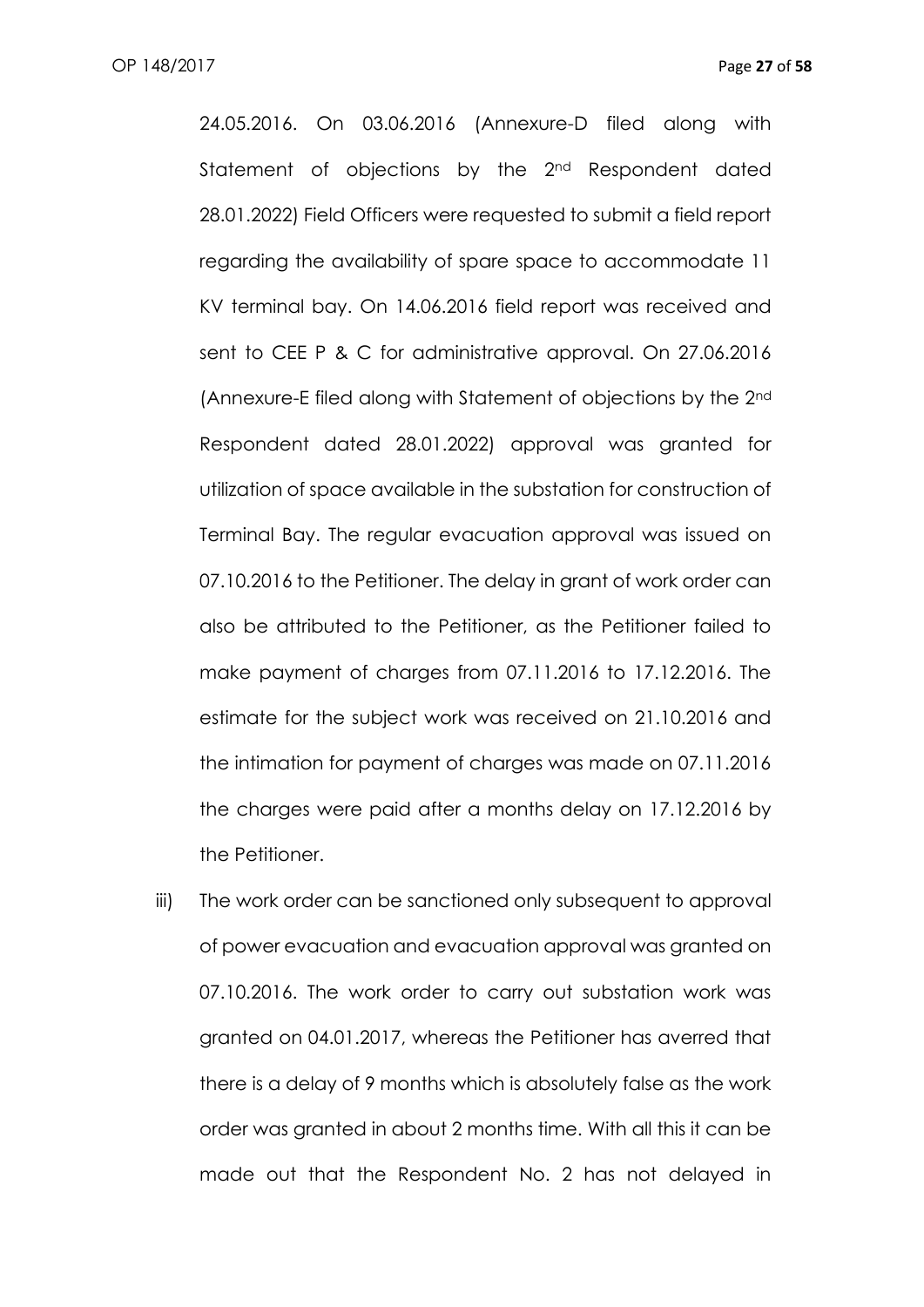sanction of work order or in approving the power evacuation. Therefore, the contention of the Petitioner that the actions of the Respondent No. 2 have caused inordinate delay in commissioning the project is baseless and misleading. Hence, the 2nd Respondent prays to dismiss the Petition in the interest of justice and equity.

- dd) The Respondent No. 3 in its statement of Objections has stated that no relief is claimed as against it and hence, it is requested to dismiss the Petition against it.
- 7) Heard the arguments on both sides, perused the written submissions of the Petitioner and the records.
- 8) At this stage the below mentioned issues arise for our consideration.
	- **1. Issue No. 1:** Whether the Petitioner proves that he is entitled for extension of time on the grounds of Force Majeure events as claimed in the Petition?
	- **2. Issue No. 2:** For what relief the Petitioner is entitled to?
	- **3. Issue No. 3:** What Order?
- 9) **Issue No. 1:** Whether the Petitioner proves that he is entitled for extension of time on the grounds of Force Majeure events as claimed in the Petition?
- 10) The present Petition is filed seeking for a declaration that the delay in commissioning the project was due to reason outside the control of the Petitioner and therefore amount to Force Majeure as per Article 8.3 of PPA and also to declare that the KERC applicable tariff as stated in Article 5.1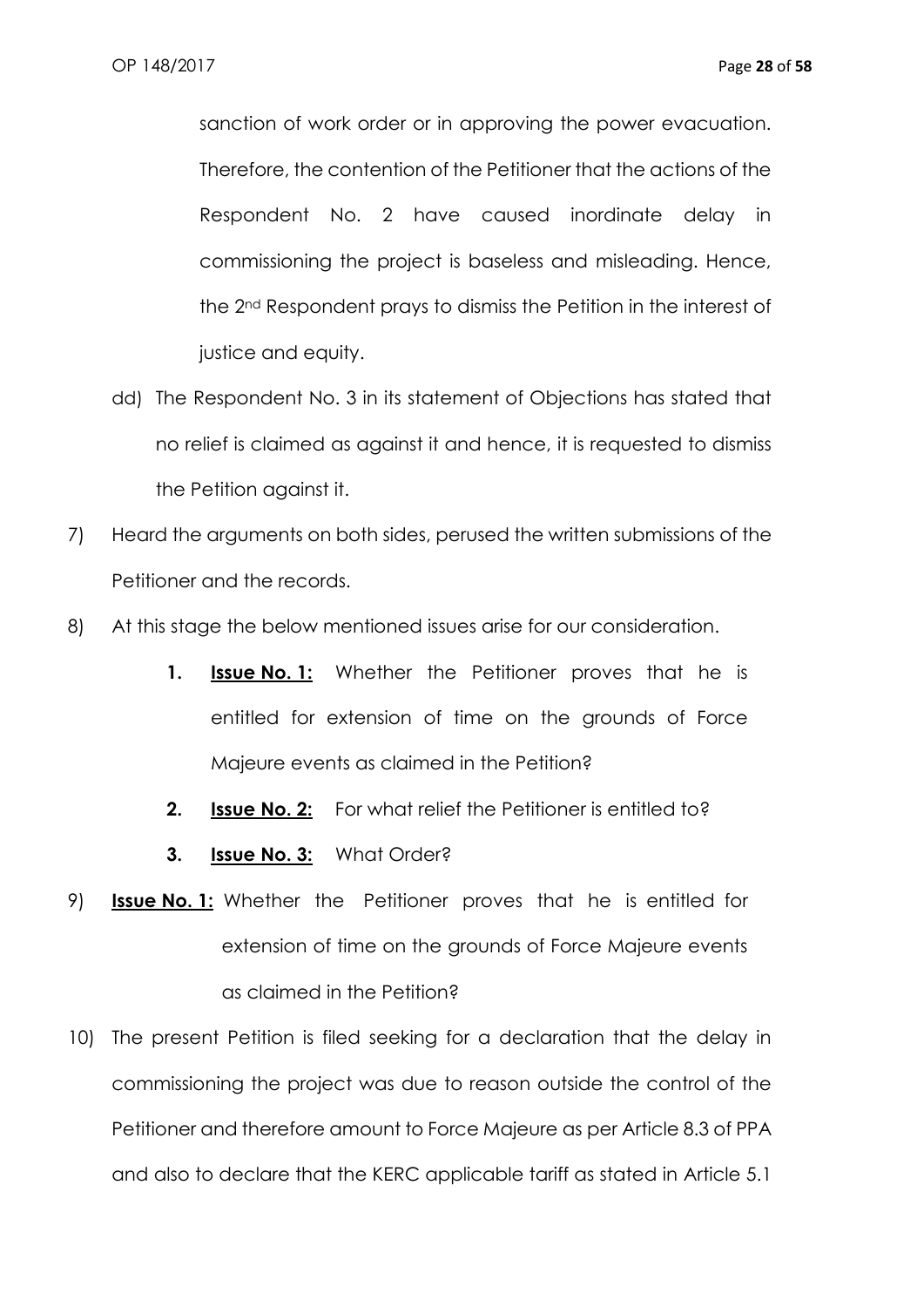of the PPA dated 26.09.2015 and with other reliefs. The present petition arises in the context of the delay of 134 days in commissioning the Petitioner's project at Kamanadurga Village, Nagalamadike Hobli, Pavgada Taluk, Tumkuru District under 1-3MW Farmers Scheme. The SCOD as per Clause 1.1(xii) of the PPA was 25.03.2017 i.e., 18 months from the effective date i.e., from 26.09.2015 on which both parties have signed the PPA. The actual commissioning of the project was on 07.08.2017.

- 11) The Petitioner has taken three major grounds under the head of Force Majeure Events for extension of time in commissioning the power project, which are detailed as below:
	- a) Demonetization.
	- b) Land conversion from DC.
	- c) Delay in issuing Evacuation approval.

## **a) Demonetization: -**

- i) It is the case of the Petitioner that, after entering into the PPA as per Annexure-C (filed along with Amended Petition) he had to apply for evacuation approval on 28.01.2016. Meanwhile, Government of India by way of notification dated 09.11.2016 withdrew the legal tender status of INR 500/- and INR 1,000/ denominations of Bank notes. This demonetization has had a domino effect from 09.11.2016 to the end of January 2017 on the land acquisition and other project activities thereby, there was a delay in commissioning the SCOD.
- ii) The specific contention taken by the Petitioner, the Government of India has taken extra ordinary steps towards Demonetization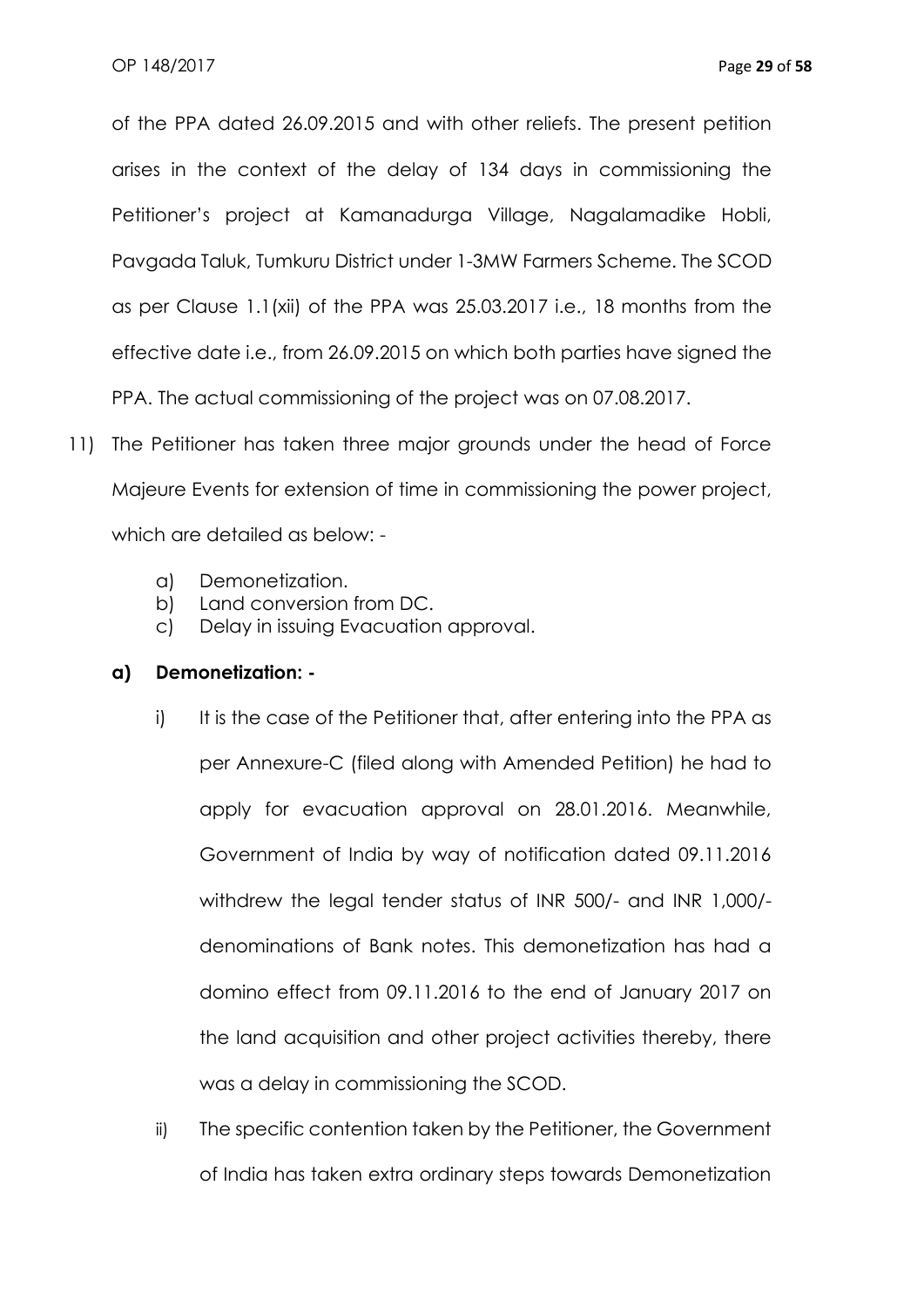by banning 500 and 1000 notes and restricted for withdrawal of cash limited for very small amount and formal Bank system was also not available at the peak time and the cash withdrawal also was not possible. It is true that the Petitioner had to commission the project work in the rural area i.e., Kamanadurga Village and unless there was a cash for labour work, tractors and other local men and materials, it was not possible for him to avail their services. In this regard, the Additional Chief Secretary to Government of Karnataka, Energy Department had addressed a letter in letter No. EN67 VSC 2017 dated 25.04.2017 (Annexure-R3 produced by the 2<sup>nd</sup> Respondent along with objection statement and Annexure-Q produced by the Petitioner along with Amended Petition) to KERC. Wherein it was stated that the Government of Karnataka has observed five main reasons for considering time extension as stated by the BESCOM of which the 'Delay due to demonetization of the Indian Currency' is also one among them. This document clearly supports the contention taken by the Petitioner that some delay was caused in commissioning the project within SCOD due to demonetization.

iii) During the course of arguments, the Learned Counsel for the Respondent submitted that the Petitioner has failed to produce documents to explain as to how demonetization has caused delay in commissioning of the plant. The Petitioner also has not issued Force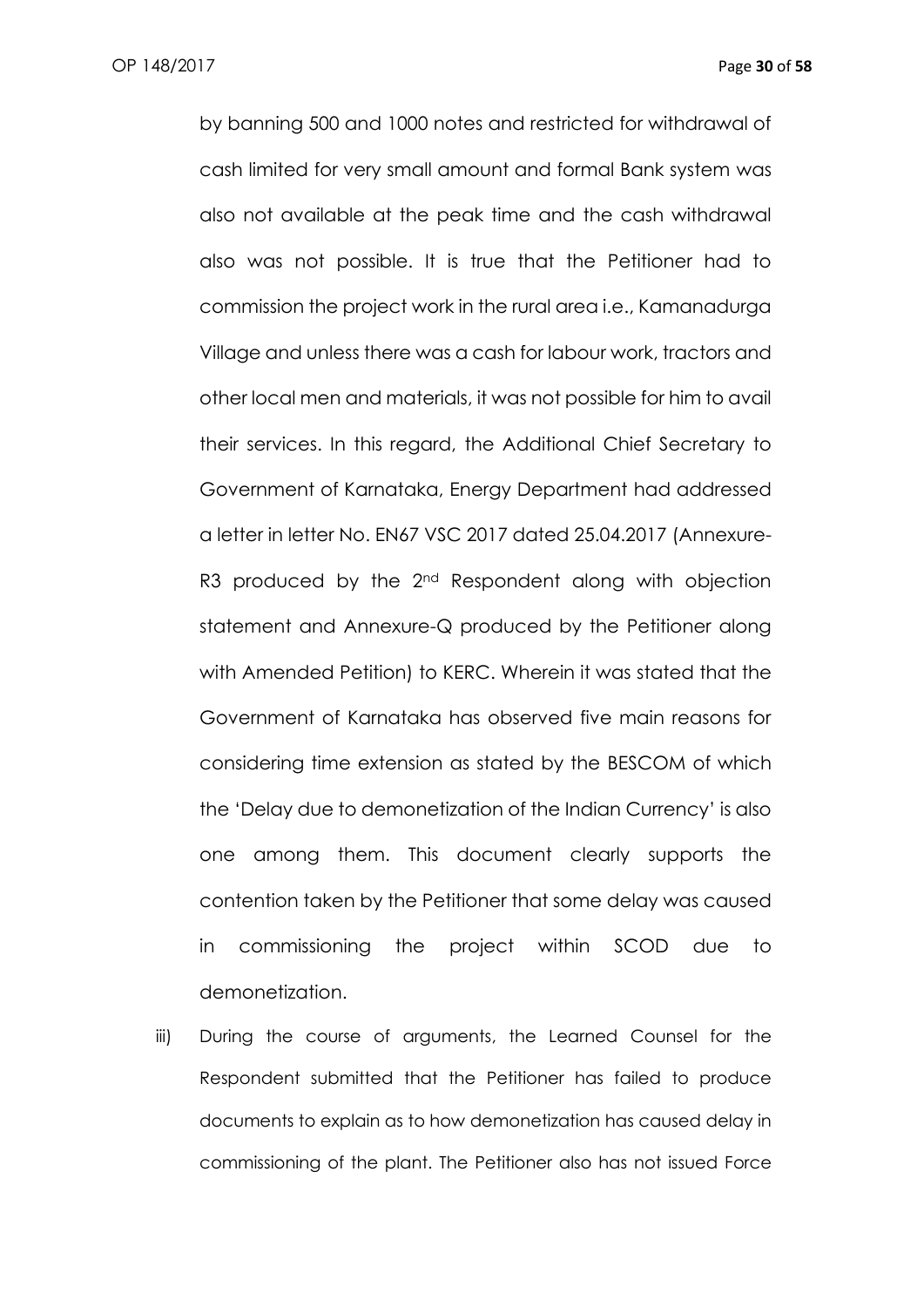Majeure notice as contemplated under Article 8.3(b). The contentions regarding demonetization are only an after though which ought not to be considered by the Commission.

iv) The Respondents though disputed this contention taken by the Petitioner but not denied the contents of the documentary evidence relied by the Petitioner. Hence, there was a delay of 3 months which has to be treated as Force Majeure event which was not in the control of the Petitioner.

#### **b) Land conversion from DC: -**

i) The Learned Counsel for the Petitioner has submitted that Section 95(10) of the Karnataka Land Revenue Act had been amended (Annexure-G to the Petition), according to that amendment if any occupant of any agriculture land assessed or held for the purpose of agriculture wishes to divert such land or part thereof, for the purpose of setting up of solar power generation in accordance with Karnataka Solar Policy 2014-21 issued in Government Order bearing No. G.O. EN 21 VSC 2014 dated 22.05.2014 which has been approved by the State and Central Government and which has been approved by the Competent Authority, the permission applied for conversion of such land shall be deemed to have been granted for that purpose as long as they use for purpose for which permission is granted subject to payment of the conversion fee and all such other fees payable if any, in this regard. Further, stated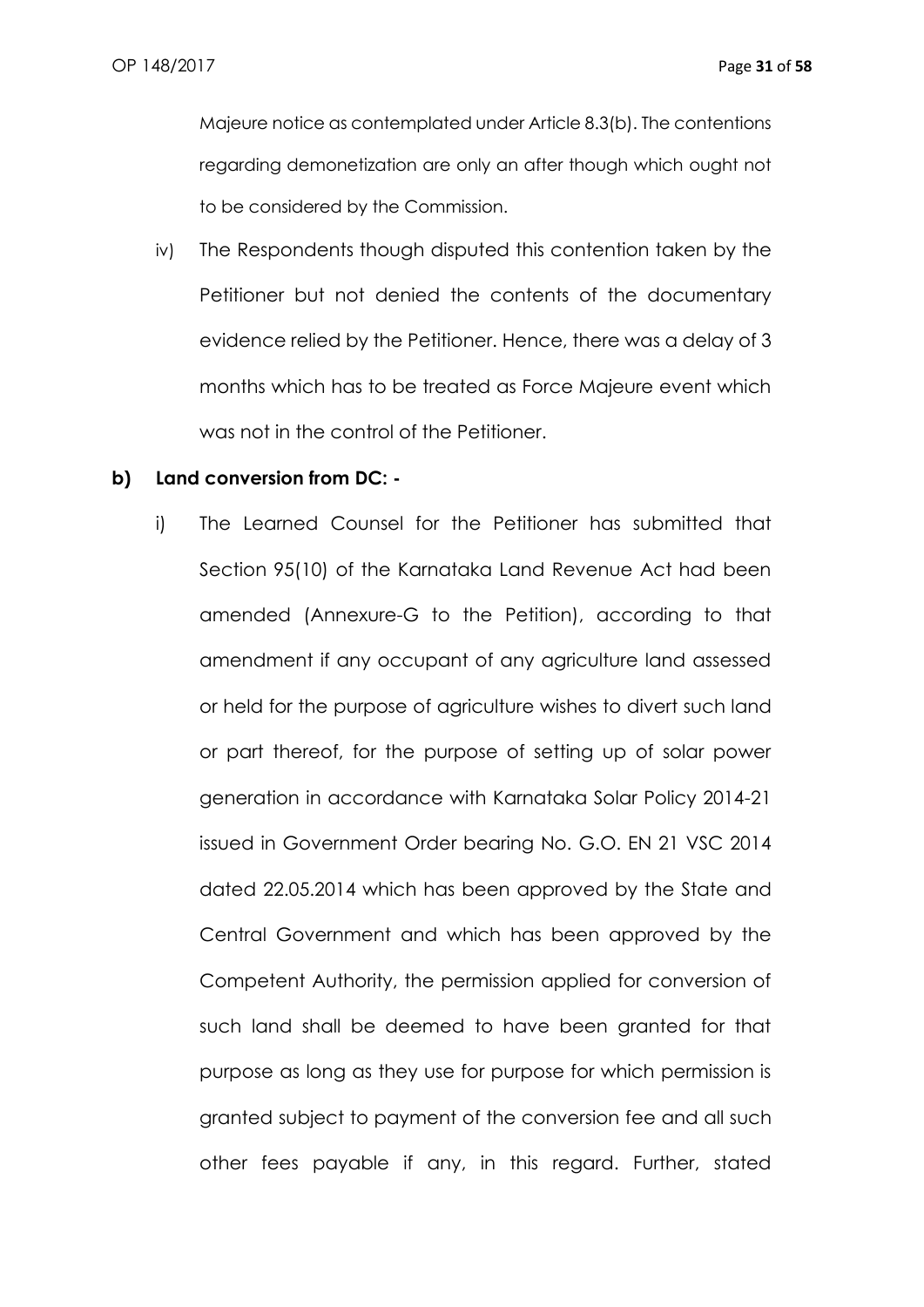subsequent to this amendment the Government of Karnataka has issued circular RD69/01.12.2015 fixing the time for grant of deemed conversion as 15 days.

- ii) Further, the Petitioner submitted that as per the Government circular the Petitioner has submitted all requisite documents like PPA, KREDL letter, RTC, PTCL, NOC and other relevant documents as on the date of filing of application (Annexure-H to the Petition) i.e., on 08.07.2016. But the Deputy Commissioner has passed conversion order (Annexure-H1 to the Petition) on 03.10.2016. Thereby, there was a delay of 3 months in getting land conversion order from the Deputy Commissioner and this delay may be construed as Force Majeure Event.
- iii) The Learned Counsel for the Respondents submitted that, the PPA was executed on 26.09.2015 and Supplemental PPA was executed on 23.01.2016, but the Petitioner had made application before the Deputy Commissioner on 08.07.2016 i.e., with a delay of nearly 10 months from the date of signing of the PPA. Thereafter, the Deputy Commissioner has passed orders on 03.10.2016 for conversion of land. Thereby, the Respondents are not responsible in causing delay in obtaining land conversion order, hence this ground cannot be accepted.
- iv) As per PPA Clause 1.1(xii) of PPA, the 'Effective Date shall mean date of signing of PPA by the parties.' In the present case on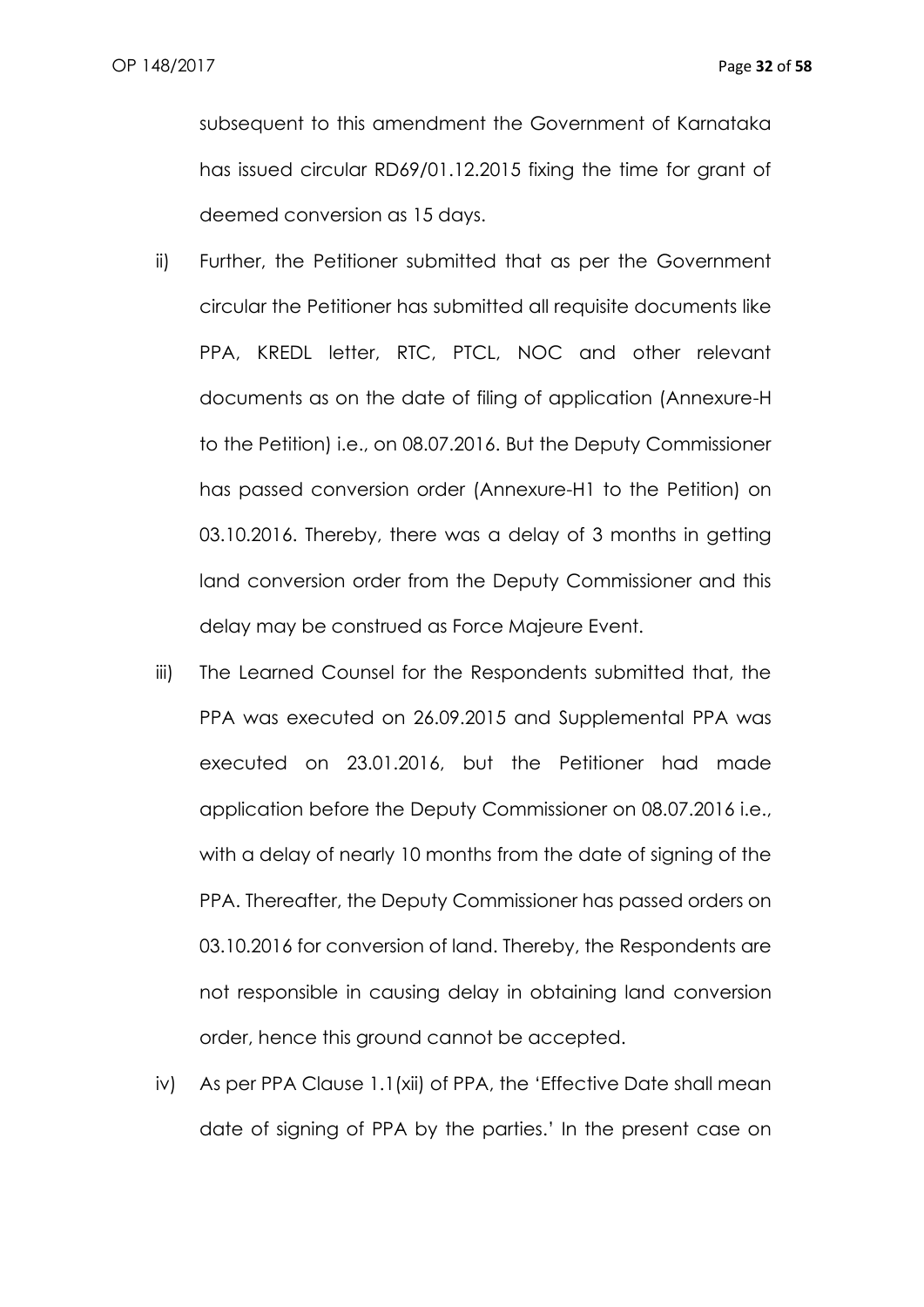hand the Effective Date is the date on which both parties have signed the PPA i.e., on 26.09.2015.

- v) On perusal of the records, it appears that the Government of Karnataka has issued circular on 01.12.2015 fixing the time for grant of deemed conversion as 15 days. After execution of PPA (Annexure-C to the Petition) on 26.09.2015, the Petitioner has applied for evacuation approval before KPTCL on 28.03.2016. The KPTCL has issued Tentative evacuation on 24.05.2016 (KPTCL objection statement dated 06.03.2016), thereafter, he had applied for conversion of land before Deputy Commissioner on 08.07.2016 along with all relevant documents. Though the Petitioner has furnished requisite documents at the time of application for conversion of land, the conversion order was delayed by about 3 months.
- vi) In this regard we would like to rely upon the judgement (Annexure-S to the Amended Petition) in the case of Chennammagathihalli Solar Power Project Vs BESCOM in appeal No. 351/2018 dated 14.09.2020, the Hon'ble APTEL has held as: -

*"8.10) Regarding force majeure events, Clause 8.3 of PPA, it is noted that under sub-clause (vi), it is provided that "inability despite complying with all legal requirements to obtain, renew or maintain required licenses or legal approvals" will also attribute to force majeure. In view of these provisions under the PPA, we are of the opinion that the delay in receiving various approvals / clearances by the Govt. and its instrumentalities*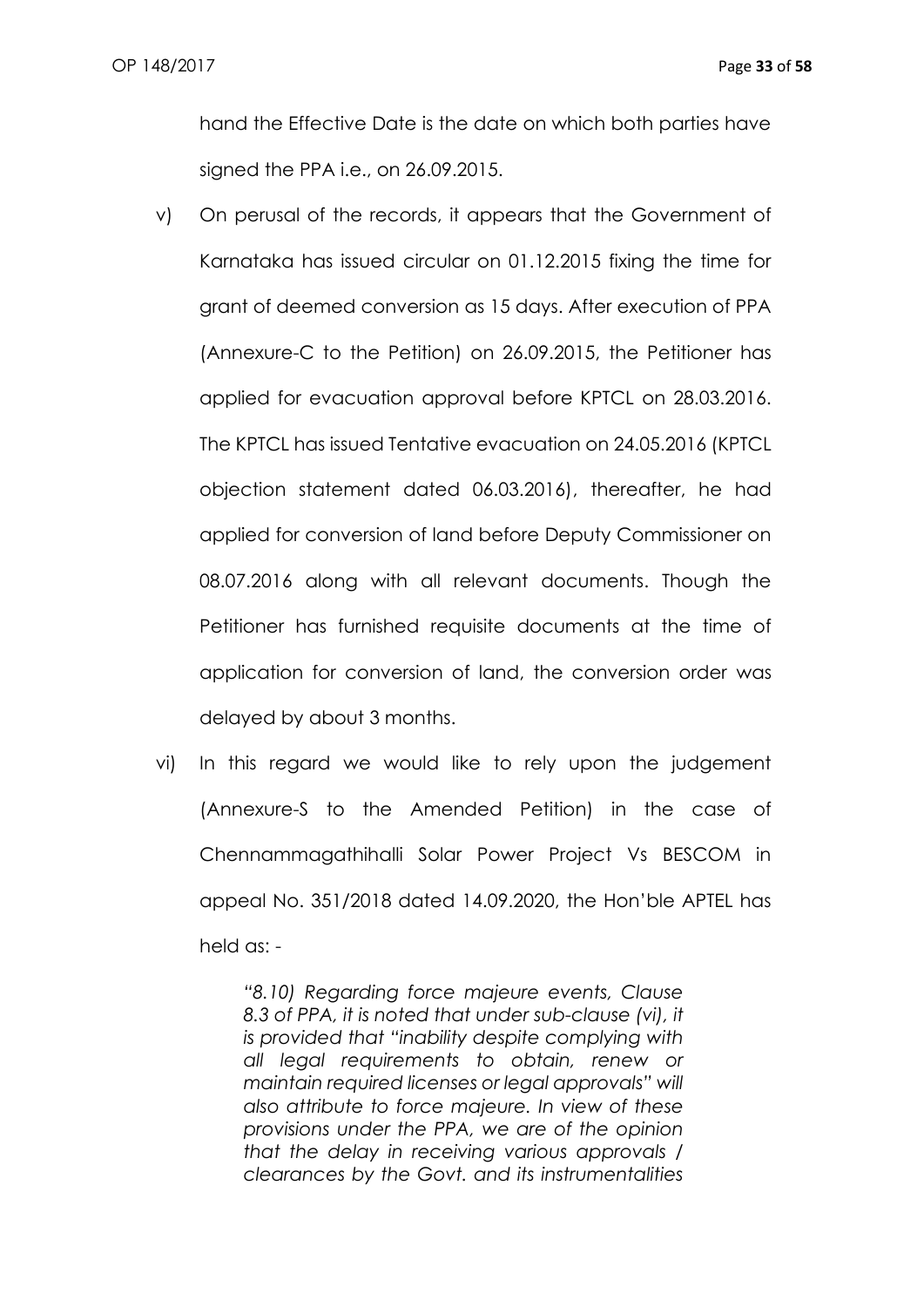*which were beyond the control of the Appellants should also be treated as an event of force majeure under sub-clause (vi) of clause 8.3 which has directly and severely affected the execution of the solar projects. To be more specific, if the approval for land conversion is received on last day of September, 2016, it becomes extremely difficult to achieve COD on 03.01.2017 as envisaged under the PPA. Moreover, the grant of extension of the Scheduled COD was accorded by Govt. of Karnataka and in turn, by first Respondent after complying with due procedures and applying its diligence and prudence under the four corners of the PPA and not beyond."*

*"8.15) In view of the above, we are of the considered opinion that considering facts and circumstances of the matter, the 1st Respondent was justified in extending COD up-to 6 months as per the relevant provision (Clause 2.5) of the PPA. Besides, it is also crystal clear that the approvals/clearances from various Government instrumentalities were accorded after considerable delays (of 7-8 months) which in turn attributed to delay in Commissioning of the Solar Projects. As these approvals were beyond the control of the Appellants, the State Government and 1st Respondent have rightly considered them as an event of Force Majeure and accordingly granted approval for COD extension."*

vii) In another case of M/s Panchakshari Power Projects LL.P Vs KERC

& Others in Appeal No. 279/2018 dated 12.08.2021 by Hon'ble

APTEL, Delhi (Annexure-N to the Amended Petition).

*"'27) … In almost all the appeals pertaining to these farmers Solar power plants between 1MW to 3MW, the question came up for our consideration is what would be the effective date for implementation of the PPA? In terms of PPA, the effective date is the day on which the parties execuite PPA agreeing to the terms and conditions mentioned there under. It is an admitted fact that mere execution of PPA*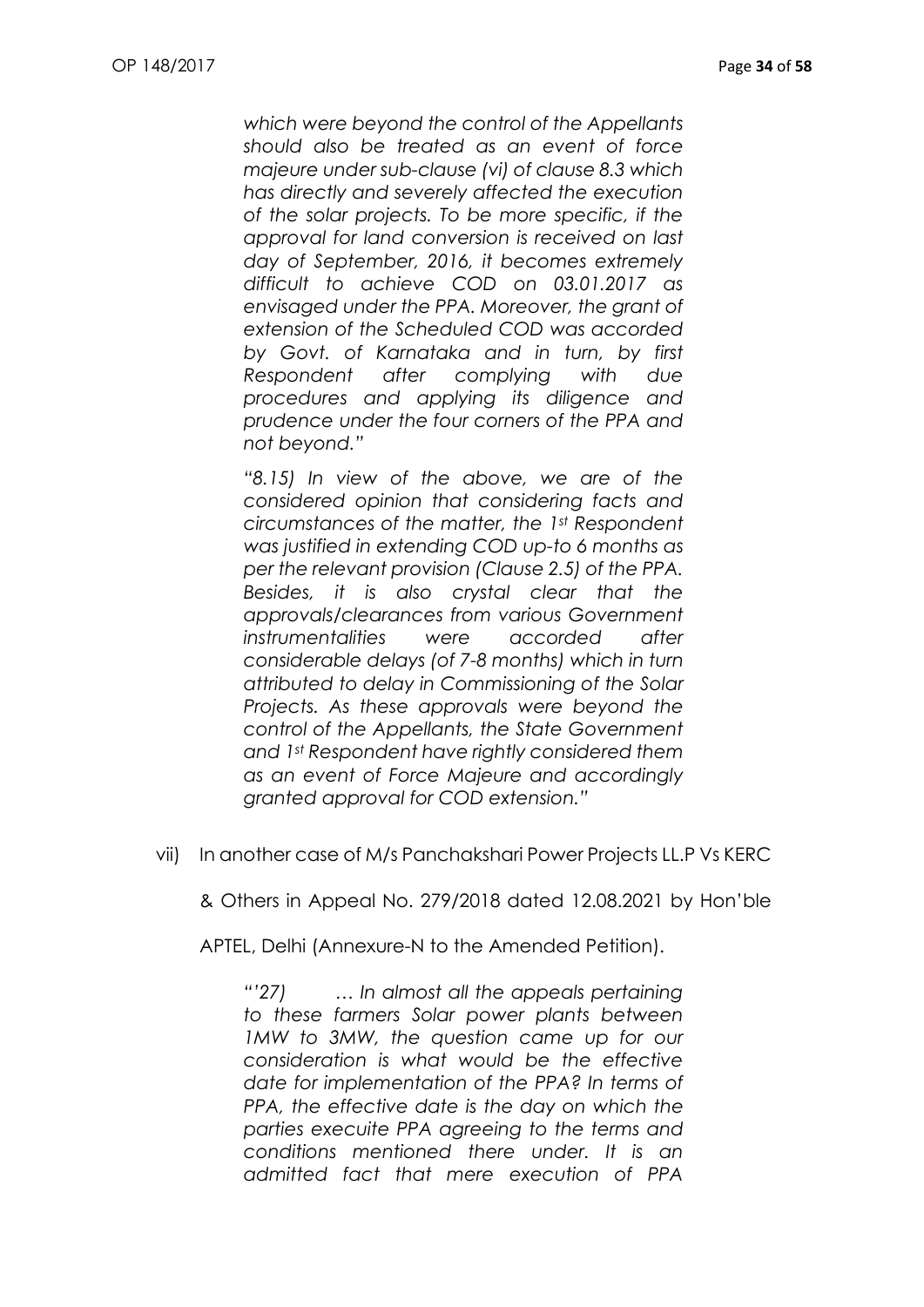*between the parties the developer cannot establish the power plant unless it has to pass through process ultimately resulting in approval or rejection of PPA.'*

*'28)Therefore the first and primary requirement is to have approval of the PPA. Approval of PPA is required in order to approach several Authorities to secure permission/consent/ approval from the concerned Authorities for the purpose of establishing solar power plant and commissioning the solar power plant. Even to secure finances for development of solar plant either from the Banks or from any financial institutions, the SPD must have in his hand copy of the approved and signed PPA, since based on such approvals, these Banks/Financial Institutions can decide to sanction/give financial assistance to the Developer.'*

Finally, the Hon'ble APTEL on the basis of the order passed in SEI

Aditi Power Private Limited in Appeal No. 360/2019 dated 14.07.2021 and so also in SEI Diamond Private Limited in Appeal

No. 374/2019 has held that the date of execution of PPA though

envisaged in terms of PPA as effective date, in effect the date

on which the PPA is implementable is the effective date which

come to the aid of the Appellant as held by the Tribunal.

viii) As per the observations made by the Hon'ble APTEL and the facts on hand, it is seen that as per the GOK notification the Authorities concerned were required to grant deemed conversion within 15 days. The contention taken by the Petitioner that he had submitted all requisite documents to the Deputy Commissioner on 10.07.2016 is not denied or disputed by the Respondents. The Deputy Commissioner had passed land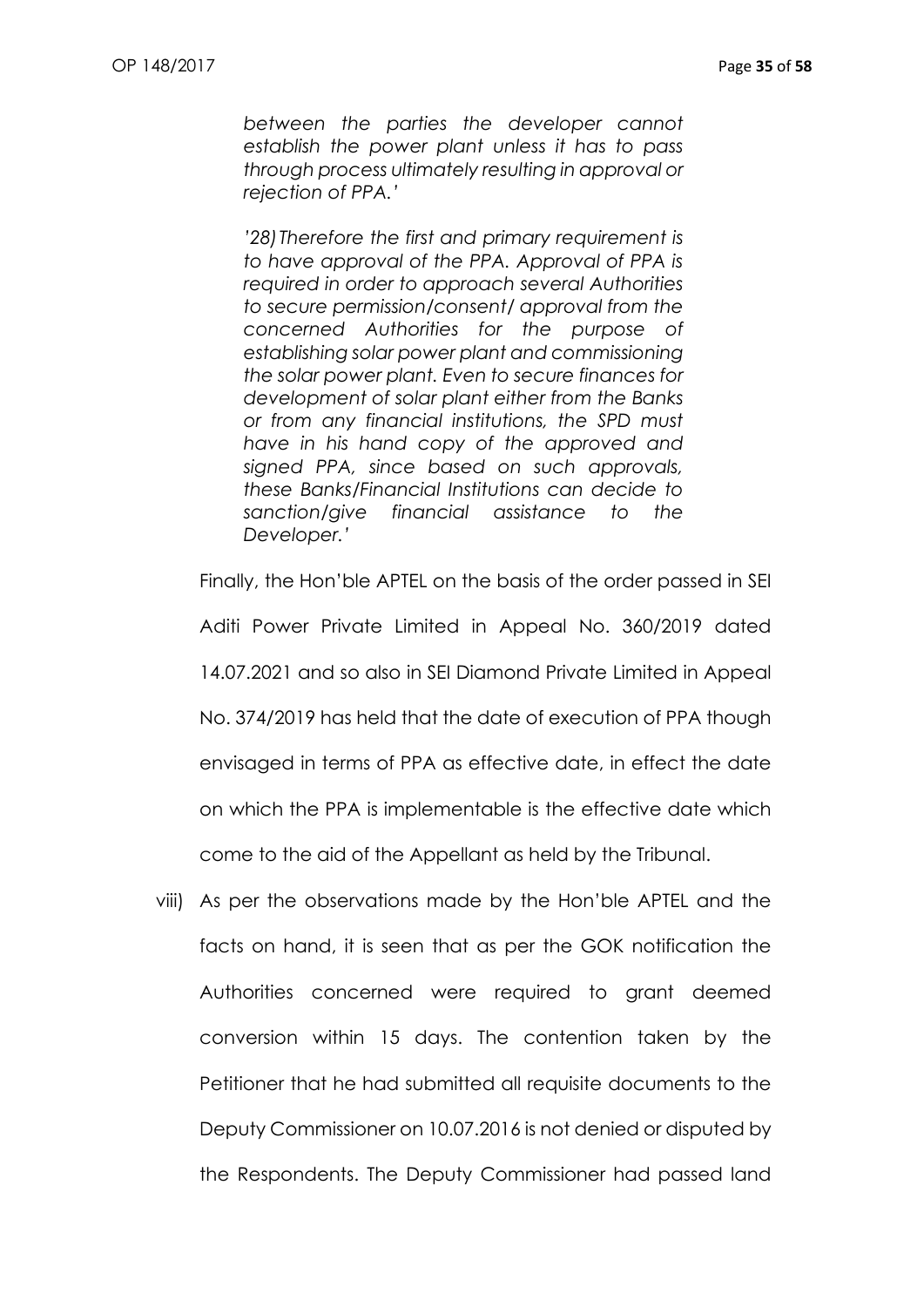conversion order on 03.10.2016 taking total of 85 days. Hence, prayed for considering the delay for land conversion beyond 15 days has to be treated as Force Majeure Event.

### **c) Delay in issuing Evacuation approval: -**

- i) It is the case of the Petitioner that, he has applied for power evacuation approval before the KPTCL on 28.03.2016, the same has been approved and issued on 07.10.2016. There was a delay of 6 months 11 days from the KPTCL/2<sup>nd</sup> Respondent. Even though solar policy of 2014-21 assured a speedy approval process, consequent to that the Department of Energy and 3rd Respondent has facilitated speedy approval keeping the farmers in mind and who are not familiar with the process and despite the same the 2<sup>nd</sup> Respondent has delayed by about 6 months 11 days for approval of power evacuation which is basis for remaining approvals such as substation works and 11KV line work. Therefore, the delay caused has to be treated as Force Majeure under Article 8 of PPA.
- ii) The Petitioner further submitted that subsequent to the power evacuation approval the 2nd Respondent has granted work order to carryout substation work only on 04.01.2017 and there is a delay of 9 months 3 days by the KPTCL as this work order has to be obtained only after approval of regular power evacuation scheme.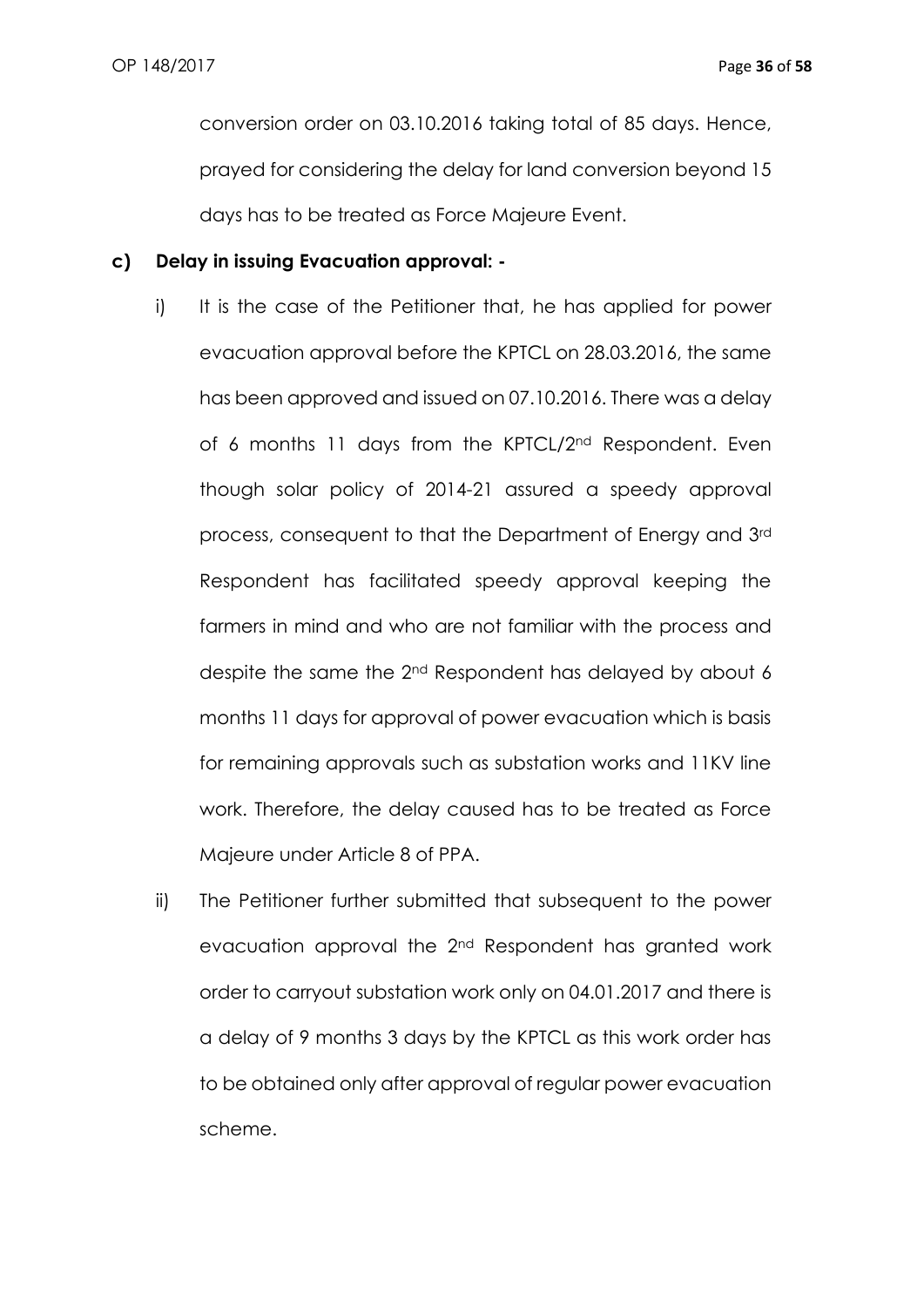- iii) That the Petitioner submitted subsequent to the regular power evacuation approval the Petitioner could obtain 11KV work order to construct 11KV line only on 09.03.2017. Therefore, there was delay of 11 months 5 days.
- iv) Further stated he had made a request for extension before the BESCOM on 13.02.2017, but the same has been received on 16.06.2017 and there was a delay of 4 months, since the above said approvals are valid for 18 months from the date of signing of PPA, the Petitioner could not carry out pending works as extension was not granted immediately on application. This delay is attributable to 1st Respondent/BESCOM.
- v) In this regard the Petitioner has furnished table of events in Annexure-Y (filed along with Amended Petition) which reads as hereunder: -

|    |                                  | M/S. SRI UGRAPPA SOLAR PVT. LTD<br>CHENNAMANAGATHIHALLI SOLAR<br>POWER PROJECT LLP |                                |                              |                                   |                                |                           |
|----|----------------------------------|------------------------------------------------------------------------------------|--------------------------------|------------------------------|-----------------------------------|--------------------------------|---------------------------|
|    | <b>Particulars</b>               | Applied/<br>Target<br><b>Date</b>                                                  | <b>Received</b><br><b>Date</b> | <b>Delay</b><br>(in<br>Days) | <b>Applied</b><br>Date/<br>Target | <b>Received</b><br><b>Date</b> | <b>DELAY</b><br>(in Days) |
| 1. | <b>PPA Delivery</b>              | 26.09.2015                                                                         | 22.02.2016                     | 149<br>days                  | 03.07.2015                        |                                |                           |
| 2. | Commissioning<br>Date            | 25.09.2017<br>SCOD                                                                 | 07.08.2017                     | 48<br>Days<br>earlier        | 02.07.2015                        | 30.06.2017                     | 3 Days<br><b>Before</b>   |
| 3. | Extension<br>Approval            | 13.02.2017                                                                         | 16.06.2017                     | 123<br>Days<br><b>Delay</b>  |                                   | 03.02.2017                     |                           |
| 4. | <b>Extension Period</b>          | 6 months                                                                           |                                |                              | 6 months                          |                                |                           |
| 5. | Land NA<br>(conversion)<br>order | 03.03.2016                                                                         | 03.10.2016                     | 214<br>Days<br><b>Delay</b>  | 16.02.2016                        | 29.09.2016                     | 7 months                  |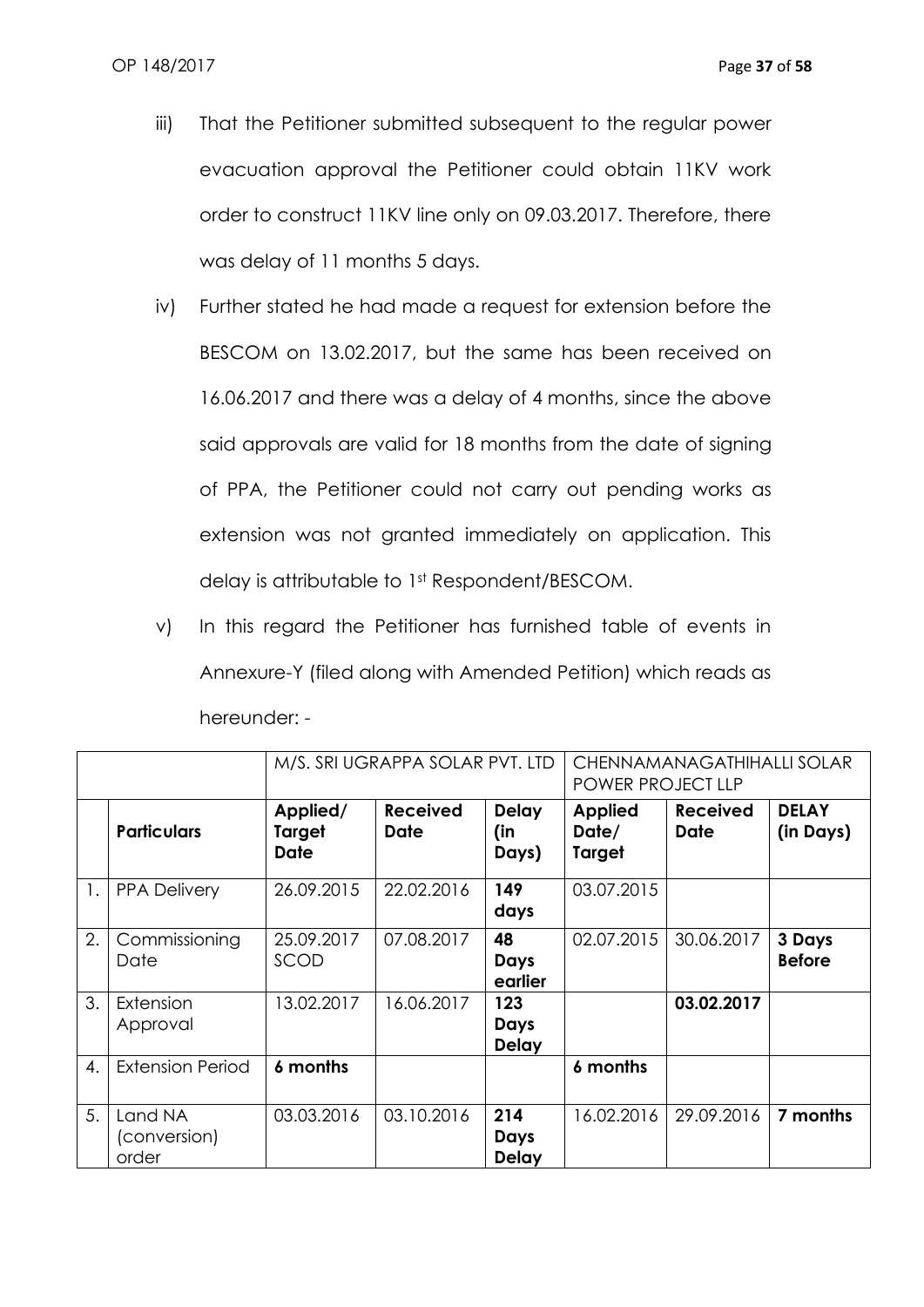| 6. | Power           | 28.03.2016 | 07.10.2016 | 193          | 18.01.2016 | 22.08.2016 | 7 months |
|----|-----------------|------------|------------|--------------|------------|------------|----------|
|    | Evacuation      |            |            | Days         |            |            |          |
|    | Approval        |            |            | <b>Delay</b> | 15.02.2016 |            |          |
| 7. | Bay extension   | 28.03.2016 | 04.01.2017 | 282          | 25.05.2016 | 12.12.2016 | 7 months |
|    | approval/substa |            |            | Days         |            |            |          |
|    | tion work order |            |            | <b>Delay</b> |            |            |          |
| 8. | 11 K V Line     | 28.03.2016 | 09.03.2017 | 346          |            |            |          |
|    | Approval        |            |            | Days         |            |            |          |
|    |                 |            |            | <b>Delay</b> |            |            |          |

In the above table of events, the Petitioner has relied on the events discussed in the case of Chennammagathihalli Solar Power Project Vs BESCOM in appeal No. 351/2018 dated 14.09.2020 passed by the Hon'ble APTEL, New Delhi and compared the said events to the present case and prayed for allowing extension of time for commissioning of the project.

- vi) That the Petitioner further submitted that the various sanctions and permissions would reveal that inspite of having applied the requisite permissions and sanctions, the Petitioner suffered on account of inordinate delay in procuring the same. The said delay is beyond the control of the Petitioner. The various sanctions and approvals are pre-requisite in securing the confidence of the financial institutions and Government Authorities. Hence, he prays to treat the delays caused could be treated as Force Majeure Events.
- vii) By way of reply the Learned Counsel for the Respondents have submitted that, the Petitioner has alleged that there was a delay of 6 months 11 days on the part of the 2nd Respondent in approving the power evacuation. This allegation is denied as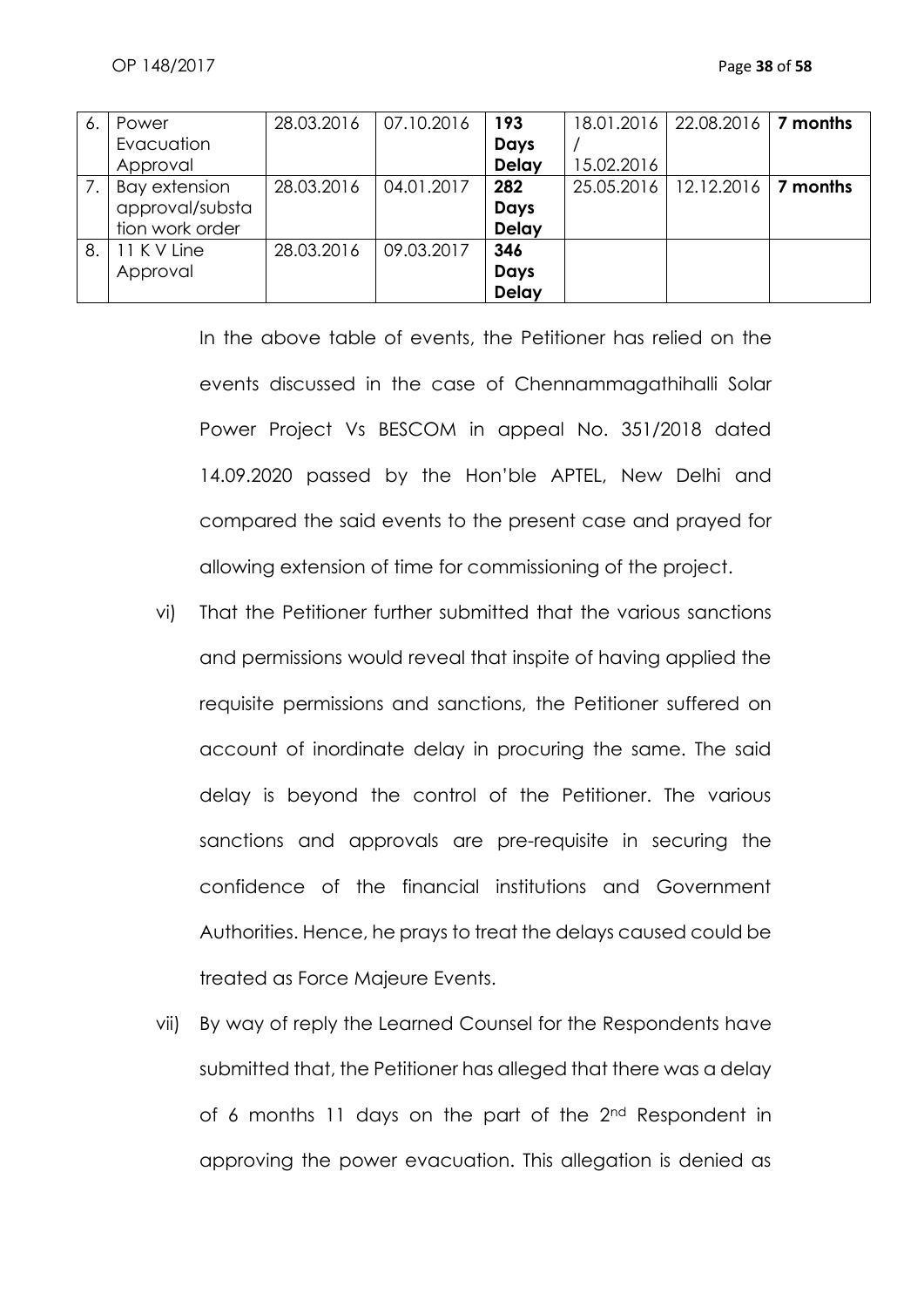false. He has made application for evacuation on 28.03.2016, soon after receiving application a letter was addressed to the Petitioner dated 01.04.2016 to pay processing fee of Rs. 57,250/ along with BESCOM feasibility report from Competent Authority. The Petitioner has requested on 29.04.2016 for allotment of two numbers of terminal bays for evacuation of power from its 3MW solar power plant and approval for construction of 11 KV double circuit line. Accordingly, during that period after having discussion with the staff concerned a letter was addressed to the Petitioner on 18.05.2016 stating that instead of two numbers of TB and 11 KV double circuit line it was suggested to go for higher capacity (size) of conductor and one number of terminal bay to reduce the space and transmission losses respectively. The Petitioner on the day itself i.e., on 18.05.2016 accepted the proposal and has given consent letter. After receipt of acceptance letter the tentative evacuation approval was issued to the Petitioner on 24.05.2016. On 03.06.2016 Field Officers were requested to submit the field report regarding the availability of spare space to accommodate one number 11KV terminal bay. On 14.06.2016 the field report was received and same was forwarded to CEE P & C for administrative approval. On 27.06.2016 64th TB Committee meeting was held, the matter was discussed and approval was accorded for utilization of space available in the substation for construction of one number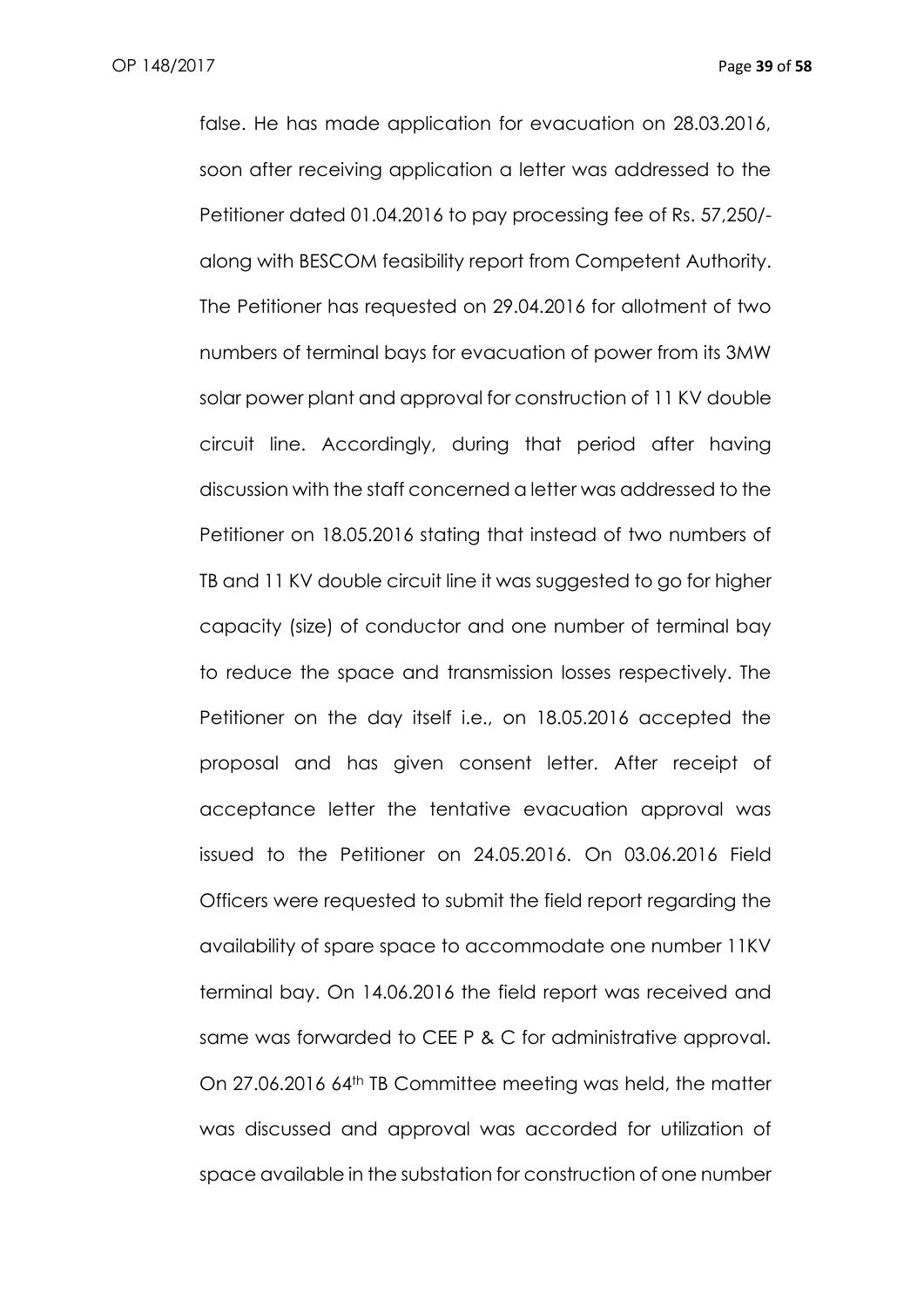terminal bay. The Deputy Commissioner, Tumkuru has issued OM for land conversion on 03.10.2016. On the same day the Petitioner submitted the OM for land conversion along with a request to issue regular evacuation approval. On 07.10.2016 the regular evacuation approval was issued to the Petitioner.

- viii) Further stated that all these chains of events make it clear that the Respondent No. 2 has not denied the process of according power evacuation approval to the Petitioner. Thereby, it is submitted considering all the above facts and circumstances, suitable directions could be given to the Petitioner to pay damages including liquidated damages.
- 12) We have perused the relevant clauses of the PPA such as: -

## *"2.1 Conditions Precedent:*

*The obligations of BESCOM and the SPD under this Agreement are conditional upon the occurrence of the following in full within 365 days from the effective date.*

*2.1.1 (i) The SPD shall obtain all permits, clearances and approvals (whether statutory or otherwise) as required to execute and operate the Project (hereinafter referred to as "Approvals"):*

*(ii) The Conditions Precedent required to be satisfied by the SPD shall be deemed to have been fulfilled when the SPD shall submit:*

- *(a) The DPR to BESCOM and achieve financial closure and provide a certificate to BESCOM from the lead banker to this effect;*
- *(b) All Consents, Clearances and Permits required for supply of power to BESCOM as per the terms of this Agreement; and*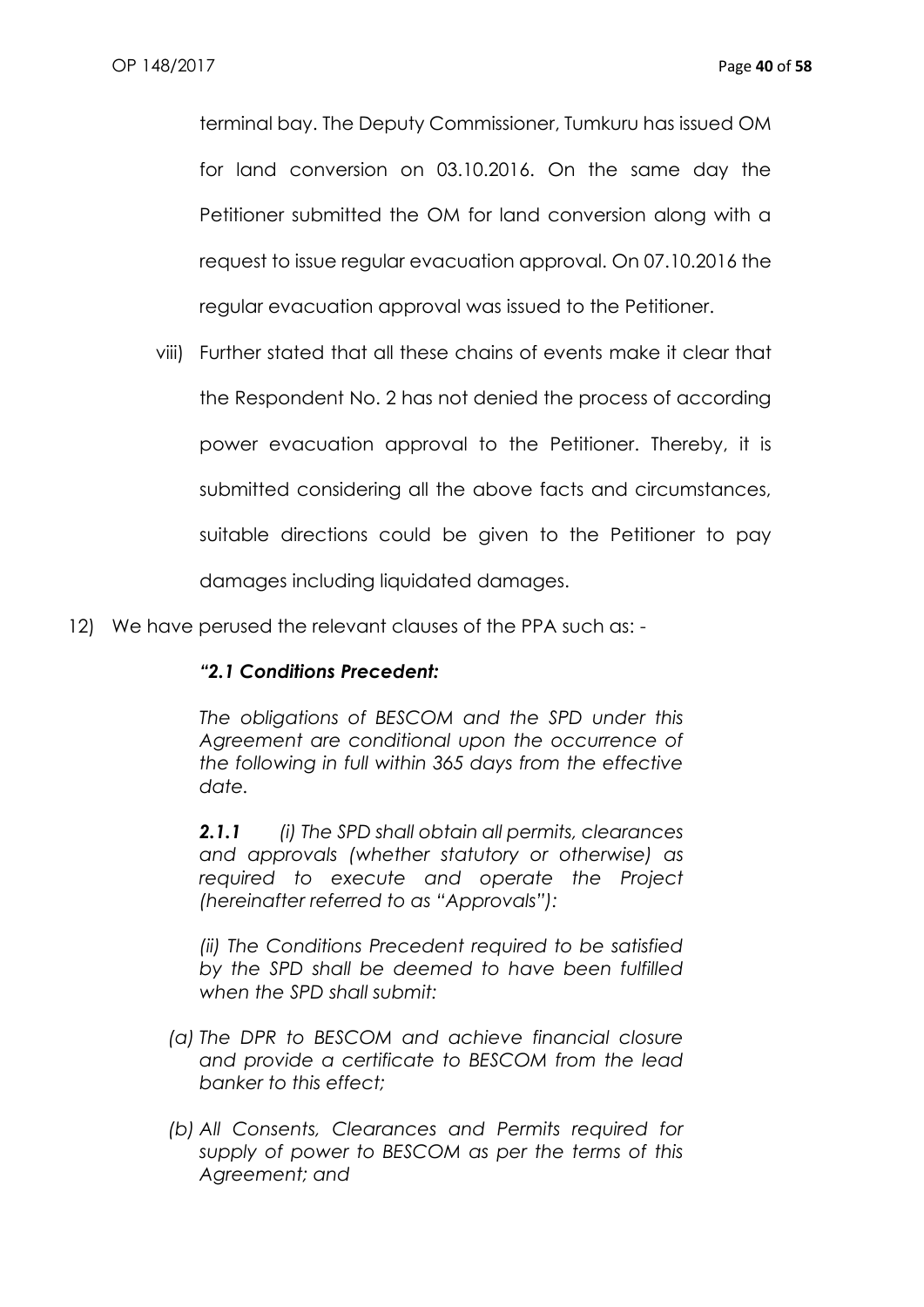*(c) Power evacuation approval from Karnataka Power Transmission Company Limited or BESCOM, as the case may be.*

*2.1.2 SPD shall make all reasonable endeavors to satisfy the Conditions Precedent within the time stipulated and BESCOM shall provide to the SPD all the reasonable cooperation as may be required to the SPD for satisfying the Conditions Precedent.*

*2.1.3 The SPD shall notify BESCOM in writing at least once a month on the progress made in satisfying the Conditions Precedent. The date, on which the SPD fulfils any of the Conditions Precedent pursuant to Clause 2.1.1, it shall promptly notify BESCOM of the same.*

## *2.2 Damages for delay by the SPD*

*2.2.1 In the event that the SPD does not fulfill any or all of the Conditions Precedent set forth in Clause 2.1 within the period of 365 days and the delay has not occurred for any reasons attributable to BESCOM or due to Force Majeure, the SPD shall pay to BESCOM damages in an amount calculated at the rate of 0.2% (zero point two per cent) of the Performance Security for each day's delay until the fulfillment of such Conditions Precedent, subject to a maximum period of 60 (Sixty) days. On expiry of the said 60 (Sixty) days, BESCOM at its discretion may terminate this Agreement."*

## *"2.5 Extensions of Time*

*2.5.1 In the event that the SPD is prevented from performing its obligations under Clause 4.1 by the Scheduled Commissioning Date due to:*

- *(a) Any BESCOM Event of Default; or*
- *(b) Force Majeure Events affecting BESCOM; or*
- *(c) Force Majeure Events affecting the SPD.*

*2.5.2 The Scheduled Commissioning Date and the Expiry Date shall be deferred, subject to the reasons and limits prescribed in Clause 2.5.1 and Clause 2.5.3 for a reasonable period but not less than 'day for day'*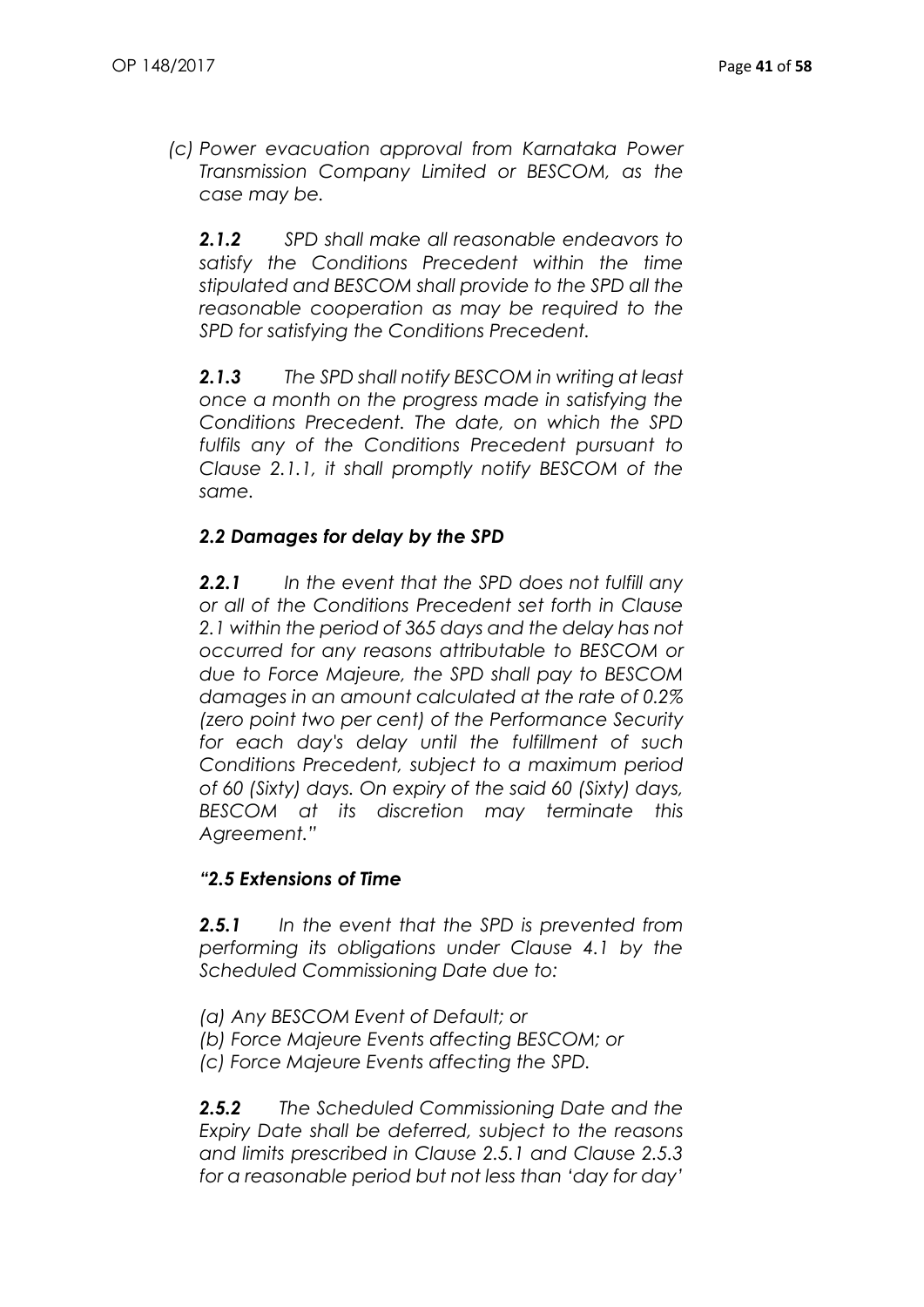*basis, to permit the SPD or BESCOM through the use of due diligence, to overcome the effects of the Force Majeure Events affecting the SPD or BESCOM, or till such time such Event of Default is rectified by BESCOM.*

*2.5.3 In case of extension occurring due to reasons specified in clause 2.5.1(a), any of the dates specified therein can be extended, subject to the condition that the Scheduled Commissioning Date would not be extended by more than 6(six) months.*

*2.5.6 As a result of such extension, the Scheduled Commissioning Date and the Expiry Date newly determined date shall be deemed to be the Scheduled Commissioning Date and the Expiry Date for the purposes of this Agreement.*

13) We have perused the documents furnished by the parties and on that basis, it is clear that the Petitioner and the 1st Respondent have entered into PPA (Annexure-C to the Petition) on 26.09.2015, later it was approved by the Commission on 28.01.2016. The Petitioner has received the approved PPA (Annexure-E to the Petition) on 22.02.2016 from the Commission. The 3rd Respondent/KREDL has issued a letter to the Petitioner (Annexure-F to the Petition) on 22.02.2016 with a direction to submit regular progress report of the project for every month. The Petitioner has requested the Chief Engineer (Ele), Transmission Zone KPTCL, Tumkuru with a letter (Annexure-J to the Petition) dated 19.03.2016 to allocate the land required for construction one number of terminal bay and enable the Petitioner to take up the construction works and commissioning of project within scheduled time. The Petitioner has written a letter to the Chief Engineer (Ele), Planning and Coordination (Annexure-J1 to the Petition) dated 28.03.2016 with a request to process his application and issue the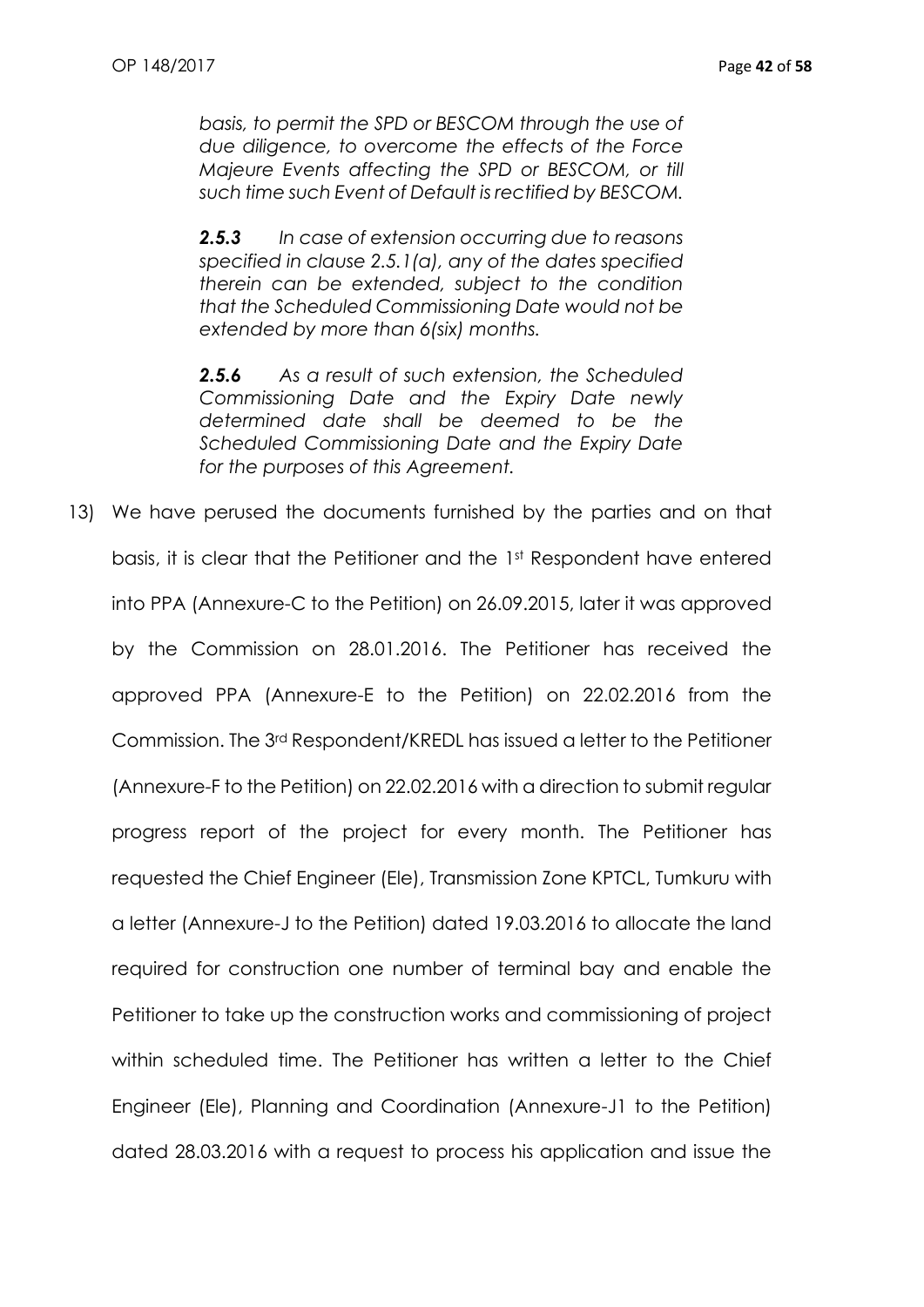evacuation approval at the earliest. In turn the Chief Engineer (Ele), Transmission Zone, Tumkuru has intimated the Petitioner through a letter (Annexure-J2 to the Petition) that he has to pay processing fee plus applicable service tax at Rs. 14.5% on the processing totalling to Rs. 57,250/- be remitted within a period of one month from the date of the intimation and soon after payment, the Petitioner has to produce the documents as called by the 2nd Respondent. Thereafter, on 07.10.2016 the KPTCL has issued regular evacuation scheme (Annexure-J3 to the Petition) in favour of the Petitioner. The KPTCL has issued letter of accord (Annexure-K to the Petition) dated 04.01.2017 in favour of the Petitioner intimating that the technical sanction has been approved for the work mentioned in that letter. The BESCOM has issued certificate in favour of the Petitioner (Annexure-L to the Amended Petition) dated 09.03.2017 for construction of new 11 KV line from 66/11KV Y N Hoskote MUSS to proposed 03MW solar plant. The BESCOM has accorded approval (Annexure-M to the Amended Petition) dated 16.06.2017 to commission the project within 25.09.2017. Accordingly, the Petitioner has commissioned the project (Annexure-P to the Amended Petition) on 07.08.2017.

14) The following events would go to show the time taken by the Authorities concerned in granting sanctions, approvals and etc., in execution of the project: -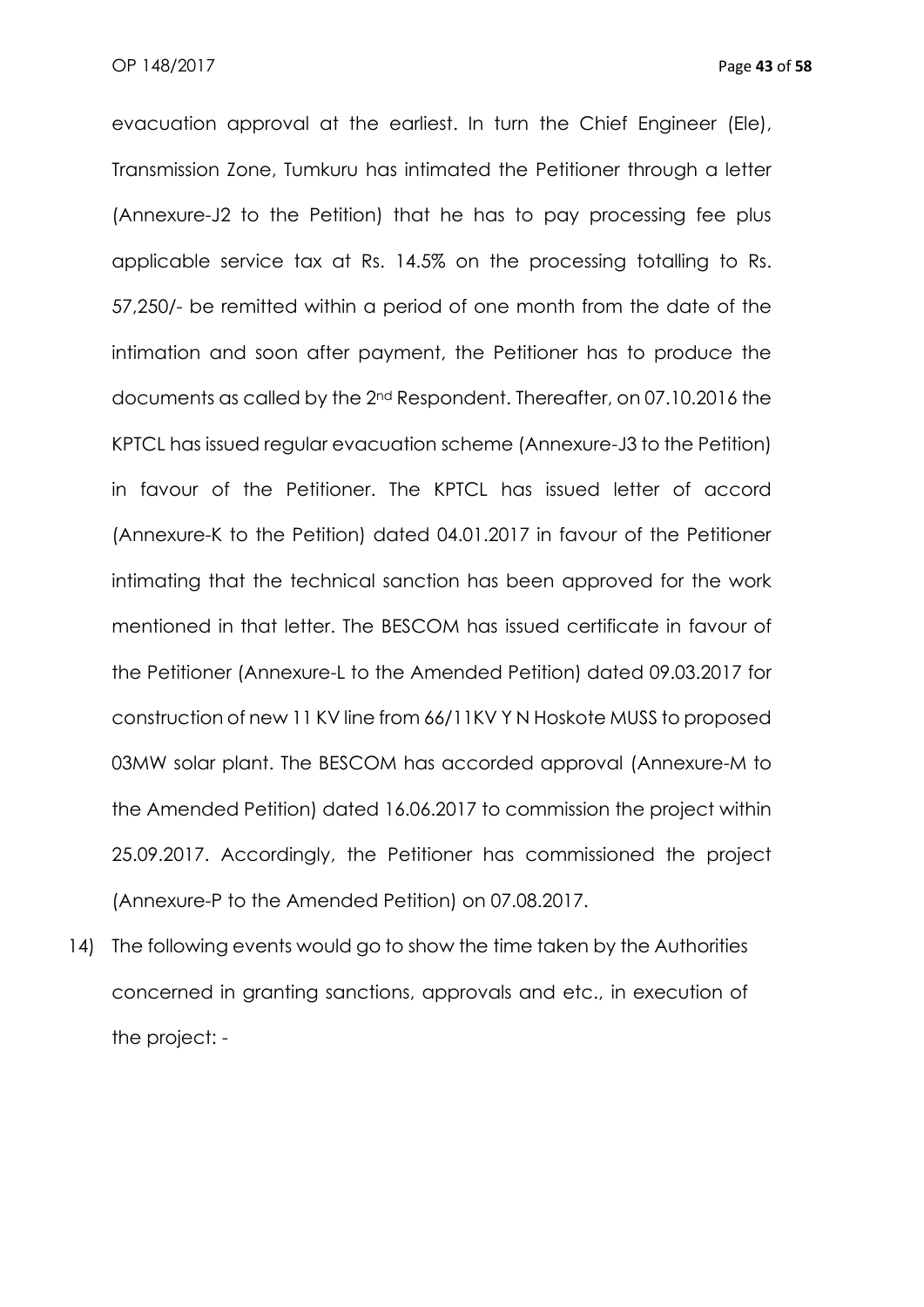# **Table 1**

| SI. | <b>Date</b> | <b>Description of the</b>                                                                                                                                                          | <b>Annexures</b>                                               |
|-----|-------------|------------------------------------------------------------------------------------------------------------------------------------------------------------------------------------|----------------------------------------------------------------|
| No. |             | documents                                                                                                                                                                          |                                                                |
| 1.  | 26.09.2015  | PPA signed between the<br>Petitioner and the 1st<br>Respondent                                                                                                                     | "C" filed along<br>with Amended<br>Petition                    |
| 2.  | 28.03.2016  | Application given by the<br>Petitioner to KPTCL for<br>evacuation approval at<br>Kamanadurga Village,<br>Nagalamadike Hobli,<br>Pavagada Taluk, Tumkuru<br><b>District</b>         | "J1" filed along<br>with Amended<br>Petition                   |
| 3.  | 01.04.2016  | Letter written by KPTCL to<br>the Petitioner regarding<br>remittance of processing<br>fee and furnishing<br>documents                                                              | "J2" filed along<br>with Amended<br>Petition                   |
| 4.  | 07.10.2016  | Letter written by KPTCL to<br>the Petitioner regarding<br>approval of Regular<br><b>Evacuation Scheme</b>                                                                          | "J3" filed along<br>with Amended<br>Petition                   |
| 5.  | 27.06.2016  | 64th TB Committee meeting<br>held and approval was<br>accorded for utilization of<br>space available in the<br>substation for construction<br>of one number terminal bay           | In Para 2(i) of<br>the Objections<br>of R2 dated<br>06.03.2018 |
| 6.  | 19.08.2017  | <b>Commissioning Certificate</b><br>issued by Executive<br>Engineer (Ele), 220 KV<br>Division, KPTCL, Madugiri<br>certifying that the project<br>was commissioned on<br>07.08.2017 | "P" filed along<br>with Amended<br>Petition                    |

# **Table 2**

| SI.<br>No. | The difference of Period shown from<br>26.03.2017 (after 18 months period as per<br>Article 1.1 (xii) of the PPA) and Annexure-P<br>(filed along with Amended Petition) | <b>Days</b> |
|------------|-------------------------------------------------------------------------------------------------------------------------------------------------------------------------|-------------|
|            | 26.03.2017 to 31.03.2017                                                                                                                                                | 06 days     |
| 2.         | April 2017                                                                                                                                                              | 30 days     |
| 3.         | May 2017                                                                                                                                                                | 31 days     |
|            | <b>June 2017</b>                                                                                                                                                        | 30 days     |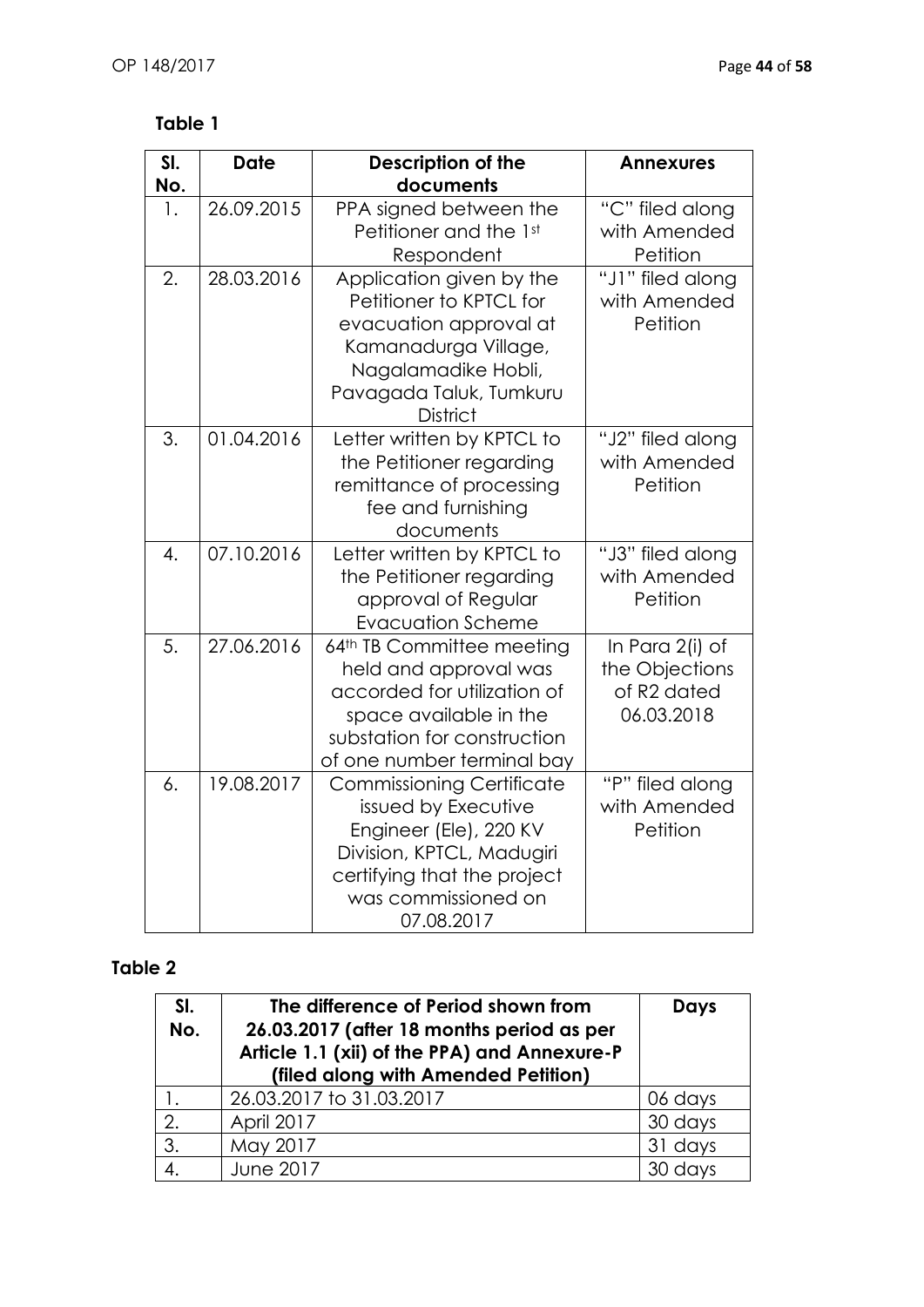| <b>July 2017</b>         | 31 days  |
|--------------------------|----------|
| 01.08.2017 to 07.08.2017 | 06 days  |
| Total                    | 134 days |

That the Petitioner has applied for evacuation approval on 28.03.2016 which was granted by the KPTCL on 04.10.2016 with a delay of 189 days, that requested for transmission line and transmission bay approval on 19.03.2016 which was allotted on 04.01.2017 and the related estimate was sanctioned on 09.03.2017 with a delay of more than 12 months.

The above event discloses that the time taken for granting sanctions and approvals by the Government Authorities and other Authorities and Demonetization induced delay which were beyond the control of the Petitioner thereby, the prayer of the Petitioner squarely fall within the parameters under Force Majeure events.

- 15) In support of the arguments, the Learned Counsel for the Petitioner further relied upon the following judgements:
	- i) In the case of Basaragi KM Solar Power Project LL.P & Another Vs HESCOM & Another in Appeal No. 328/2018 dated 12.08.2021 by Hon'ble APTEL, New Delhi (Annexure-U1 to the Amended Petition)**.**
	- ii) In the case of Hukkeri Solar Power Project & Another Vs HESCOM & Another in Appeal No. 342/2018 dated 12.08.2021 by Hon'ble APTEL, New Delhi (Annexure-U2 to the Amended Petition)
	- iii) In the case of Kurugunda Solar Power Project LL.P & Another Vs HESCOM & Another in Appeal No. 12/2019 dated 12.08.2021 by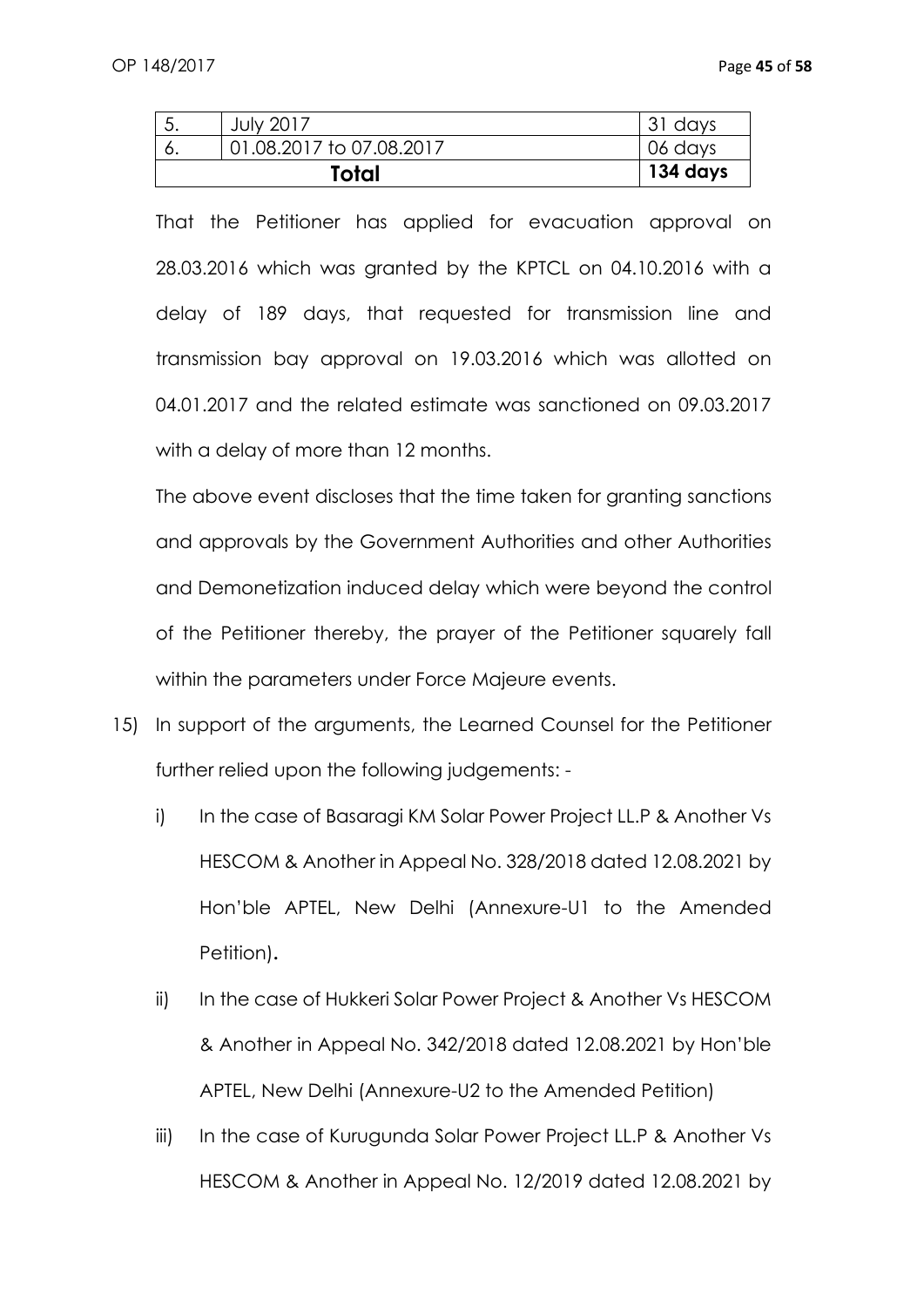Hon'ble APTEL, New Delhi (Annexure-U3 to the Amended Petition).

- iv) In the case of Madamageri Solar Power Project LL.P & Another Vs HESCOM & Another in Appeal No. 322/2018 dated 12.08.2021 by Hon'ble APTEL, New Delhi (Annexure-U4 to the Amended Petition).
- v) In the case of Yarganavi Solar Power Project LL.P & Another Vs HESCOM & Another in Appeal No. 10/2019 dated 12.08.2021 by Hon'ble APTEL, New Delhi (Annexure-U5 to the Amended Petition).
- vi) Clearsky Solar Power Limited Vs KERC & others in Appeal No. 160/2020 dated 02.08.2021 by Hon'ble APTEL, New Delhi (Annexure-U6 to the Amended Petition).
- vii) Cambria Solar Private Limited Vs GESCOM & Others in OP No. 188/2017 dated 23.03.2021 by KERC, Bengaluru (Annexure-V to the Amended Petition).
- 16) We have perused the Judgement passed by the Hon'ble APTEL, NewDelhi, in Appeal No. 328/2018 in the matter of Basaragi KM Solar Power Project LL. P & Sri Channaraj Hattiholi Vs HESCOM & KERC dated 12.08.2021 and the Hon'ble Appellate Tribunal for Electricity has held and observed as follows: -
	- *I. "'Having regard to the fact that securing these approvals from various instrumentalities of the Government/ Government officer, 18 months period was envisaged to complete the project. Having regard to the fact that there could be*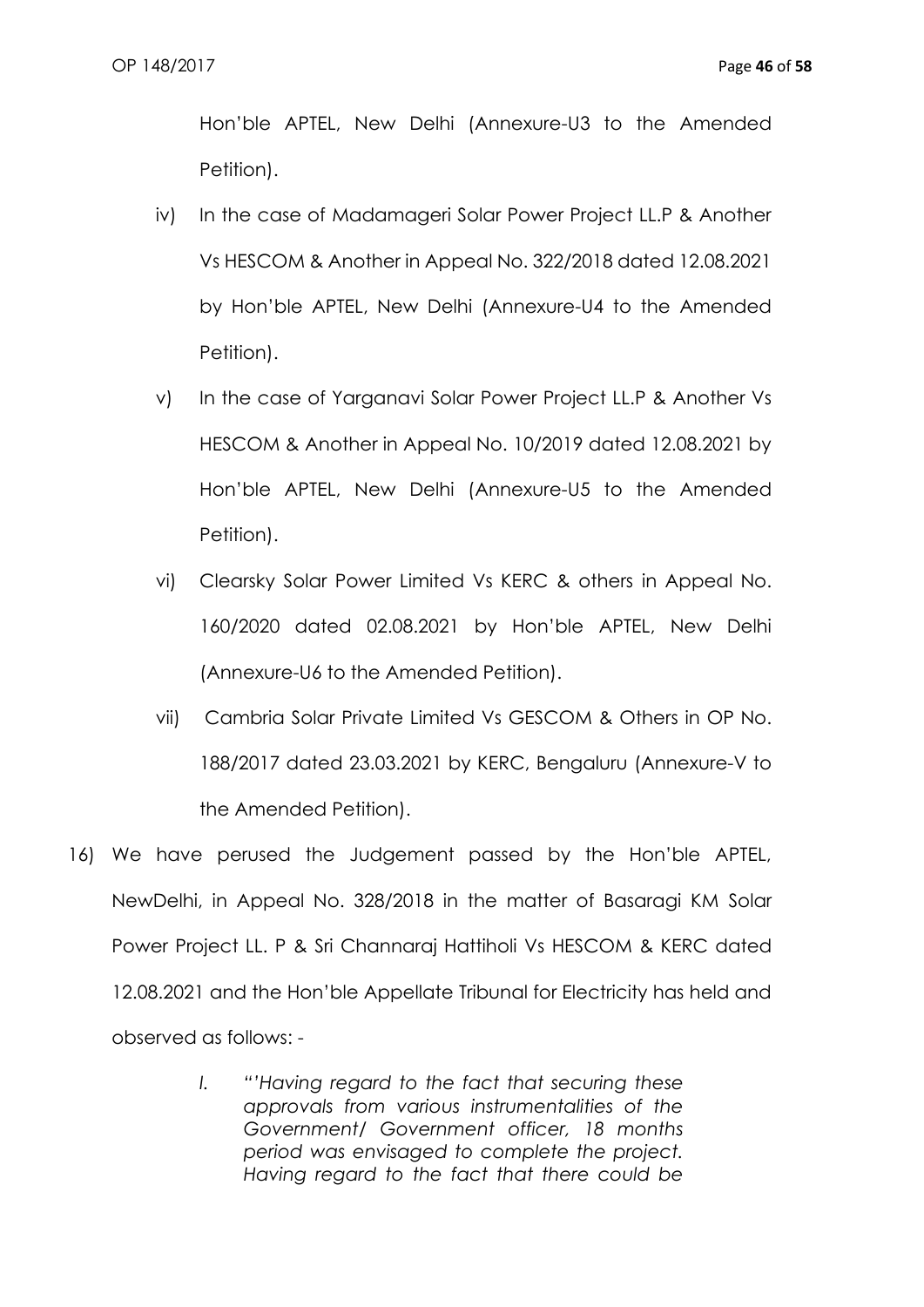*circumstances or events which could delay the happening of COD within the original time slot, six months' time for extension of commissioning the project at the level of concerned distribution licensee was envisaged. For events beyond that, they had to approach the Respondent Commission.'*

- *II. 'The above procedure was envisaged keeping in mind that possibility of delay happening on account of laches on the part of the offices of Governmental Instrumentalities, though Solar Developer or SPV do not contribute to such delay. Unforeseen happening could possibly delay commissioning of the project, therefore force majeure event clauses were introduced in the terms of PPA as stated above. These force majeure clauses definitely take within its fold, the delay caused by offices of the Government or Governmental Instrumentalities.'*
- *III. 'Arguments of the Respondent HESCOM that KPTCL is not a party to the PPA, therefore, the delay on their part cannot come to the aid of the Appellant cannot be accepted. KPTCL is also a public utility and instrumentality of the Government. Therefore, even if the project is delayed on account of KPTCL, in not issuing approval for evacuation of power and grid connectivity within a reasonable time, it amounts to event of Force majeure.'*
- *IV. 'The Respondent HESCOM contends that there was delay in submitting applications to various departments by the Appellant. One has to analyze the circumstances in a holistic approach is whether there was negligence on the part of the Developer to approach and obtain these approvals? It cannot be said that the considerable time lapsed in obtaining these approvals from various instrumentalities of the Government was at the instance of the Appellants.'*
- *V. 'Having invested huge amounts taking loans from Banks/financial institutions, one cannot even imagine that the Developer will be negligent in pursuing his project.'*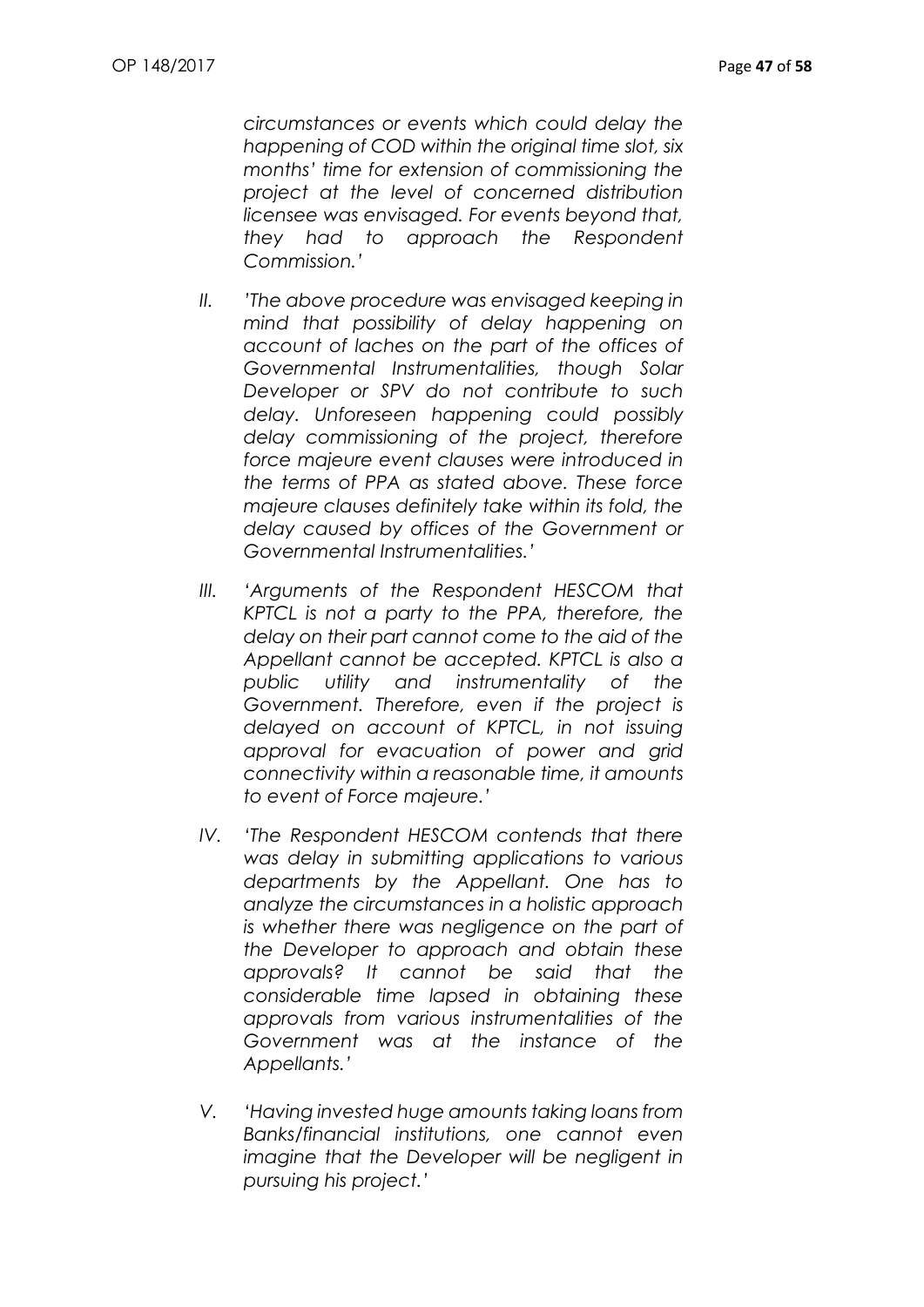- *VI. 'However, the same set of Force Majeure Events could not convince the Respondent Commission. The Respondent Commission being a neutral body is expected to discharge its functions in a judicious manner. If delay has occurred on account of reasons beyond the control of the Appellant, the Appellant cannot be punished. The intention of the Government to assist to the farmers should not become otherwise a weapon to punish them"*
- 17) In the case of Hukkeri Solar Power Project & Another Vs HESCOM & Another

in Appeal No. 342/2018 dated 12.08.2021 passed by Hon'ble APTEL, New

Delhi (Annexure-U2 to the Amended Petition), the relevant paras are as

follows: -

*"'108) It is seen that the Government of Karnataka brought in its special scheme for promoting renewable energy generation to harness the solar sources available in the State. This was meant to create opportunities to land owning famers. In response to the promotion of the solar development by Government of Karnataka, several farmers including the Appellant came forward to set up solar plants. We judiciously take notice of the facts which were discussed/considered in other Appeals that in terms of guidelines issued by the State Government for developing solar project, there was a mention that the land used for setting up of the solar plant requires land conversion permission, however, the land pertaining to solar development under Farmer's Scheme will have deemed conversion. However, there was lot of confusion is issuance of executive direction/orders to implement the guidelines for deemed conversion which compelled many famers to approach the revenue authorities for regular land conversion route. This regular land conversion route involves hercules task which required several documents from several Department to submit the application for conversion of the land. Most of the cases, the delay seems to be with regard to conversion of the land.'*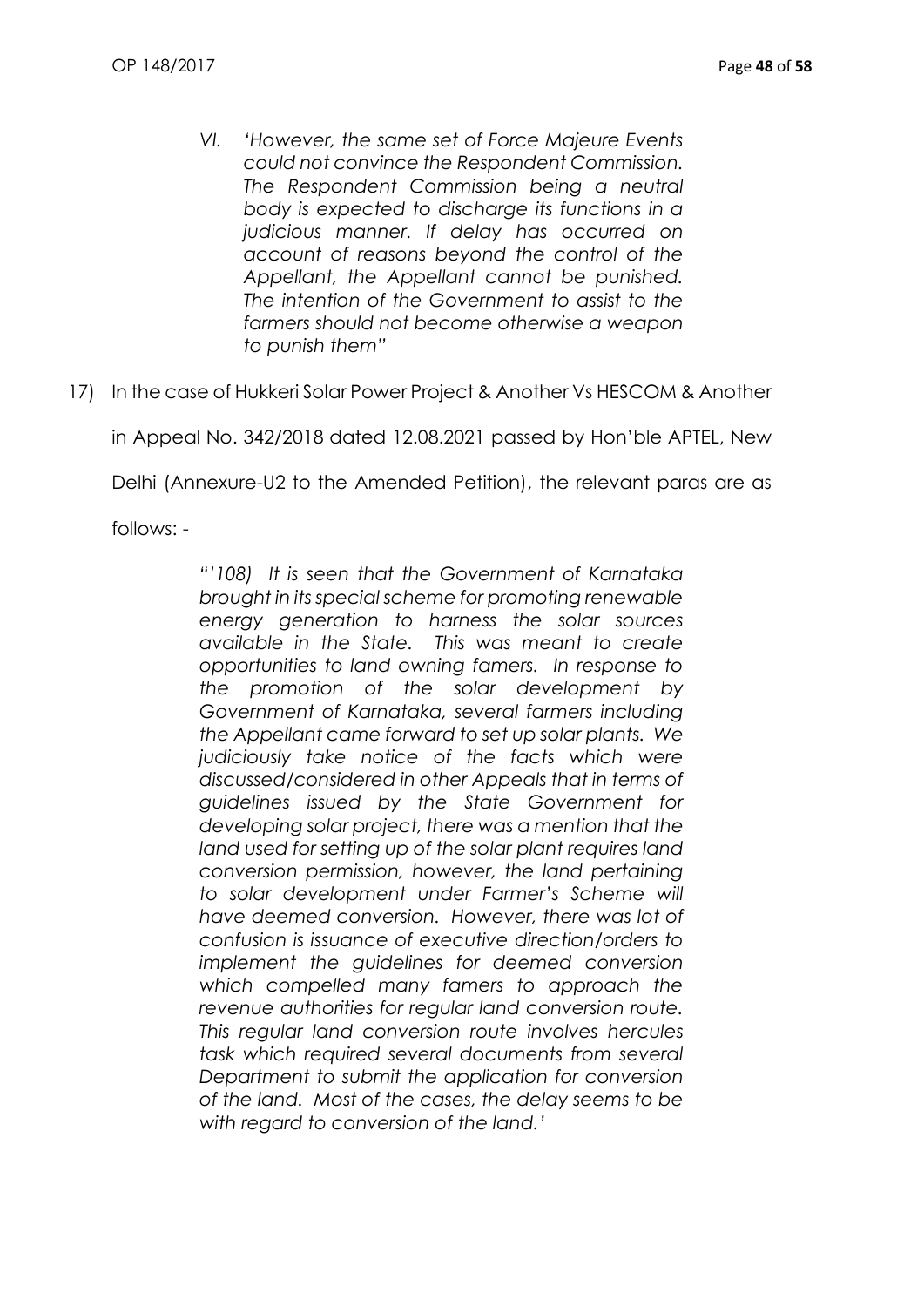*'109) Apart from conversion of land, there seems to be delay in obtaining evacuation either provisional or final approval, so also in approving the drawing and intimating the estimation of the charges to be paid. Similarly, once application is submitted to CEIG to certify safety of the plant in order to start commissioning of the solar plant, in many cases time is taken to come and inspect the site. Even in this Appeal, we note that the drawings required for the bay terminal and other requirements for connectivity at the bay of the substation of the transmission/distribution system, the authorities took some time. All this could happen only in October 2016. Only after approval of the grid connectivity finally granted the Appellant could approach the Chief Electrical Inspector with drawings pertaining to the electrical installation of the Solar power plant.'*

*'110) Apparently, the scheme was meant to benefit small land holding farmers, who could establish solar plants between 1 MW to 3 MWs. This also definitely requires business prudence apart from minimum knowledge in the field concerned. As per the policy, the establishment of solar plant was to be in the agricultural land. On account of restrictions to use agricultural land for non-agricultural purpose, conversion of agricultural land use is a must. In terms of Karnataka Revenue Act, it has laborious process to get conversion of agricultural land into nonagricultural one. To establish solar power plant, it is not just conversion of agricultural land permission, but several other approvals/consent/permissions were required.'*

*'111) Till SPV was established, it was the individual Appellant i.e., SPD who had to run from officer to office to secure required approvals/ consents. Having regard to laborious process to secure these permissions from various Government instrumentalities, it would have been a wise decision to have infrastructure under one roof (like single window agency) to get all these clearances which would have saved lot of time for the establishment of these small solar power plants in question. Since either the SPD or SPV had to run from office to office situated at different places to secure approval and permission which would not have been possible to secure on any*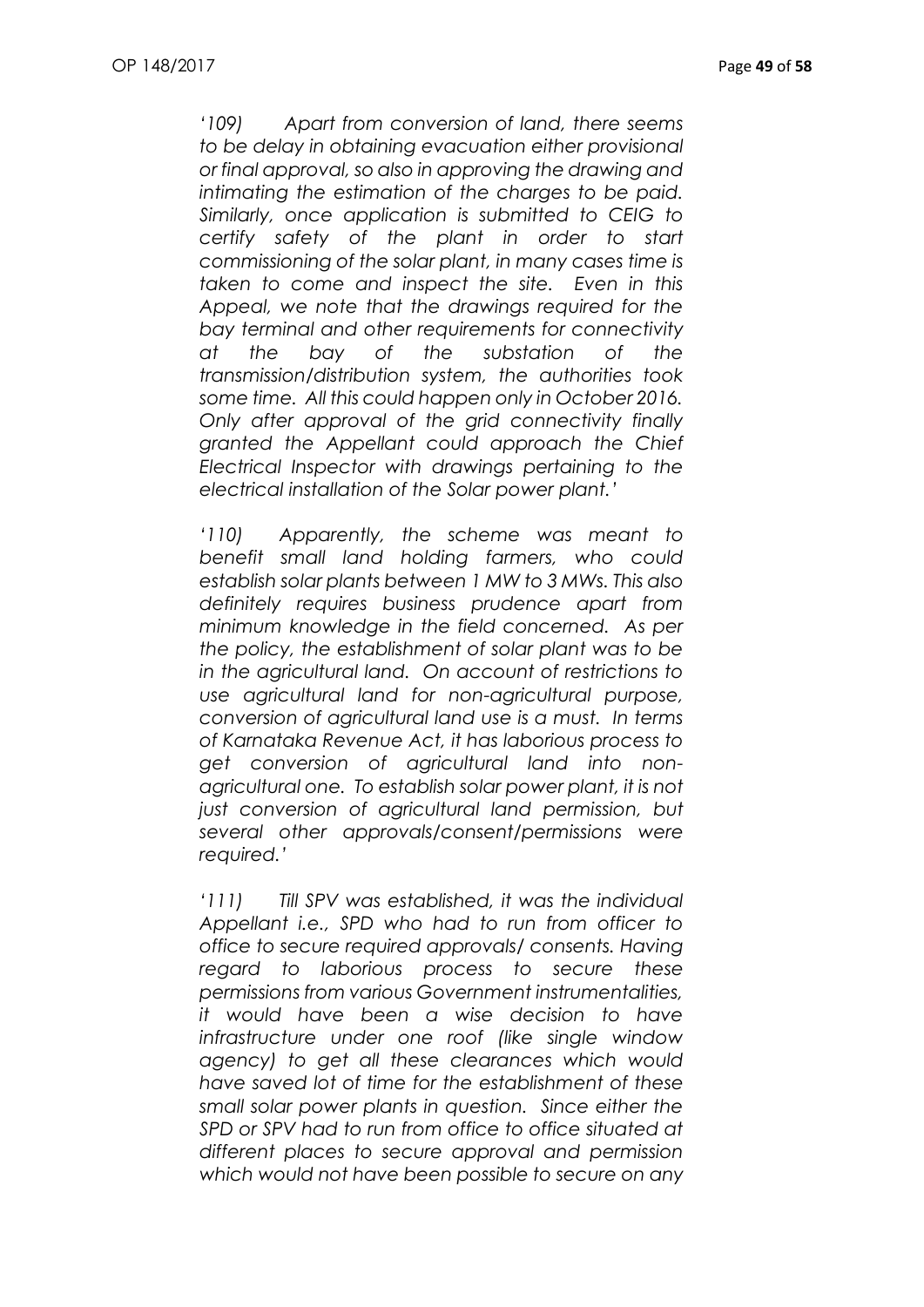*one particular day also seems to have caused hardship and delay in procuring the approvals, be it land conversion or power evacuation and grid connectivity of safety certificate from CEIG etc. To apply for conversion of land to non-agriculture purpose itself, more than 13 documents are required, which have to be secured not from single place but various departments of Government. The scheme which was expected to be a boon to the farmers seems to have become a bane.'*

*'112) Therefore, it is quite evident that there was no fault of the Appellant in approaching various Governmental Instrumentalities for necessary sanctions/approvals. Though all care and caution was duly exercised considerable time was lapsed by the time the Appellant obtained the necessary approvals. Definitely, the fault does not lie with the Appellant One cannot blame the Appellant, since the delay has occurred from the Govt. Instrumentalities in issuing necessary approvals and sanctions.'"*

18) In the case of Kurugunda Solar Power Project LL.P & Another Vs HESCOM

& Another in Appeal No. 12/2019 dated 12.08.2021passed by Hon'ble

APTEL, New Delhi (Annexure-U3 to the Amended Petition), it is observed as

under: -

*"'109) We also note that it is not a simple application*  for land conversion. This requires several other *documents to be collected before applying for land conversion. The set of documents that are required had to be obtained from different departments. All this would take sometimes, therefore, one cannot expect the SPD straight away to apply for conversion of land the moment the PPA was approved by the Commission. Similarly, to get CEIG safety approval, several safety steps have to be completed like submission of drawings, approval of the drawings, intimation for payment of processing fee and final approval followed by safety certificate has to be issued. This safety certificate could be granted only if there is permission for Grid connectivity and final approval for evacuation obtained. In most of the cases, the Developers have sought lease of the land*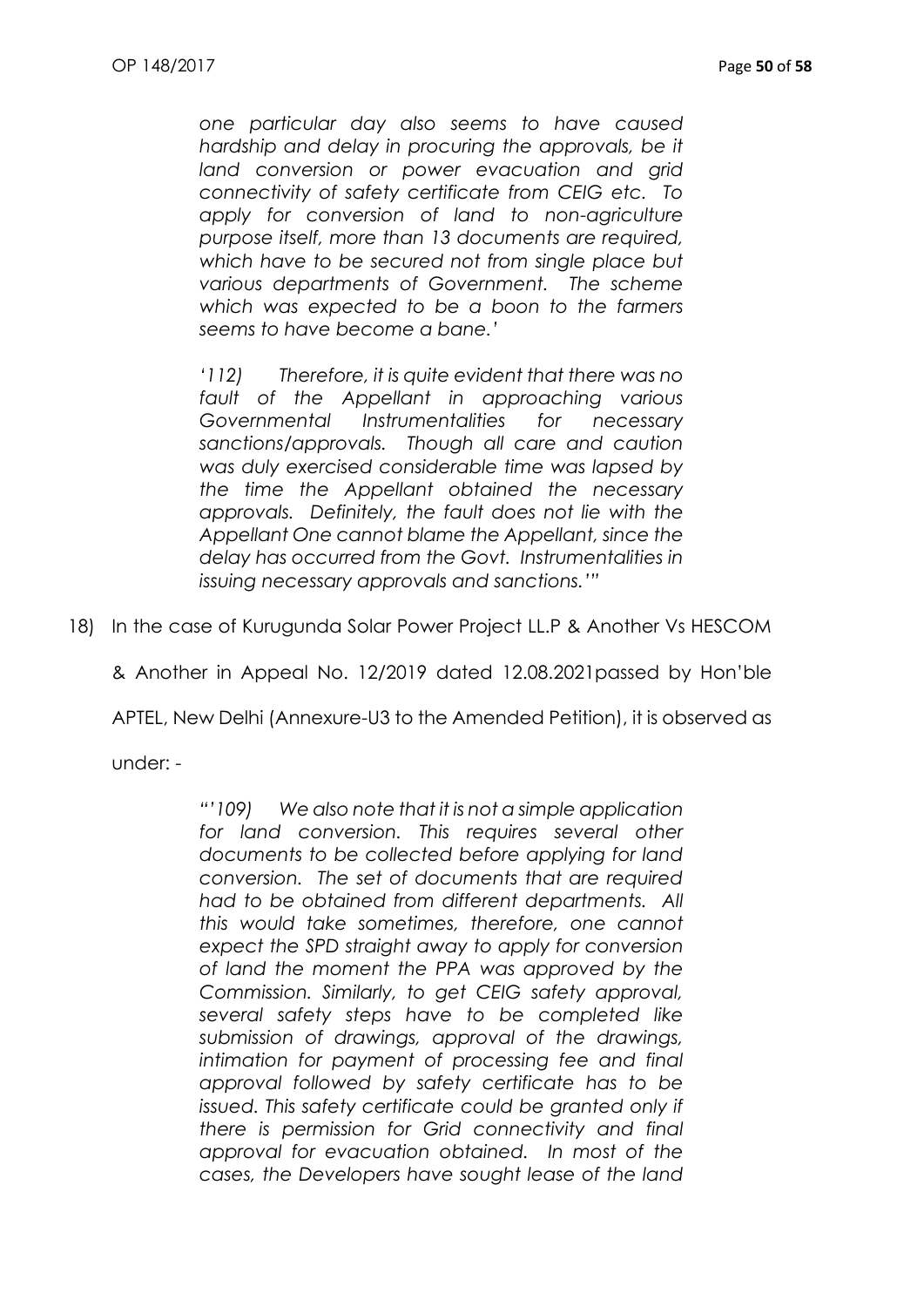*for setting up bay terminal. The land on lease basis also consumer time to secure the final approval of evacuation with so many formalities that have to be complied with by the Solar Developers. It is not just one single window agency where they could secure all these approvals. They had to approach office to office to secure different certificates, documents to secure the approvals that are required.'*

*'110) Therefore, the Association of farmers meant for Farmer's Scheme made presentation to the HESCOM who in turn brought to the notice of the Energy Department of the State explaining the difficulties faced by the Solar Plant Developers in getting the approvals/sanctions to set up the solar plants. A special Committee was formed to look in to the reasons for the delay being caused. On appraisal of the difficulties faced by the farmers, the three members Committee recommended for acceptance of the reasons explained as force majeure event. Based on that the State Government through the Secretary requested KERC to consider the same and grant PPA tariff to the Solar Developers. In this regard, even MNRE also addressed a letter to encourage the Solar Developers.'*

*'112) According to us, the considerable lapse of time to secure these certificates necessary was not on account of negligence on the part of the Appellants, but on account of the concerned officers who took time to issue these certificates. Therefore, we are of the opinion that none of the delay in securing the approvals was on account of Appellants and in fact they approached and started the process with utmost care and diligence.'*

19) We have perused the Judgement passed by the Hon'ble APTEL,

NewDelhi, in Appeal No. 322/2018 in the matter of Madamageri Solar

Power Project LL. P & Smt. Girija B. Hattiholi Vs HESCOM & KERC dated

12.08.2021, Hon'ble Appellate Tribunal for Electricity has held and

observed as follows: -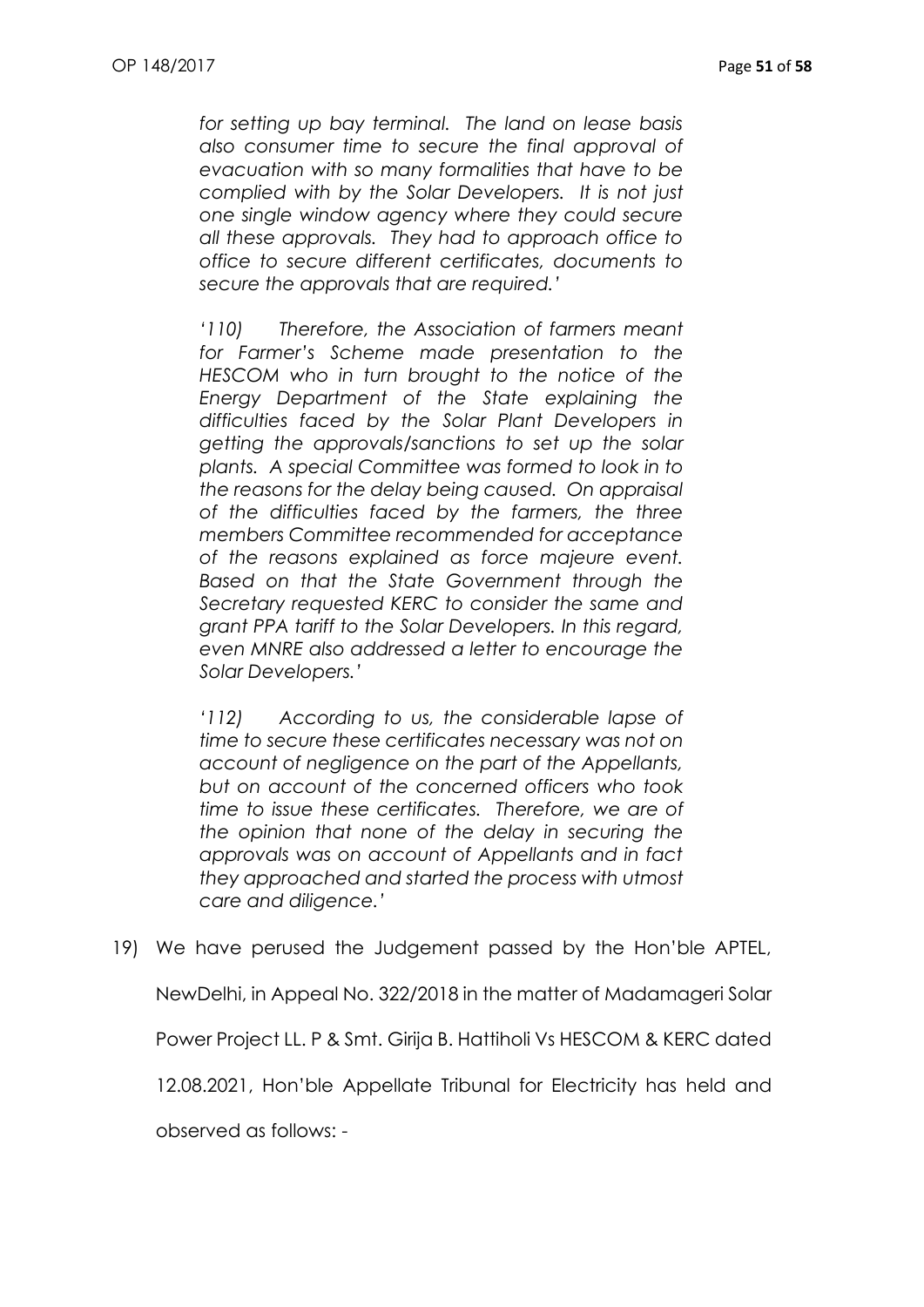- *I. "'In terms of guidelines issued by State Government to set up solar plants several sanctions/approvals/ clearances had to be obtained by the farmers like land conversion, grid connection and power evacuation approvals, plant safety approval from chief electrical inspector etc. Apparently, right from the date of signing of the PPA, the Appellant was running from office to office to secure these approvals/sanctions as stated above. If time was taken for getting these approvals as stated above, we note that considerable time was lapsed. Definitely it was not on account of the Appellants' negligence or lethargic approach.'*
- *II. 'We are of the opinion that the time taken to obtain the above-mentioned approvals would definitely become impossible for the Appellants to achieve COD of the solar plant within SCOD of the PPA.'*
- *III. 'In fact, as stated above, the HESCOM taking into consideration all these facts and in line with the terms of PPA extended time for COD within the extended SCOD. This action of the HESCOM has support from the fact that the State Government also, after due diligence and prudence, accorded extension of COD by six months. On account of such extension, the SCOD automatically get postponed by six months.'*
- *IV. 'Apart from that, in terms of Clause 10.5 of PPA, it says despite complying with the legal requirements to obtain, renew or maintain required licensee or legal approval will also amount to Force Majeure Event. Therefore, we are of the opinion that if at all there was delay in receiving various clearances/approvals by the State Government and its instrumentalities which are beyond the control of the Appellants, the same has to be treated as event of force majeure, since the same would directly and seriously affect the implementations of the solar project.'"*
- 20) In OP No. 188/2017 dated 23.03.2021 between Cambria Solar Private

Limited Vs GESCOM, this Commission has held that as under: -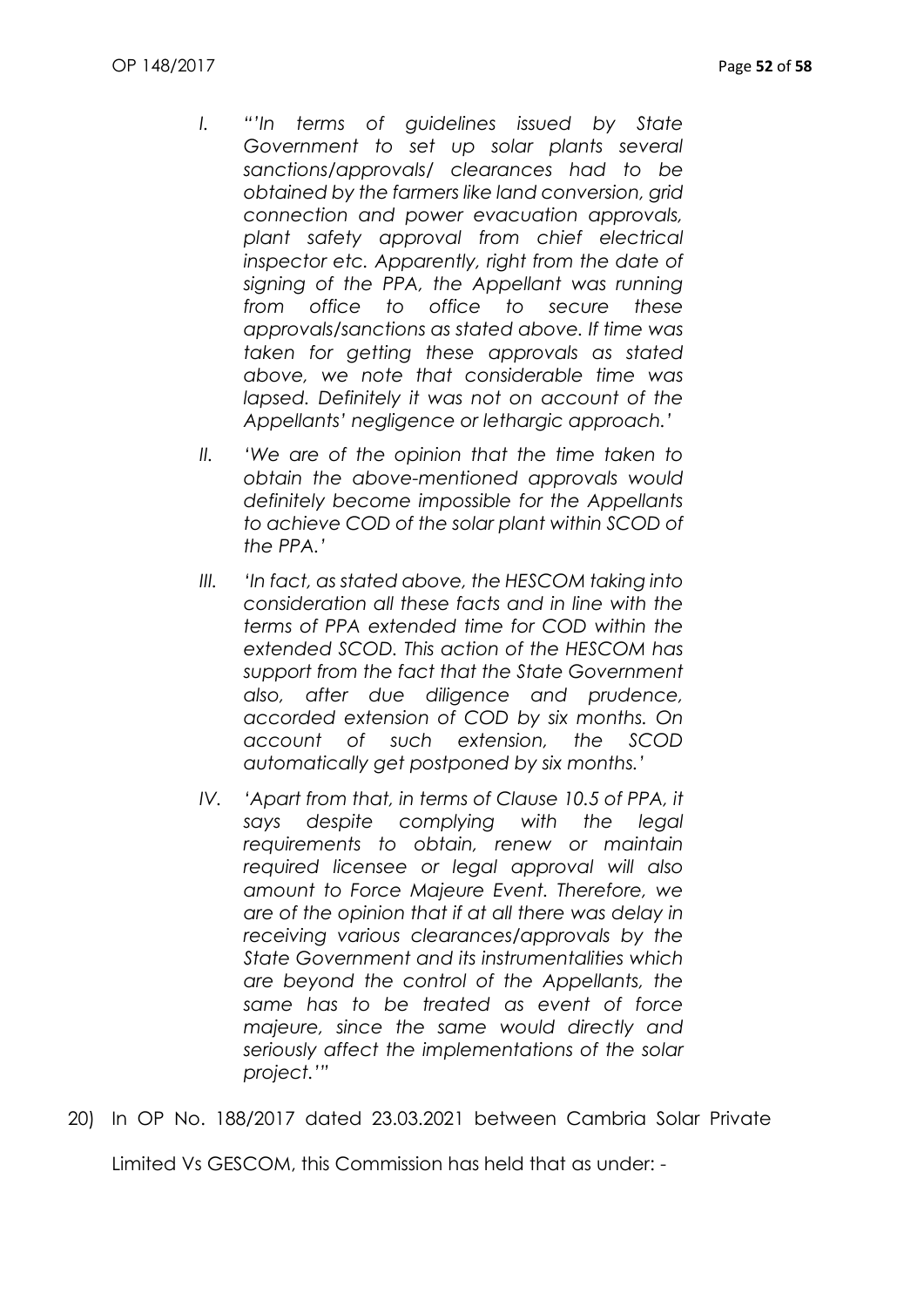*"In view of the principles laid down by the Hon'ble APTEL in a recent judgment cited (in* Appeal No. 351/2018 in the matter of Chennamangathihalli Solar Power Project LL. P Vs BESCOM & another case, dated 14.09.2020)*, above and we are also relying on the above judgement in view of the facts are quite similar to the instant case. In view of the extension of time granted by the BESCOM (Respondent-2), holding that the Petitioner has fulfilled the conditions of PPA and extended time, we are of the opinion that the circumstances and events narrated by the Petitioner in the petition are 'Force Majeure 'events and they are not under the reasonable control of the Petitioner. Therefore, the Petitioner has proved that events or circumstances alleged by it amounts to 'Force Majeure' events entitling for extension of time for achieving the Conditions Precedent and Scheduled Commissioning Date."*

In this order, the Commission placing reliance on the Hon'ble APTEL's decision in the case of Chennammangathihalli Solar Power Project vs BESCOM, has allowed the extension of time on the ground of delays by the Governmental agencies which is also the case in the present Petition.

- 21) Under these circumstances, basing on the observations of Hon'ble APTEL in the cases referred supra as well as the reasons assigned by the Petitioner, the grounds urged by the Petitioner under the head of Force Majeure Events has to be accepted.
- 22) During the course of arguments, the Learned Counsel for the Petitioner has submitted that, he has placed all the communications sent to the Respondents intimating them on the Force Majeure Events effecting the timely commissioning of the project. In support of his arguments, he has relied upon the letter (Annexure-M to the Petition) written by the BESCOM in favour of the Petitioner on 16.06.2017. By way of reply the Learned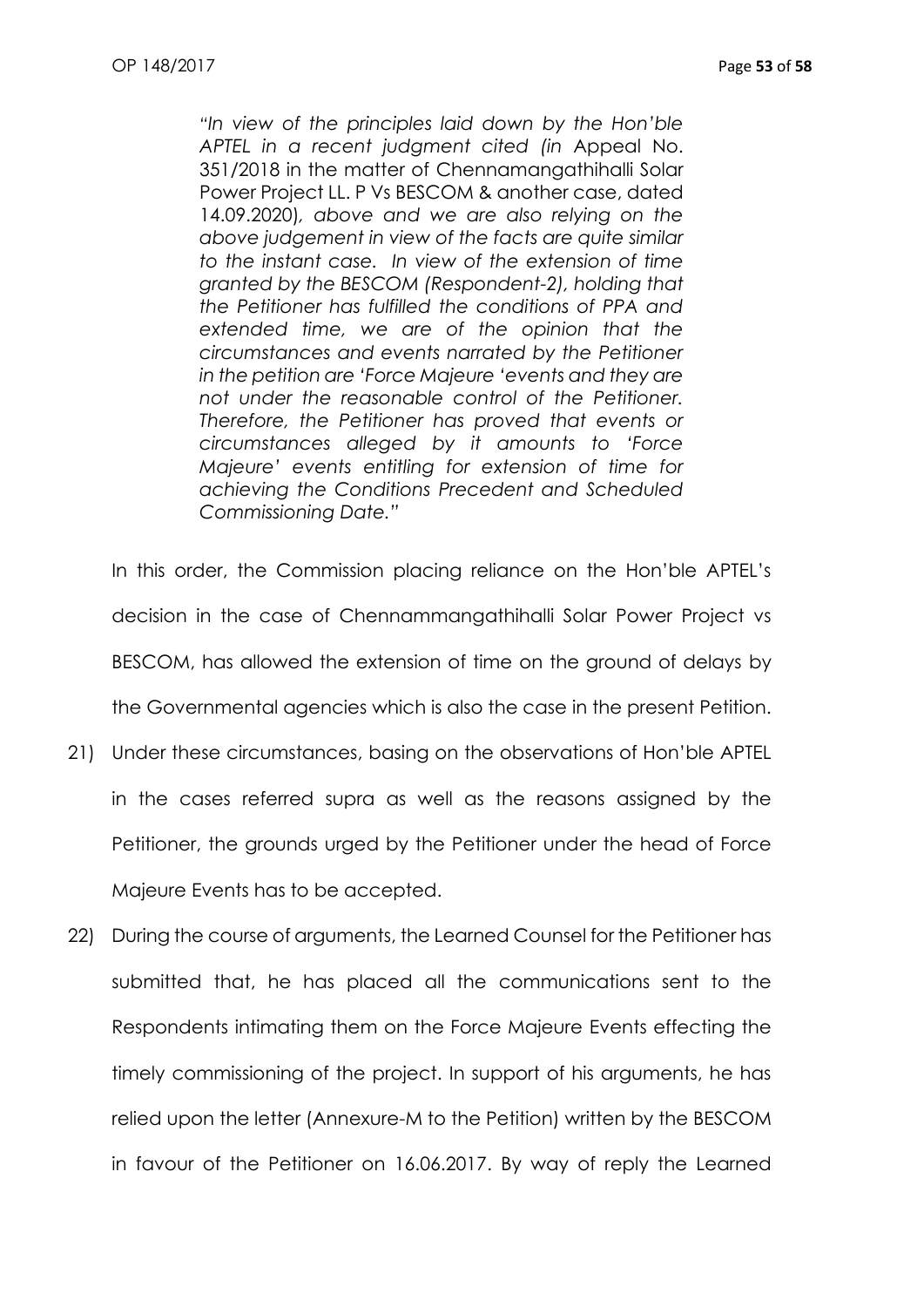Counsel for the Respondents submitted that the Petitioner has not

followed the Article 8.3(b) of the PPA.

23) We have perused the Force Majeure Clause of the PPA: -

## *"8.3 Force Majeure Events:*

- *(a) Neither Party shall be responsible or liable for or deemed in breach hereof because of any delay or failure in the performance of its obligations hereunder (except for obligations to pay money due prior to occurrence of Force Majeure events under this Agreement) or failure to meet milestone dates due to any event or circumstance (a "Force Majeure Event") beyond the reasonable control of the Party affected by such delay or failure, including the occurrence of any of the following:*
	- *(i) Acts of God;*
	- *(ii) Typhoons, floods, lightning, cyclone, hurricane, drought, famine, epidemic, plague or other natural calamities;*
	- *(iii) Strikes, work stoppages, work slowdowns or other labour dispute which affects a Party's ability to perform under this Agreement;*
	- *(iv) Acts of war (whether declared or undeclared), invasion or civil unrest;*
	- *(v) Any requirement, action or omission to act pursuant to any judgment or order of any court or judicial authority in India (provided such requirement, action or omission to act is not due to the breach by the SPD or BESCOM of any Law or any of their respective obligations under this Agreement);*
	- *(vi) Inability despite complying with all legal requirements to obtain, renew or maintain required licenses or Legal Approvals;*
	- *(vii) Fire, Earthquakes, explosions, accidents, landslides;*
	- *(viii) Expropriation and/or compulsory acquisition of the Project in whole or in part;*
	- *(ix) Chemical or radioactive contamination or ionizing radiation; or*
	- *(x) Damage to or breakdown of transmission facilities of either Party;*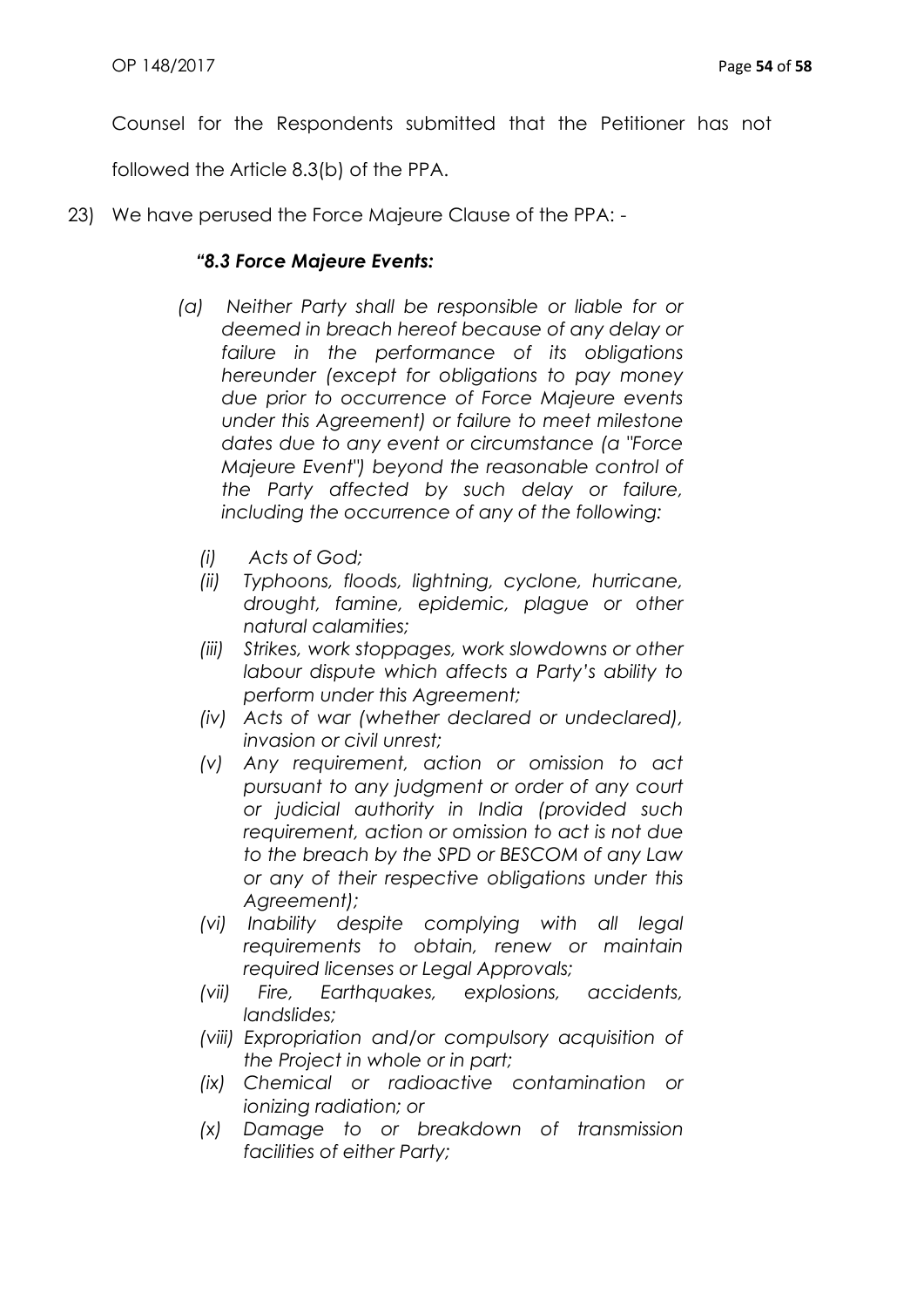- *(b) The availability of the above item (a) to excuse a Party's obligations under this Agreement due to a Force Majeure Event shall be subject to the following limitations and restrictions:*
	- *(i) The non-performing Party gives the other Party written notice describing the particulars of the Force Majeure Event as soon as practicable after its occurrence;*
	- *(ii) The suspension of performance is of no greater scope and of no longer duration than is required by the Force Majeure Event.*
	- *(iii) The non-performing Party is able to resume performance of its obligations under this Agreement, it shall give the other Party written notice to that effect;*
	- *(iv) The Force Majeure Event was not caused by the non-performing Party's negligent or intentional acts, errors or omissions, or by its negligence/failure to comply with any material*  Law, or by any material breach or default under *this Agreement;*
	- *(v) In no event shall a Force Majeure Event excuse the obligations of a Party that are required to be completely performed prior to the occurrence of a Force Majeure Event."*
- 24) On perusal of Annexure-M to the Petition it appears that, the BESCOM has accorded approval to commission the project within 25.09.2017 subject to certain conditions. Further it is stated that the approval is issued purely based on the request of Solar Power Developer for the purpose of commissioning of the project. While issuing the approval by BESCOM it had referred the letters written by the Petitioner dated 13.02.2017 and 04.03.2017 (Reference No. 2 in Annexure-M filed along with Petition). On the direction of the 1st Respondent/BESCOM the Petitioner filed the present Petition challenging the directions issued by the 1st Respondent/BESCOM to file a Petition before the Commission seeking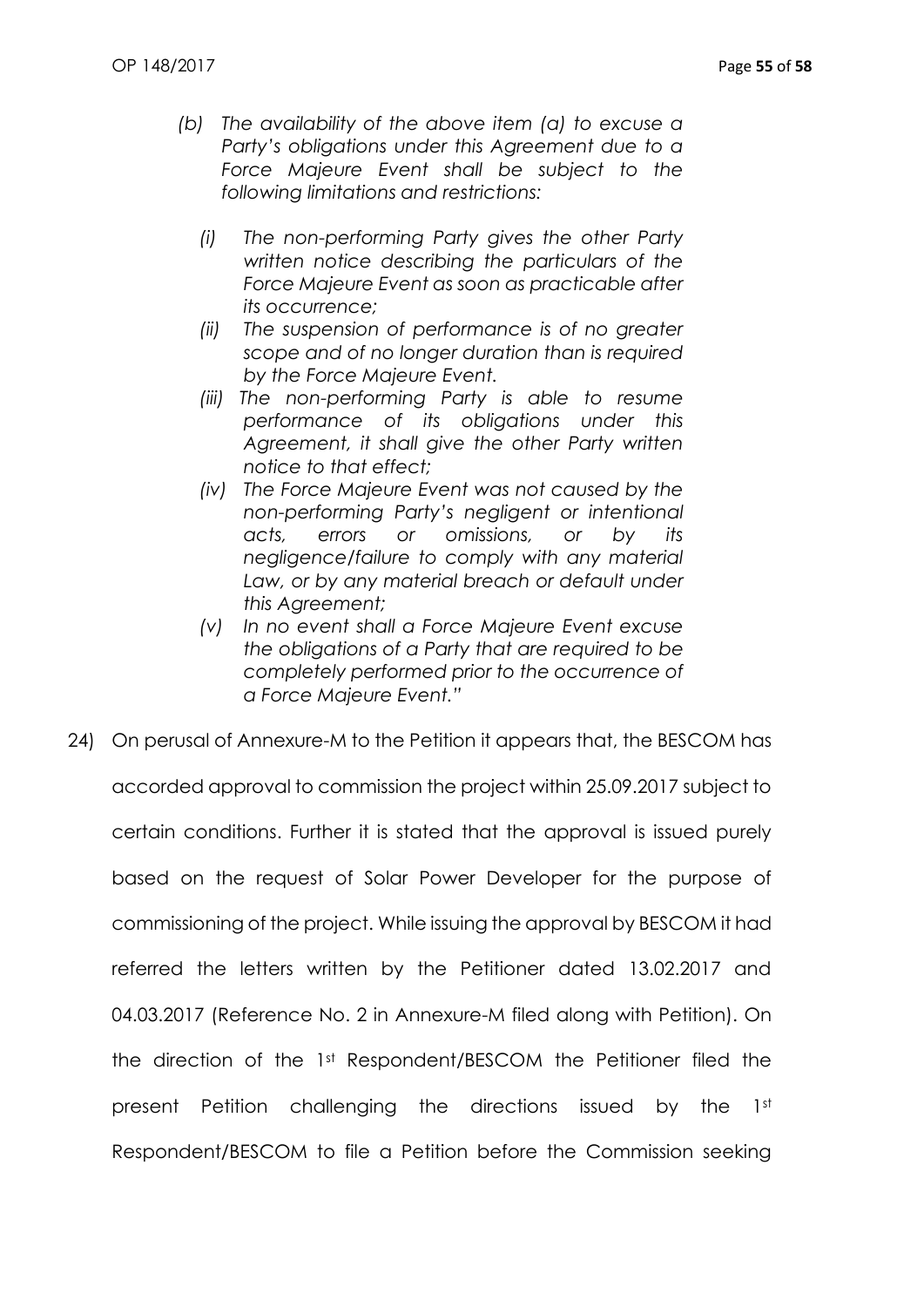approval for extension of SCOD. Thereby, the allegations of the Respondents that no Force Majeure notice was given by the Petitioner are baseless and false.

- 25) On perusal of the statement of objections of all the Respondents to original Petition and after remand from the Hon'ble High Court the additional statement of objections filed are contrary to the facts and circumstances of the case in respect of delay in extending time for completion of the plant.
- 26) Further the Petitioner has also produced Commissioning certificate (Annexure-P to the Amended Petition) dated 19.08.2017 which shows the 3 MW Solar Power Project of M/s Ugrappa Solar Private Limited at project site Survey No. 296/3, Kamanadurga Village, Nagalamadike Hobli, Pavgada Taluk, Tumkuru District, Karnataka with metering arrangement bearing RR No. YNHUS-138 and associated electrical equipment inter connecting the solar plant at 66/11 KV switch yard, KPTCL, MUSS, Y.N. Hoskote has been commissioned on 07.08.2017.
- 27) In view of the discussions made as above and also in Page 44 (Para 14 in Table-2), it is clear that the time taken for each event of delay, there was delay of more than one year in granting various approvals from Government instrumentalities and therefore the prayer of the Petitioner falls within the parameters Force Majeure events as discussed above and in the present case on hand though the Petitioner has suffered delay in issuing evacuation approval, transmission line work and bay approval, Demonetization induced delay and delay in conversion of land, he has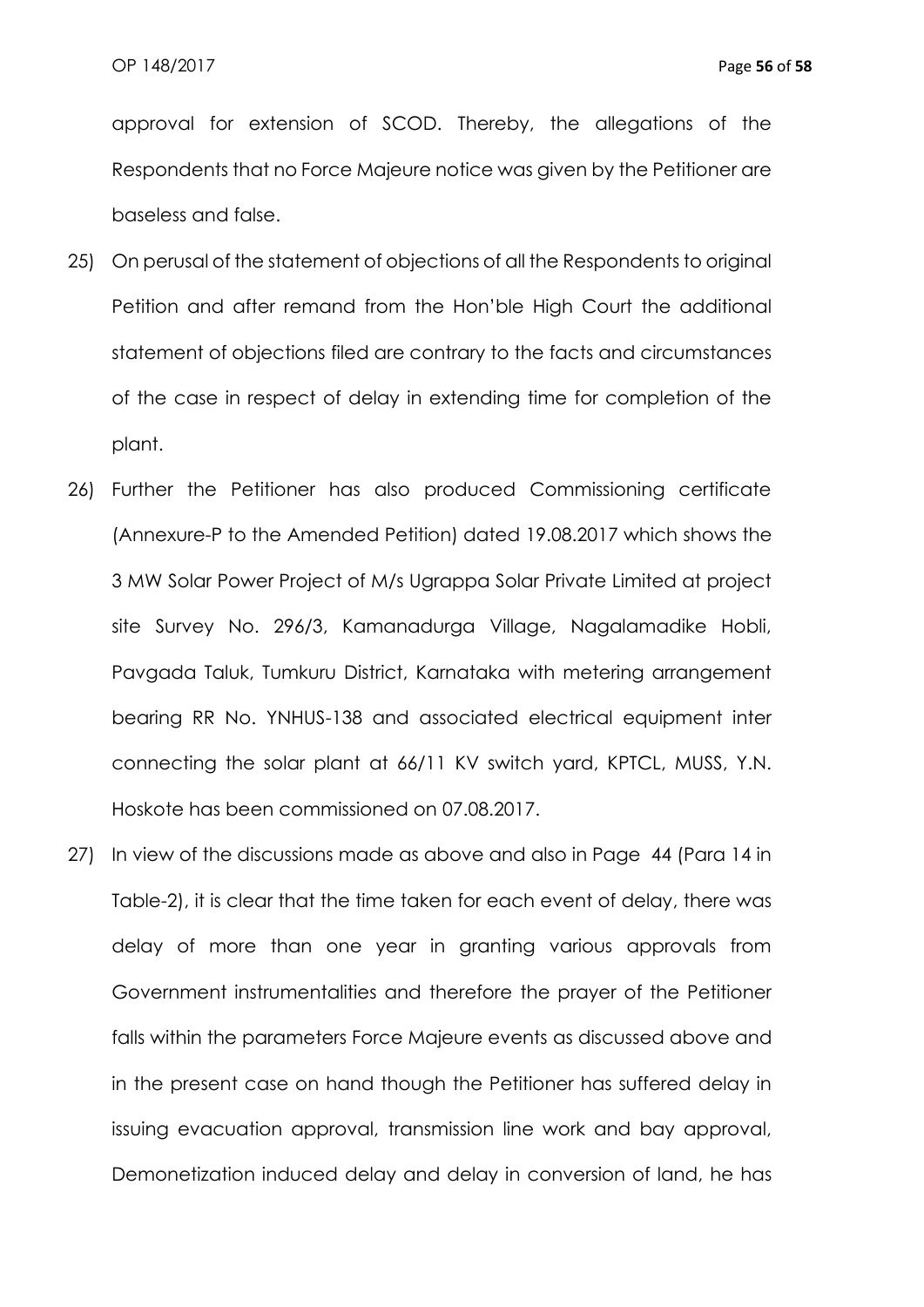commissioned the solar project on 07.08.2017 i.e., within the extended period i.e., upto 25.09.2017 approved by the 1st Respondent as per Annexure-M (filed along with Petition). As per observations made herein above judgements relied by the Counsel for the Petitioner and the grounds urged by the Petitioner in the Petition fall under the Clause of Force Majeure as described in the PPA. The extension of time by 134 days for commission of the solar plant is approved under Force Majeure conditions as discussed in above paras. Hence Issue No. 1 is answered in affirmative.

- 28) **Issue No. 2:** For what relief the Petitioner is entitled to?
- 29) As per discussions made herein above paragraphs, and also answering issue No. 1 in affirmative by holding that the Petitioner is entitled for extension of time of 134 days from 25.09.2017 (i.e., 48 days earlier), he is entitled for the tariff as agreed in PPA. As per the findings given by the Hon'ble APTEL in its judgement dated 28.02.2020 in Appeal No. 340/2016 between Azure Sunrise Private Limited Vs Chamundeshwari Electricity Supply Corporation Limited, that "once extension of Scheduled Commissioning Date is approved by the concerned DISCOM, the question of reduced tariff does not arise". Hence, the Petitioner is entitled for Rs. 6.51/kWh tariff.
- 30) As stated above, once the SCOD is extended by the Respondent the revised SCOD is to be reckoned for determining the Tariff as well as liquidated damages. Since the time extended upto 07.08.2017, the